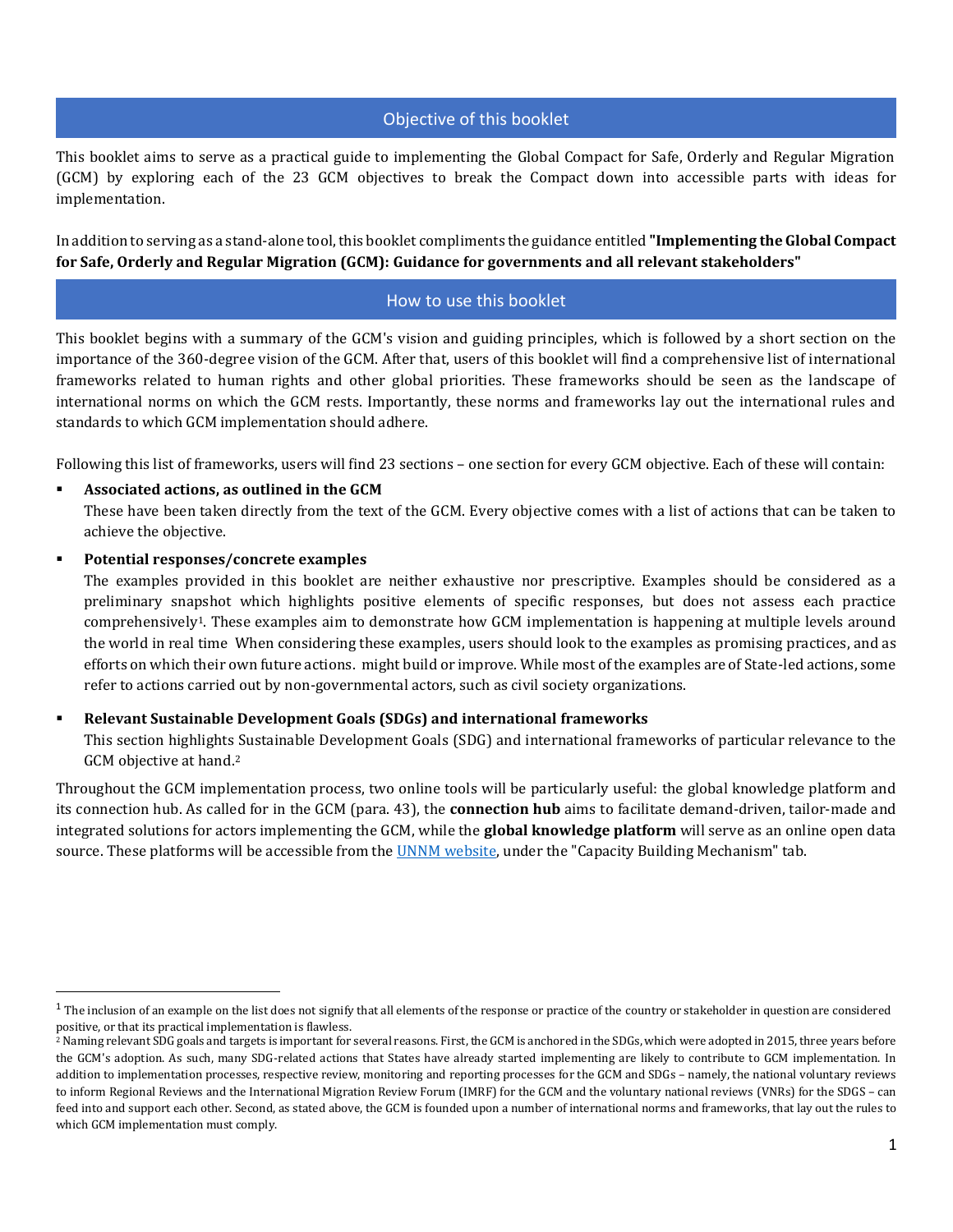## Guiding principles of the GCM

# The GCM is founded upon ten interdependent, cross-cutting principles (GCM, para. 15):



## A 360-degree vision of international migration

In line with the GCM's 360-degree view of migration, the compact's 23 objectives illustrate a comprehensive, multidimensional approach to improving migration governance. Beyond considering migration in all its stages – origin, transit, destination and return – the 23 GCM objectives aim to address the adverse drivers of migration; the migration journeys themselves; the arrival and reception of migrants; migrants' opportunities for social and economic well-being in destination countries; and return, readmission and reintegration.

## International frameworks underpinning the GCM

## **International human rights law and standards**

The GCM rests on the Universal Declaration of Human Rights (UDHR) and each of the nine core international human rights law treaties, which should be upheld throughout GCM implementation, follow-up and review Further, human rights is one the GCM's 10 guiding principles, upholding the principles of non-regression and non-discrimination.

When governments commit to implementing the GCM, they therefore also commit to ensuring the effective respect, protection and fulfilment of the human rights of all migrants, regardless of their migration status, and during all stages of migration. As part of GCM implementation, governments are also called upon to eliminate all forms of discrimination against migrants and their families, including racism, xenophobia and intolerance (GCM, para. 15).

## **Human rights law instruments**

### **Universal Declaration of Human Rights (UDHR), 1948**

Adopted by the United Nations General Assembly on 10 December 1948 it serves as a common standard of achievement for peoples and nations all over the globe. The UDHR asserts the "inherent dignity and the equal and inalienable rights of all members of the human family [which] is the foundation of freedom, justice and peace in the world". If further affirms that "All human beings are born free and equal in dignity and rights" (Article 1) and that "Everyone is entitled to all the rights and freedoms set forth in this Declaration" (Article 2).

### **International Covenant on Civil and Political Rights (ICCPR), 1966**

Parties commit to respecting individuals' civil and political rights. These include the right to life and various freedoms (of assembly, speech and religion), the right to due process and a fair trial, and electoral rights.

**International Covenant on Economic, Social and Cultural Rights (ICESCR), 1966**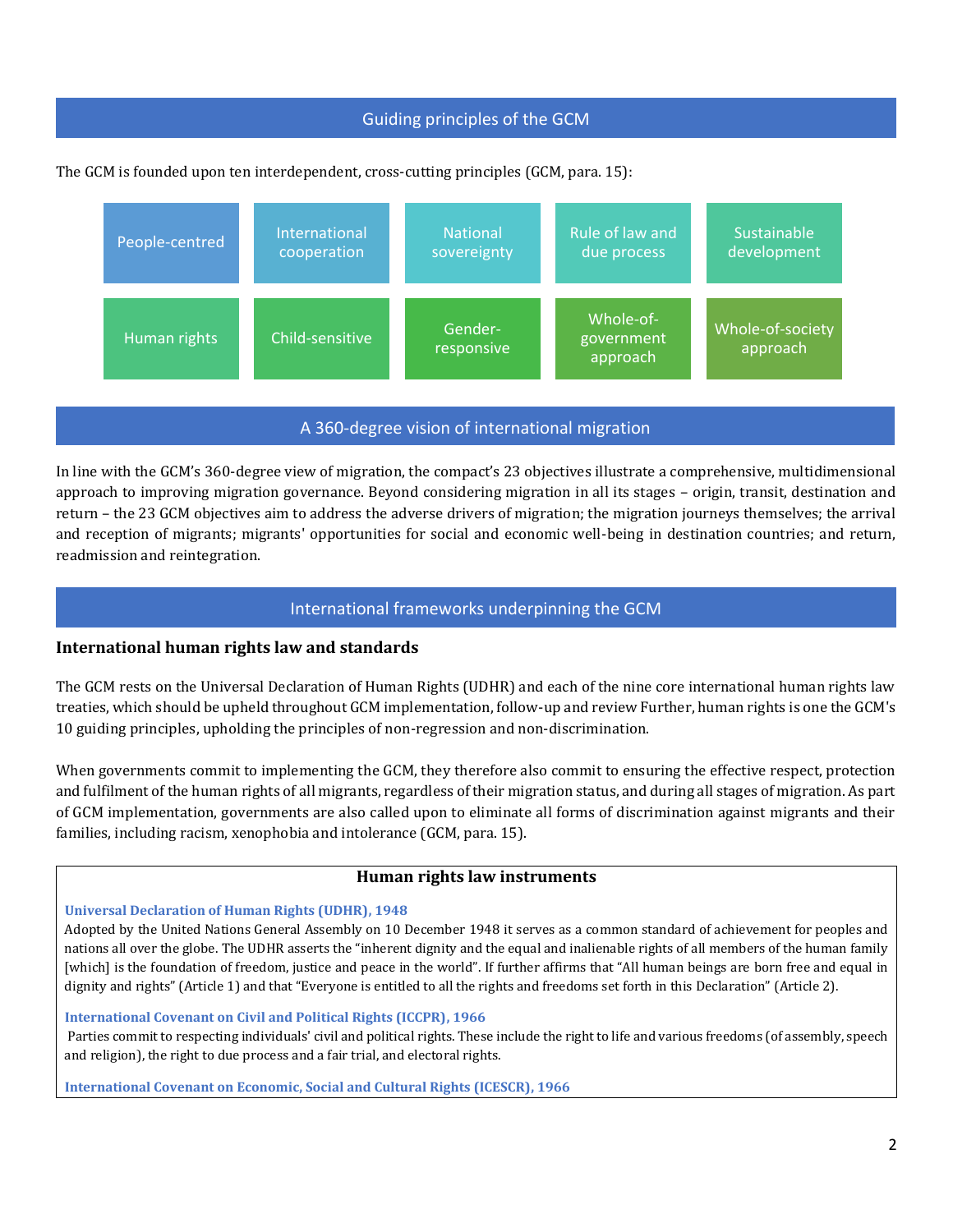Parties to the ICESCR commit to work towards respecting individuals' economic, social and cultural rights. These include labour rights as well as the rights to health, education and an adequate standard of living, including food, housing and water and sanitation.

#### **International Convention on the Elimination of All Forms of Racial Discrimination (ICERD), 1965**

Ratifying parties commit to eliminating racial discrimination, promoting understanding among races, criminalizing membership in racist organizations and outlawing hate speech. .

#### **Convention on the Elimination of All Forms of Discrimination against Women (CEDAW), 1979**

The convention is both an international bill of rights for women, as well as an agenda for action, requiring all parties to implement "all appropriate measures, including legislation, to ensure the full development and advancement of women, for the purpose of guaranteeing them the exercise and enjoyment of human rights and fundamental freedoms on a basis of equality with men" (Article 3).

#### **Convention against Torture and Other Cruel, Inhuman or Degrading Treatment or Punishment (UNCAT), 1984**

The convention's objective is to prevent torture and other acts of cruel, inhuman, or degrading treatment or punishment around the globe. The convention commits parties to implement measures to prevent torture in territories under their jurisdiction, and forbids States from expelling, returning or extraditing a person to another State where there are substantial grounds for believing that he would be in danger of being subjected to torture.

#### **Convention on the Rights of the Child (CRC), 1989**

196 countries have signed the convention, making it the most widely ratified human rights treaty in history. It lays out a framework for the civil, political, economic, social and cultural rights of children.

#### **International Convention on the Protection of the Rights of All Migrant Workers and Members of Their Families, 1990**

The ICRMW is the most comprehensive international treaty dealing with the rights of migrant workers and their families, migration regulation and inter-state cooperation on migration, Article 7 calls for the protection of migrant workers and their families, regardless of "sex, race, colour, language, religion or conviction, political or other opinion, national, ethnic or social origin, nationality, age, economic position, property, marital status, birth, or other status."

#### **International Convention for the Protection of All Persons from Enforced Disappearance, 2006**

The convention's objective is to prevent forced disappearance and crimes against humanity. The convention requires its ratifying parties to undertake a number of actions, among them investigating acts of enforced disappearance; ensuring that enforced disappearance is considered an offense under criminal law; cooperating with other States to prosecute and extradite offenders; and ensuring that victims of enforced disappearance have the right to request compensation and reparation.

**Convention on the Rights of Persons with Disabilities, 2006**

## **Other international conventions and frameworks**

**United Nations Convention against Transnational Organized Crime, also known as the Palermo Convention, (entering into force in 2003) which** includes the Protocol to Prevent, Suppress and Punish Trafficking in Persons Especially Women and Children whose parties commit to preventing and combatting trafficking in persons, engaging in cross-border cooperation, and providing assistance to trafficking victims (entering into force in 2003) and the Protocol against the Smuggling of Migrants by Land, Sea and Air which aims to the protect the rights of migrants while reducing the influence and power of organized criminal bodies engaged in the abuse of migrants (entering into force in 2004).

**Slavery Convention (entry into force in 1927) and the Supplementary Convention on the Abolition of Slavery, the Slave Trade, and Institutions and Practices Similar to Slavery (entry into force on 1957),**  Aim to accelerate the abolition of slavery and the slave trade.

#### **United Nations Framework Convention on Climate Change (UNFCCC)**

The convention entered into force in 2004 and represents a framework for national governments around the world to cooperate with one another to limit average global temperature increases and to cope with the inevitable impacts of climate change. Subsequent agreements – including in particular the Kyoto Protocol and the Paris Agreement – have stemmed from this.

**United Nations Convention to Combat Desertification**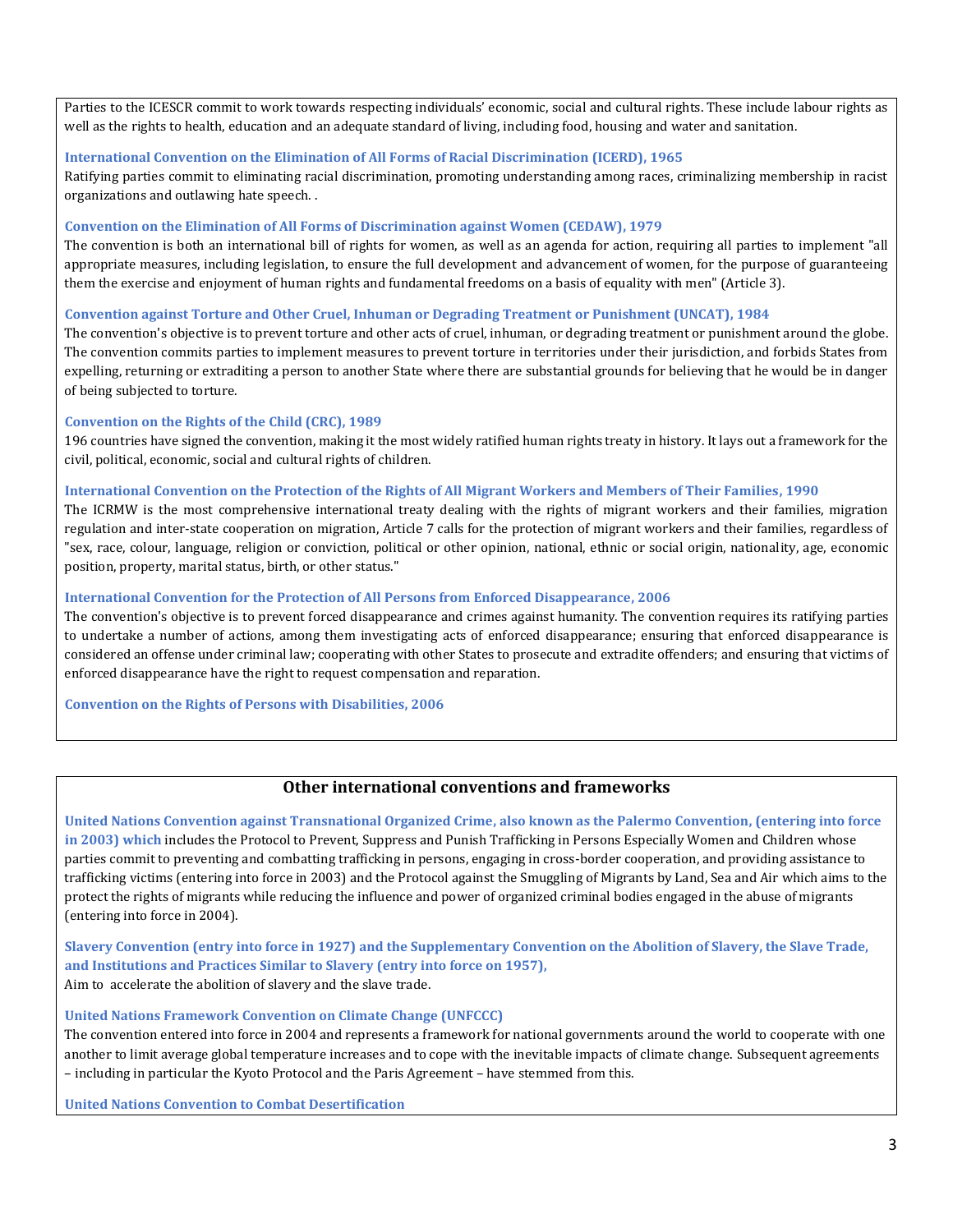This convention entered into force in 1996 and stemmed from a direct recommendation of the Rio Conference's Agenda 21. Its objective is to combat desertification and to mitigate the consequences of drought through the implementation of national interventions that integrate long-term strategies with a strong call for partnership, participation and decentralization.

### **Paris Agreement on Climate Change**

The Paris Agreement entered into force in 2016 and is an instrument within the United Nations Framework Convention on Climate Change (UNFCCC). Building on the UNFCC, the Paris Agreement gathers all nations around the common goal of undertaking ambitious actions to fight climate change and adapt to its consequences.

**ILO conventions on promoting decent work and labour migration**

- Migration for Employment Convention of 1949 (ILO Convention No. 97)
- Migrant Workers Convention of 1975 (ILO Convention No. 143)
- Equality of Treatment Convention of 1962 (ILO Convention No. 118)
- Convention on Decent Work for Domestic Workers of 2011 (ILO Convention No. 189)

#### **2030 Agenda for Sustainable Development**

This ambitious global framework was adopted by UN resolution in 2015 and came into effect on 1st January, 2016. It outlines 17 Sustainable Development Goals with 169 associated targets which States commit to achieving to ensure sustainable development for all with a focus on people, prosperity and planet. The 2030 Agenda recognizes migration as a core development consideration, which marks the first-time migration is integrated explicitly into the global development agenda. The Agenda is relevant to all mobile populations regardless of whether internal or cross border, displaced or not: "goals and targets will be met for all nations and peoples and all segments of society." It recognizes migrant women, men and children as a vulnerable group to be protected, and as agents of development.

### **Addis Ababa Action Agenda**

Adopted at the Third International Conference on Financing for Development, then subsequently endorsed by the UN General Assembly in July 2015, the Addis Ababa Action Agenda lays out an innovative framework for financing sustainable development through the alignment of financial flows and policies with social, economic and environmental priorities. Outlining a comprehensive series of policy actions – which touch on sources of finance, innovation, trade, data, debt and technology – the Action Agenda aims to accelerate the implementation of the 2030 Agenda for Sustainable Development.

### **New York Declaration for Refugees and Migrants and the Global Compact for Safe, Orderly and Regular Migration and the Global Compact for Refugees:**

The New York Declaration was adopted in 2016 by UN resolution at the high-level plenary meeting of the General Assembly on addressing large movements of refugees and migrants (the UN Summit for Refugees and Migrants) It set out State commitments to fully protect the human rights of all refugees and migrants as rights-holders, regardless of their status and to devise responses to largemovements with full respect for international human rights law and other relevant standards which were to be outlined in the development of the Global Compact for Safe, Orderly and Regular Migration and the Global Compact on Refugees. The Global Compact on Migration was subsequently adopted in 2018 as the first-ever UN global agreement on a common approach to international migration in all its dimensions. The Global Compact for Refugees was adopted in 2018, acting as a framework for more predictable and equitable responsibility-sharing, recognizing that a sustainable solution to refugee situations cannot be achieved without international cooperation. The GCM confirms that "The two global compacts, together, present complementary international cooperation frameworks that fulfil their respective mandates as laid out in the New York Declaration for Refugees and Migrants, which recognizes that migrants and refugees may face many common challenges and similar vulnerabilities."

#### **Sendai Framework for Disaster Risk Reduction (2015-2030)**

Adopted at the Third UN World Conference on Disaster Risk Reduction in Sendai City in 2015, and subsequently endorsed by the UN General Assembly in June 2015, the Sendai Framework – acting hand in hand with the 2030 Agenda – presents a roadmap for enhancing the safety and resilience of our communities, including addressing disaster-induced human mobility. It is the first significant agreement of the post-2015 development agenda and lays out concrete steps for safeguarding development gains from the threat of disaster.

#### **New Urban Agenda**

Adopted at the United Nations Conference on Housing and Sustainable Urban Development in Quito on 20 October 2016, and subsequently endorsed by the UN General Assembly in December of 2016, the New Urban Agenda presents a collective vision for an increasingly sustainable future. It highlights how urbanization – if well-managed and well-planned – can serve as a powerful instrument for sustainable development, in both the Global North and Global South.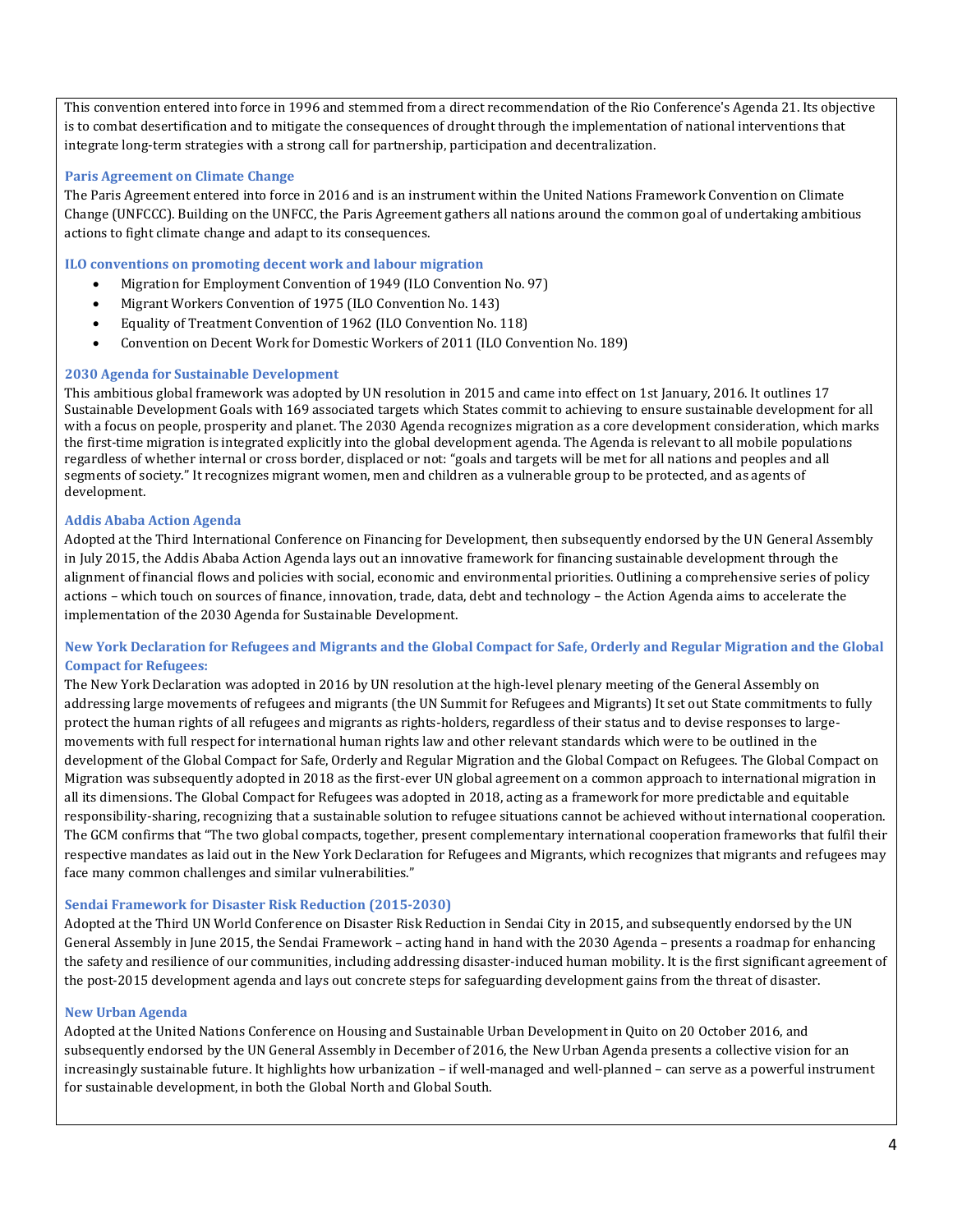## *Collect and utilize accurate and disaggregated data as a basis for evidence-based policies*

### ASSOCIATED ACTIONS

- **(a) Elaborate and implement a comprehensive strategy for improving migration data at local, national, regional and global levels,** with the participation of all relevant stakeholders, under the guidance of the United Nations Statistical Commission, by harmonizing methodologies for data collection, and strengthening analysis and dissemination of migration-related data and indicators
- **(b) Improve international comparability and compatibility of migration statistics and national data systems,** including by further developing and applying the statistical definition of an international migrant, elaborating a set of standards to measure migrant stocks and flows, and documenting migration patterns and trends, characteristics of migrants, as well as drivers and impacts of migration
- **(c) Develop a global programme to build and enhance national capacities in data collection, analysis and dissemination to share data, address data gaps and assess key migration trends,** that encourages collaboration between relevant stakeholders at all levels, provides dedicated training, financial support and technical assistance, leverages new data sources, including big data, and is reviewed by the United Nations Statistical Commission on a regular basis
- **(d) Collect, analyse and use data on the effects and benefits of migration, as well as the contributions of migrants and diasporas to sustainable development,** with a view to inform the implementation of the 2030 Agenda for Sustainable Development and related strategies and programmes at the local, national, regional and global levels
- **(e) Support further development of and collaboration between existing global and regional databases and depositories,** including the IOM Global Migration Data Portal and the World Bank Global Knowledge Partnership on Migration and Development, with a view to systematically consolidate relevant data in a transparent and user-friendly manner, while encouraging inter-agency collaboration to avoid duplication
- **(f) Establish and strengthen regional centres for research and training on migration or migration observatories,** such as the African Observatory for Migration and Development, to collect and analyse data in line with United Nations standards, including on best practices, the contributions of migrants, the overall economic, social and political benefits and challenges of migration in countries of origin, transit and destination, as well as drivers of migration, with a view to establishing shared strategies and maximizing the value of disaggregated migration data, in coordination with existing regional and subregional mechanisms
- **(g) Improve national data collection by integrating migration-related topics in national censuses, as early as practicable,** such as on country of birth, country of birth of parents, country of citizenship, country of residence five years prior to the census, most recent arrival date and reason for migrating, to ensure timely analysis and dissemination of results, disaggregated and tabulated in accordance with international standards, for statistical purposes
- **(h) Conduct household, labour force and other surveys to collect information on the social and economic integration of migrants**  or add standard migration modules to existing household surveys to improve national, regional and international comparability, and make collected data available through public-use of statistical microdata files
- **(i) Enhance collaboration between State units responsible for migration data and national statistical offices to produce migration-related statistics,** including by using administrative records for statistical purposes, such as border records, visa, resident permits, population registers and other relevant sources, while upholding the right to privacy and protecting personal data
- **(j) Develop and use country-specific migration profiles,** which include disaggregated data on all migration-relevant aspects in a national context, including those on labour market needs, demand and availability of skills, the economic, environmental and social impacts of migration, remittance transfer costs, health, education, occupation, living and working conditions, wages, and the needs of migrants and receiving communities, in order to develop evidence-based migration policies
- **(k) Cooperate with relevant stakeholders in countries of origin, transit and destination to develop research, studies and surveys on the interrelationship between migration and the three dimensions of sustainable development**, the contributions and skills of migrants and diasporas, as well as their ties to the countries of origin and destination.

## **POTENTIAL RESPONSES / CONCRETE EXAMPLES**

In March 2019, the UN Statistics Division organized a high-level panel entitled "Towards a global programme for migration data." Referring to GCM Objective 1 — this panel brought together representatives of countries, the donor community, statistical institutes, the UN system and civil society to discuss the development and implementation of a global programme on international migration statistics, as well as to share experiences and present initiatives to improve the collection and use of migration data and indicators in the context of the 2030 Agenda for Sustainable Development and the GCM.<sup>3</sup>

<sup>&</sup>lt;sup>3</sup> United Nations Statistical Commission (2019) "High-Level panel 'Towards a global programme for migration data'", *Meeting organized by United Nations Statistics Division Department of Economic and Social Affairs held o Affairs held on 4 March 2019*, https://u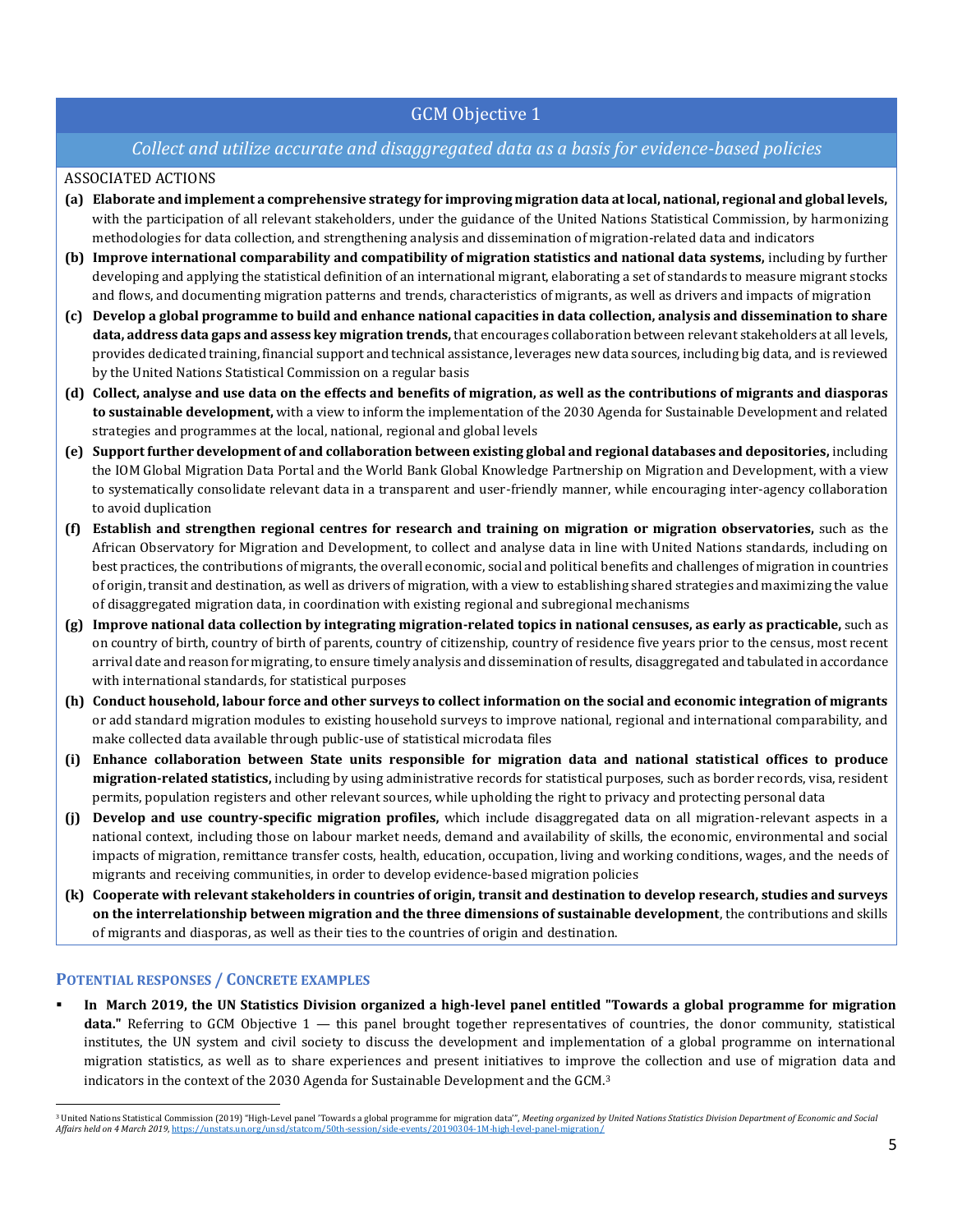- In March 2020, UNICEF, IOM, UNHCR and OECD launched the **International Data Alliance for Children on the Move**, which brings together experts from national statistical offices, migration-relevant line ministries, international and regional organizations, NGOs, academics, and civil societies. The main objective of the Alliance is improving statistics and data on migrant and forcibly displaced children to support evidence-based policymaking that protects and empowers them.<sup>4</sup>
- **Free Movement and Migration (FFM) West Africa project: TheFMM supports the development of standardized migrationrelevant data and country-level migration profiles (either new ones or updates of existing ones) and regional migration profiles.**  through technical assistance and capacity-building support to the ECOWAS Commission, which consists of fifteen ECOWAS Member States and Mauritania. FMM is funded by the EU and the ECOWAS Commission and jointly implemented by IOM, the International Centre for Migration Policy Development (ICMPD) and ILO.<sup>5</sup>
- **At the local level, within the framework of the Mediterranean City-to-City Migration project, Amman, Beirut, Casablanca, Lisbon, Lyon, Madrid, Oujda, Rabat, Sfax, Sousse, Tangiers, Tunis, Turin and other cities in the Mediterranean have elaborated and shared city migration profiles with the support of a local expert and the involvement of different stakeholders engaged on migration and inclusion at local level.** These profiles collected existing data on migrant populations, as well as mapped out related actors and activities that could support local policy-making and strengthen multi-stakeholder cooperation.<sup>6</sup>

### **SDG 10: Reduced inequalities**

10.7: Facilitate orderly, safe, regular and responsible migration and mobility of people, including through the implementation of planned and well-managed migration policies

### **SDG 17**: **Partnerships for the goals**

▪ **17.18:** By 2020, enhance capacity-building support to developing countries, including for least developed countries and small island developing States, to increase significantly the availability of high-quality, timely and reliable data disaggregated by income, gender, age, race, ethnicity, migratory status, disability, geographic location and other characteristics relevant in national contexts

<sup>4</sup> See UNICEF <https://www.unicef.org/press-releases/lack-quality-data-compounds-risks-facing-millions-refugee-and-migrant-children>

<sup>5</sup> Schachter, J. (2019), 'Building Migration Data Capacity: Examples of Good Practices for the African Region", *Central Mediterranean Route Thematic Report Series*, Issue no. 3, IOM, Geneva, ations.jom.int/system/files/pdf/capacity\_building.pdf

<sup>&</sup>lt;sup>6</sup> The MC2CM city migration profiles are availabl[e here.](https://www.icmpd.org/our-work/migration-dialogues/mtm-dialogue/city-to-city-mc2cm/)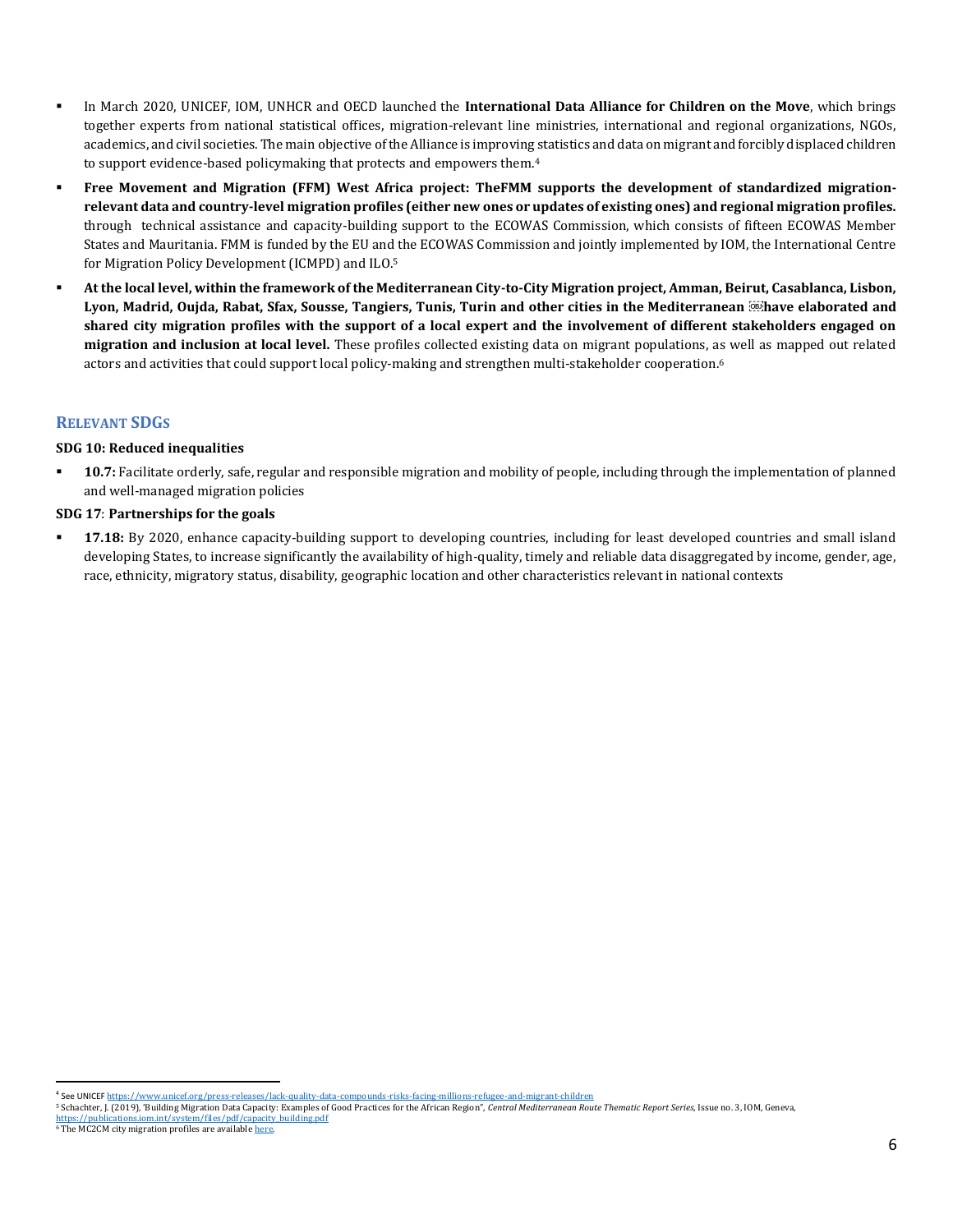## *Minimize the adverse drivers and structural factors that compel people to leave their country of origin*

## ASSOCIATED ACTIONS

- **(a) Promote the implementation of the 2030 Agenda for Sustainable Development,** including the Sustainable Development Goals and the Addis Ababa Action Agenda, and the commitment to reach the furthest behind first, as well as the Paris Agreement4 and the Sendai Framework for Disaster Risk Reduction 2015-2030
- **(b) Invest in programmes that accelerate States' fulfilment of the Sustainable Development Goals with the aim of eliminating the adverse drivers and structural factors that compel people to leave their country of origin**, including through poverty eradication, food security, health and sanitation, education, inclusive economic growth, infrastructure, urban and rural development, employment creation, decent work, gender equality and empowerment of women and girls, resilience and disaster risk reduction, climate change mitigation and adaptation, addressing the socioeconomic effects of all forms of violence, non-discrimination, rule of law and good governance, access to justice and protection of human rights, as well as creating and maintaining peaceful and inclusive societies with effective, accountable and transparent institutions
- **(c) Establish or strengthen mechanisms to monitor and anticipate the development of risks and threats that might trigger or affect migration movements,** strengthen early warning systems, develop emergency procedures and toolkits, launch emergency operations, and support post-emergency recovery, in close cooperation with and support of other States, relevant national and local authorities, National Human Rights Institutions, and civil society
- **(d) Invest in sustainable development at local and national levels in all regions allowing all people to improve their lives and meet their aspirations, by fostering sustained, inclusive and sustainable economic growth,** including through private and foreign direct investment and trade preferences, to create conducive conditions that allow communities and individuals to take advantage of opportunities in their own countries and drive sustainable development
- **(e) Invest in human capital development by promoting entrepreneurship, education, vocational training and skills development programmes and partnerships, productive employment creation, in line with labour market needs,** as well as in cooperation with the private sector and trade unions, with a view to reducing youth unemployment, avoiding brain drain and optimizing brain gain in countries of origin, and harnessing the demographic dividend
- **(f) Strengthen collaboration between humanitarian and development actors,** including by promoting joint analysis, multi-donor approaches and multi-year funding cycles, in order to develop long-term responses and outcomes that ensure respect for the rights of affected individuals, resilience and coping capacities of populations, as well as economic and social self-reliance, and by ensuring these efforts take migration into account
- **(g) Account for migrants in national emergency preparedness and response,** including by taking into consideration relevant recommendations from State-led consultative processes, such as the Guidelines to Protect Migrants in Countries Experiencing Conflict or Natural Disaster (MICIC Guidelines) Natural disasters, the adverse effects of climate change, and environmental degradation
- **(h) Strengthen joint analysis and sharing of information to better map, understand, predict and address migration movements,** such as those that may result from sudden-onset and slow onset natural disasters, the adverse effects of climate change, environmental degradation, as well as other precarious situations, while ensuring the effective respect, protection and fulfilment of the human rights of all migrants
- **(i) Develop adaptation and resilience strategies to sudden-onset and slow-onset natural disasters, the adverse effects of climate change, and environmental degradation,** such as desertification, land degradation, drought and sea level rise, taking into account the potential implications on migration, while recognizing that adaptation in the country of origin is a priority
- **(j) Integrate displacement considerations into disaster preparedness strategies and promote cooperation with neighbouring and other relevant countries** to prepare for early warning, contingency planning, stockpiling, coordination mechanisms, evacuation planning, reception and assistance arrangements, and public information
- **(k) Harmonize and develop approaches and mechanisms at subregional and regional levels to address the vulnerabilities of persons affected by sudden-onset and slow-onset natural disasters,** by ensuring they have access to humanitarian assistance that meets their essential needs with full respect for their rights wherever they are, and by promoting sustainable outcomes that increase resilience and self-reliance, taking into account the capacities of all countries involved
- **(l) Develop coherent approaches to address the challenges of migration movements in the context of sudden-onset and slowonset natural disasters,** including by taking into consideration relevant recommendations from State-led consultative processes, such as the Agenda for the Protection of Cross-Border Displaced Persons in the Context of Disasters and Climate Change, and the Platform on Disaster Displacement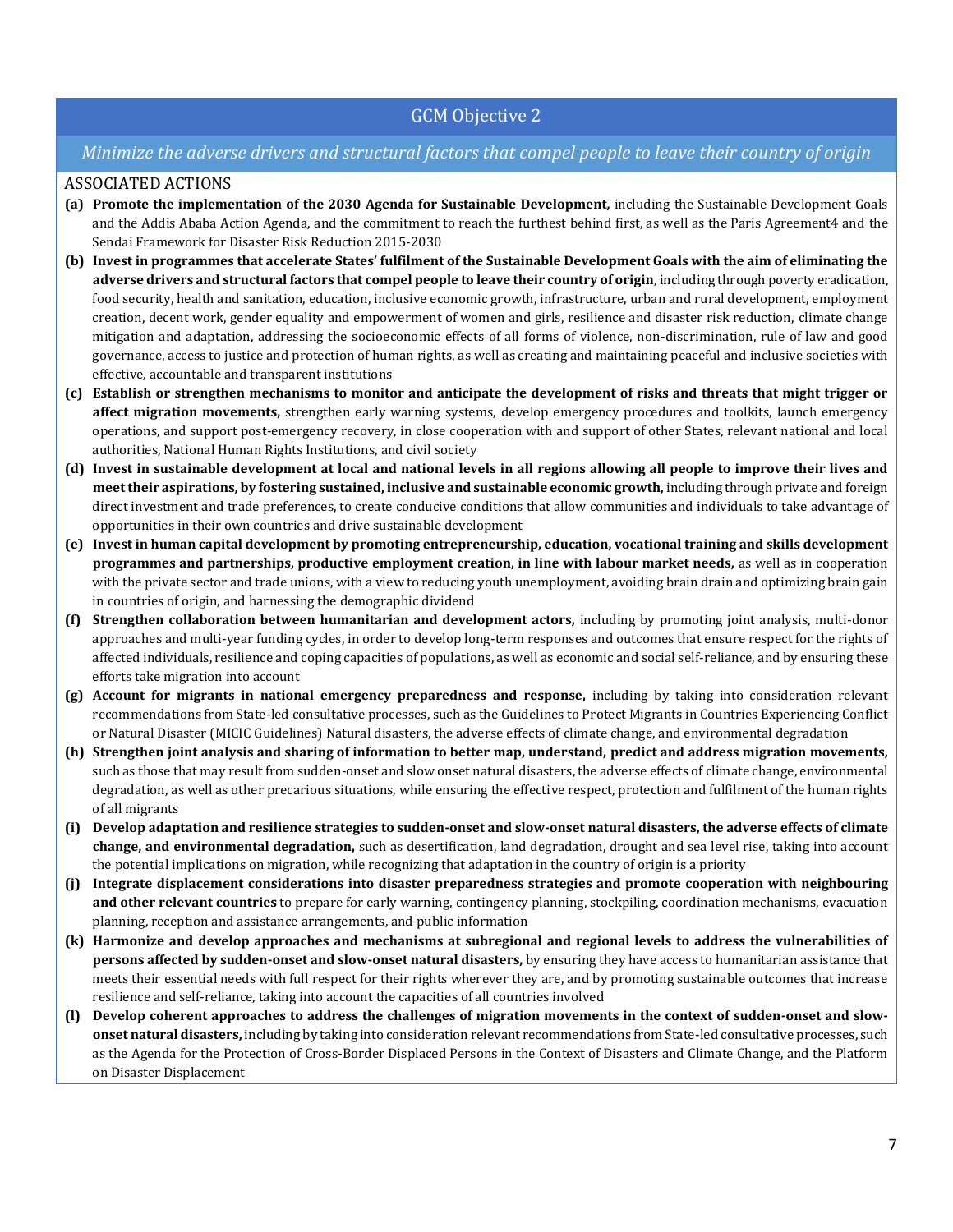### **POTENTIAL RESPONSES / CONCRETE EXAMPLES**

- In March 2016, the OECD established the Champion Mayors for Inclusive Growth, which gathers mayors from across the world **committed to addressing inequalities and taking action to generate more inclusive growth in their respective cities.** This initiative has helped municipal governments with analyzing growing inequalities, designing policies aimed at equity and growth, and monitoring the material living standards of their citizens. Furthermore, the initiative takes a multidimensional approach to examining inclusive growth, going beyond the metric of income to assess how people are faring, looking as well as criteria such as health and jobs.<sup>7</sup>
- **The Prospects Partnership** funded by The Netherlands and bringing together the World Bank Group including the World Bank and the International Finance Corporation (IFC) - UNICEF, UNHCR, and ILO aims to shift the paradigm from a humanitarian to a development approach in responding to forced displacement crises, fostering an enabling environment for socio-economic inclusion; improving access to education and protection for vulnerable children on the move; and strengthening the resilience of host communities.<sup>8</sup>
- In 2015, the government of Bangladesh published its National strategy on the management of disaster and climate inducted **internal displacement (NSMDCIID)**,. The strategy was prepared with the aim of managing climate-induced internal displacement with an approach that is both comprehensive and rights-based. The national strategy formed a part of the Government's action plan to implement the Sendai Framework, and was in line with Bangladesh's Social Development Framework and other national and international policy frameworks. The strategy — which focuses on internal displacements (and not cross-border ones) induced by climate-related disasters — lays out a strategy that covers all three phases of displacements, including (a) pre-displacement; (b) the displacement phase; and (c) post-displacement.<sup>9</sup>

## **RELEVANT SDGS**

#### **All SDGs :**

In order to eliminate the adverse drivers and structural factors that compel people to leave their country of origin, these factors must be comprehensively understood and addressed. These factors span the entirety of the 17 Sustainable Development Goals, including SDG 1 on poverty, SDG 2 on ending hunger and SDG 3 on ensuring healthy lives and promoting well-being for all. In addition, SDG 13 on combating climate change and SDG 16 on promoting peaceful and inclusive societies are critical to ensuring people are not compelled to leave their country of origin. Thus, there is a need to integrate migration considerations and the rights and needs of migrants across all development areas. Doing so will help achieve SDG 17.14: Enhance policy coherence for sustainable development.

<sup>7</sup>OECD (n.d.), "About Champion Mayors"[, http://www.oecd-inclusive.com/champion-mayors/about/.](http://www.oecd-inclusive.com/champion-mayors/about/)

<sup>8</sup> See[: https://www.government.nl/topics/development-cooperation/the-development-policy-of-the-netherlands/refugees-and-migration](https://www.government.nl/topics/development-cooperation/the-development-policy-of-the-netherlands/refugees-and-migration) <sup>9</sup> PreventionWeb (n.d.), "National strategy on the management of disaster and climate induced internal displacement (NSMDCIID), [https://www.preventionweb.net/english/professional/policies/v.php?id=46732.](https://www.preventionweb.net/english/professional/policies/v.php?id=46732)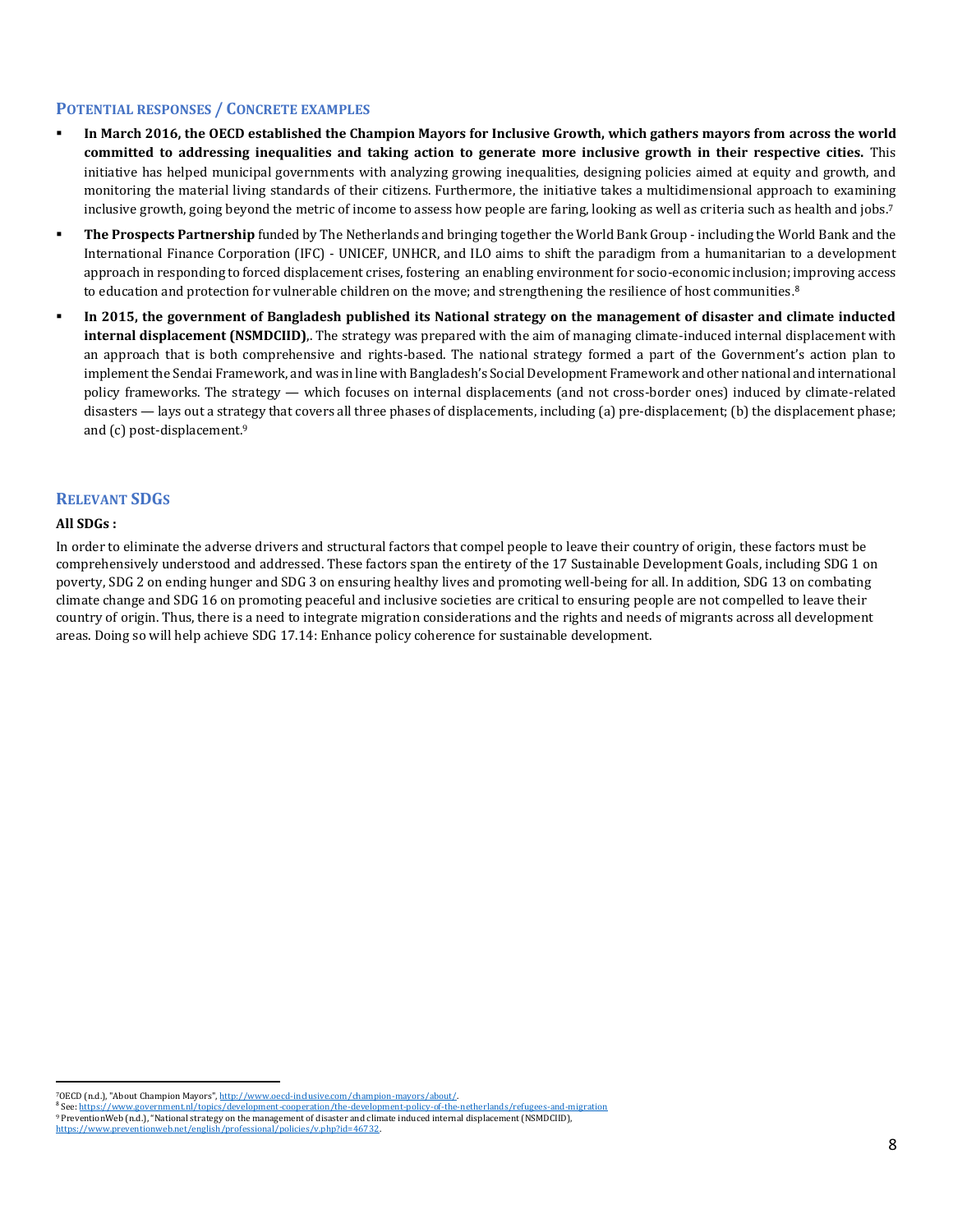## *Provide accurate and timely information at all stages of migration*

## ASSOCIATED ACTIONS

- **(a) Launch and publicize a centralized and publicly accessible national website to make information available on regular migration options**, such as on country-specific immigration laws and policies, visa requirements, application formalities, fees and conversion criteria, employment permit requirements, professional qualification requirements, credential assessment and equivalences, training and study opportunities, and living costs and conditions, in order to inform the decisions of migrants
- **(b) Promote and improve systematic bilateral, regional and international cooperation and dialogue to exchange information on migration-related trends,** including through joint databases, online platforms, international training centres and liaison networks, while upholding the right to privacy and protecting personal data
- **(c) Establish open and accessible information points along relevant migration routes that can refer migrants to child-sensitive and gender-responsive support and counselling,** offer opportunities to communicate with consular representatives of the country of origin, and make available relevant information, including on human rights and fundamental freedoms, appropriate protection and assistance, options and pathways for regular migration, and possibilities for return, in a language the person concerned understands.
- **(d) Provide newly arrived migrants with targeted, gender-responsive, child-sensitive, accessible and comprehensive information and legal guidance on their rights and obligations,** including on compliance with national and local laws, obtaining of work and resident permits, status adjustments, registration with authorities, access to justice to file complaints about rights violations, as well as on access to basic services
- **(e) Promote multi-lingual, gender-responsive and evidence-based information campaigns and organize awareness-raising events and pre-departure orientation trainings in countries of origin,** in cooperation with local authorities, consular and diplomatic missions, the private sector, academia, migrant and diaspora organizations and civil society, in order to promote safe, orderly and regular migration, as well as to highlight the risks associated with irregular and unsafe migration

- **The Canada Orientation Abroad (COA) Programme is an overseas orientation initiative that provides potential migrants to Canada with accurate, relevant, consistent and time-sensitive information designed to help them make well-informed settlement decisions.** COA is offered to those migrants who already have Canadian visas, as well as those seeking family reunification or job opportunities. 10
- **The Comprehensive Information and Orientation Programme (CIOP) which is currently being implemented in the context of the Abu Dhabi Dialogue (ADD) — helps manage and provide tailored pre-departure, pre-employment, and post-arrival orientation for temporary contractual workers working in Gulf Cooperation Council (GCC) countries**. Receiving technical support from IOM, ADD member States aim to adapt the CIOP to their respective country contexts. The CIOP will help strengthen the protection and integration of temporary contractual workers through various means — among them, enhancing the transparency of information, protecting workers from risks of abuse and exploitation, assisting prospective workers in making informed decisions, reducing barriers in workplaces and promoting the social integration of migrants. 11
- In Namibia, a number of emerging practices around raising awareness on child labour-related issues have emerged. For example, the support of the media — which can reach and influence both rural and urban populations — was engaged in raising awareness around child labour as part of the TECL (Towards the Elimination of the Worst Forms of Child Labour) II Project through stories, various programmes and interviews.<sup>12</sup>
- In 2016, as part of a joint endeavour to step up protection for the growing numbers of children and others with specific needs arriving in Europe, UNHCR and UNICEF set up special support centres for children and families along the most frequently used migration routes in Europe. **Twenty Child and Family Support Hubs, to be known as "Blue Dots," provided a safe space for children and their families, vital services, play, protection and counselling in a single location.** The hubs support vulnerable families on the move, especially the many unaccompanied or separated children at risk of sickness, trauma, violence, exploitation and trafficking.<sup>13</sup> This approach has been replicated in the situation response for Venezuelans.14 Similarly, in 2019 the government of Niger and UNICEF established four One Stop Social Welfare Shops in the region of Agadez and rehabilitated a temporary transit centre for unaccompanied child migrants.

<sup>10</sup>See IOM (2018[\) Migration week Side Event, Concept Note, 9 December 2018, Marrakesh, Morocco: Innovative Solutions to Enhancing Pathways for Regular Migration](https://www.un.org/en/conf/migration/assets/pdf/Canada-IOM-Innovative-Solutions-EN-FR-flyer.pdf)  $11$  ibid.

<sup>12</sup> ILO (2012), "Good practices and lessons learned on the elimination of the worst forms of child labour in Namibia," International Programme on the Elimination of Child Labour (IPEC), ILO, Geneva. <sup>13</sup> See UNHCR, UNHCR, UNICEF launch Blue Dot hubs to boost protection for children and families on the move across Europe 1

<sup>14</sup> See: <https://data2.unhcr.org/es/documents/details/72708>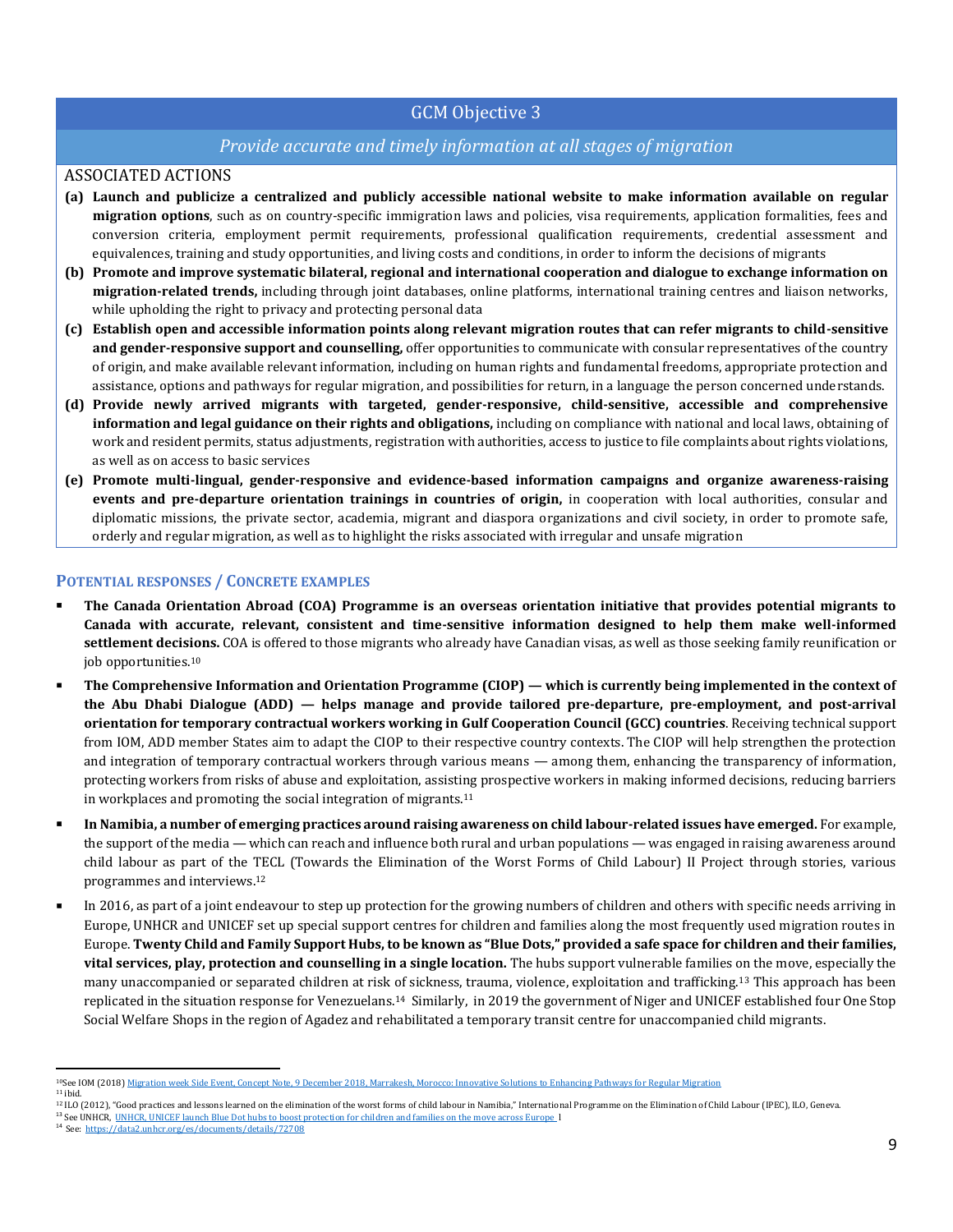### **SDG1: No poverty**

▪ **1.4:** By 2030, ensure that all men and women, in particular the poor and the vulnerable, have equal rights to economic resources, as well as access to basic services, ownership and control over land and other forms of property, inheritance, natural resources, appropriate new technology and financial services, including microfinance

### **SDG 4: Quality Education**

**4.b:** By 2020, substantially expand globally the number of scholarships available to developing countries, in particular least developed countries, small island developing States and African countries, for enrolment in higher education, including vocational training and information and communications technology, technical, engineering and scientific programmes, in developed countries and other developing countries

### **SDG 5: Gender Equality**

▪ **5.b**: Enhance the use of enabling technology, in particular information and communications technology, to promote the empowerment of women

### **SDG 10: Reduced inequalities**

▪ **10.7:** Facilitate orderly, safe, regular and responsible migration and mobility of people, including through the implementation of planned and well-managed migration policies

### **SDG 16: Peace, justice and strong institutions**

**■ 16.10:** Ensure public access to information and protect fundamental freedoms, in accordance with national legislation and international agreements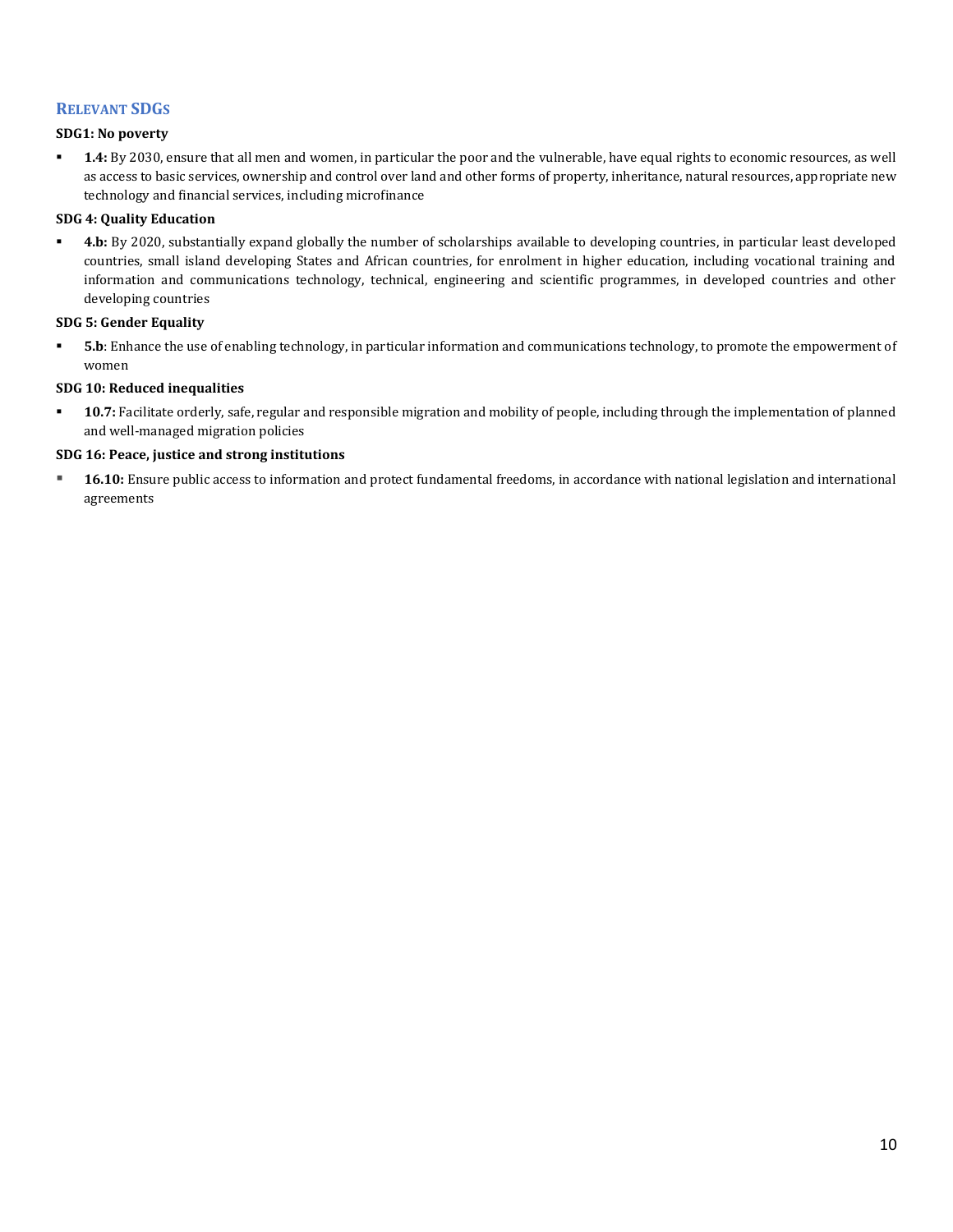## *Ensure that all migrants have proof of legal identity and adequate documentation*

## ASSOCIATED ACTIONS

- **(a) Improve civil registry systems, with a particular focus on reaching unregistered persons and our nationals residing in other countries,** including by providing relevant identity and civil registry documents, strengthening capacities, and investing in information and communication technology solutions, while upholding the right to privacy and protecting personal data
- **(b) Harmonize travel documents in line with the specifications of the International Civil Aviation Organization to facilitate interoperable and universal recognition of travel documents,** as well as to combat identity fraud and document forgery, including by investing in digitalization, and strengthening mechanisms for biometric data-sharing, while upholding the right to privacy and protecting personal data
- **(c) Ensure adequate, timely, reliable and accessible consular documentation to our nationals residing in other countries, i**ncluding identity and travel documents, making use of information and communications technology, as well as community outreach, particularly in remote areas
- **(d) Facilitate access to personal documentation, such as passports and visas, and ensure that relevant regulations and criteria to obtain such documentation are non-discriminatory,** by undertaking a gender-responsive and age-sensitive review in order to prevent increased risk of vulnerabilities throughout the migration cycle
- **(e) Strengthen measures to reduce statelessness, including by registering migrants' births, ensuring that women and men can equally confer their nationality to their children,** and providing nationality to children born in another State's territory, especially in situations where a child would otherwise be stateless, fully respecting the human right to a nationality and in accordance with national legislation
- **(f) Review and revise requirements to prove nationality at service delivery centres** to ensure that migrants without proof of nationality or legal identity are not precluded from accessing basic services nor denied their human rights
- **(g) Build upon existing practices at the local level that facilitate participation in community life, such as interaction with authorities and access to relevant services,** through the issuance of registration cards to all persons living in a municipality, including migrants, that contain basic personal information, while not constituting entitlements to citizenship or residency

- The Identification Document of New York City (IDNYC) is an identification document card that is freely available to all residents **of New York City, including undocumented migrants**. The IDNYC allows for residents in New York City — including vulnerable groups such as undocumented migrants, the homeless and youth — to identify themselves to authorities and guarantees access to municipal services that can only be accessed by individuals with valid forms of identification. For example, using the IDNYC, residents can access New York City's public libraries, health centres and educational providers and open a bank account. Launched by New York Mayor Bill de Blasio in January 2015, the IDNYC initiative was preceded by a commissioned study that mapped, compared and analysed other similar municipal initiatives in the country, as well as by a consultation process with various advocacy groups (including migrant ones).<sup>15</sup>
- In 2010, Thailand lifted its reservation to Article 7 of the Convention on the Rights of the Child. As part of the country's new Civil Registration Act, the government committed to registering the birth of all children within its jurisdiction. **Under the revised law, children born in Thailand are entitled to be registered at birth even when their parents are not Thai nationals**. Birth registration does not confer nationality on refugee children. But by establishing a legal record of their parents and place of birth, a birth certificate can be used to prove the right to acquire nationality if a child returns to the parent's country of origin. The law came into effect in 2010 and in the years since, Thai civil registration authorities have worked with partners to address the backlog of registration for children born in refugee camps. 16
- **The** *matrícula consular***, an ID card issued by the Mexican government to Mexican citizens abroad, helps Mexico locate its nationals in emergency situations and is available to all Mexican national living in the US, including those who are undocumented.** To obtain the *matrícula consular*, Mexican nationals must pay a fee, provide their biometric information, and present various items, including an official Mexican ID, a Mexican birth certificate, and proof of address within the relevant consular district. The *matrícula consular* also facilitates access to various services, including banking (many banks accept the ID), obtaining an Individual Taxpayer Identification Number (ITIN) to pay federal income taxes, and obtaining a driver's license. According to the Mexican Embassy,

<sup>&</sup>lt;sup>15</sup> IOM and IMDI (2015), White Paper - mainstreaming migration into local d

<sup>&</sup>lt;sup>16</sup> See UNHCR, ['Birth Registration', Child Protection Issue Brief](https://www.refworld.org/pdfid/523fe9214.pdf), and UNICEF, A Passport to Protection: A guide to birth registration programming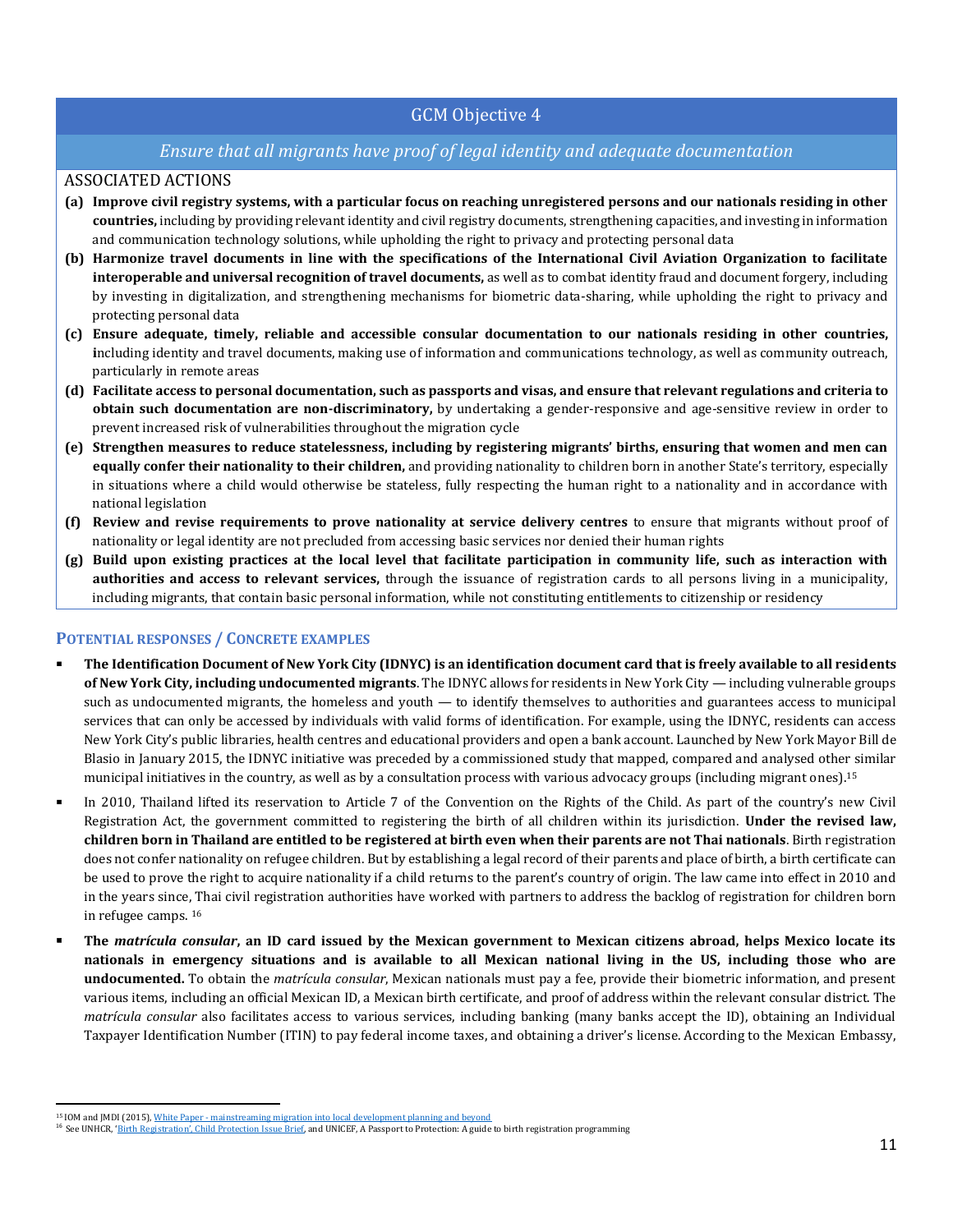"[a]s of August 2013, more than 371 counties, 356 financial institutions, and 1,036 police departments accepted *matrícula consular* cards as a valid proof of ID."<sup>17</sup>

### **RELEVANT SDGS**

#### **SDG 1: No Poverty**

▪ **1.3:** Implement nationally appropriate social protection systems and measures for all, including floors, and by 2030 achieve substantial coverage of the poor and the vulnerable

### **SDG 10: Reduced inequalities**

**• 10.7:** Facilitate orderly, safe, regular and responsible migration and mobility of people, including through the implementation of planned and well-managed migration policies

#### **SDG 16: Peace, justice and strong institutions**

■ **16.9:** By 2030, provide legal identity for all, including birth registration

#### **SDG 17: Partnerships for the goals**

■ **17.18:** By 2020, enhance capacity-building support to developing countries, including for least developed countries and small island developing States, to increase significantly the availability of high-quality, timely and reliable data disaggregated by income, gender, age, race, ethnicity, migratory status, disability, geographic location and other characteristics relevant in national context.

<sup>17</sup> National Immigration Law Center (2015)[, Basic Facts about the](https://www.nilc.org/wp-content/uploads/2015/11/Basic-Facts-about-the-Matricula-Consular.pdf) *Matrícular Consular*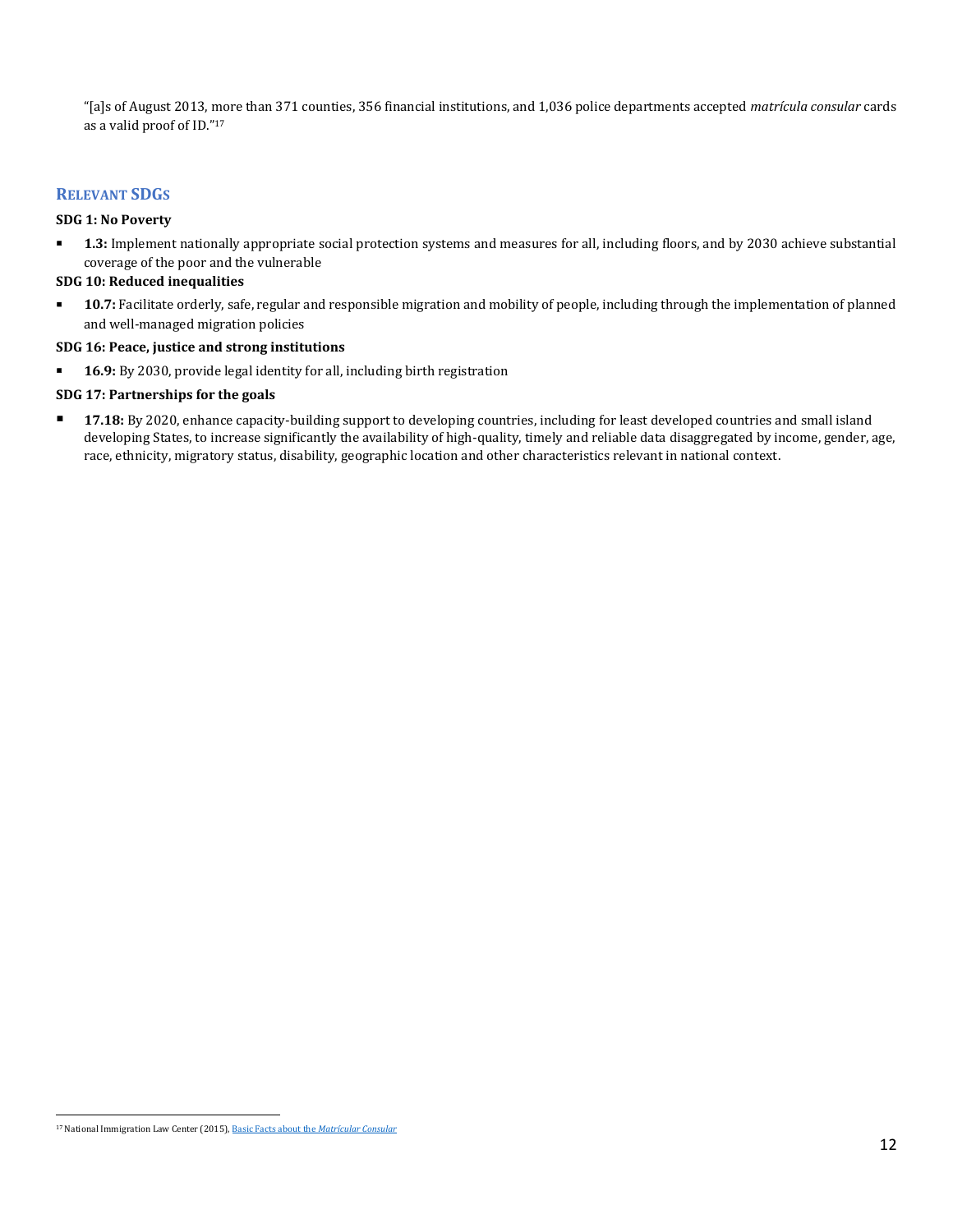## *Enhance availability and flexibility of pathways for regular migration*

## ASSOCIATED ACTIONS

- **(a) Develop human rights-based and gender-responsive bilateral, regional and multilateral labour mobility agreements** with sector-specific standard terms of employment in cooperation with relevant stakeholders, drawing on relevant ILO standards, guidelines and principles, in compliance with international human rights and labour law
- **(b) Facilitate regional and cross-regional labour mobility through international and bilateral cooperation arrangements,** such as free movement regimes, visa liberalization or multiple country visas, and labour mobility cooperation frameworks, in accordance with national priorities, local market needs and skills supply
- **(c) Review and revise existing options and pathways for regular migration, with a view to optimize skills matching in labour markets, address demographic realities and development challenges and opportunities,** in accordance with local and national labour market demands and skills supply, in consultation with the private sector and other relevant stakeholders
- **(d) Develop flexible, rights-based and gender-responsive labour mobility schemes for migrants,** in accordance with local and national labour market needs and skills supply at all skills levels, including temporary, seasonal, circular, and fast-track programmes in areas of labour shortages, by providing flexible, convertible and non-discriminatory visa and permit options, such as for permanent and temporary work, multiple-entry study, business, visit, investment and entrepreneurship
- **(e) Promote effective skills matching in the national economy by involving local authorities and other relevant stakeholders, particularly the private sector and trade unions,** in the analysis of the local labour market, identification of skills gaps, definition of required skills profiles, and evaluation of the efficacy of labour migration policies, in order to ensure market-responsive contractual labour mobility through regular pathways
- **(f) Foster efficient and effective skills-matching programmes** by reducing visa and permit processing timeframes for standard employment authorizations, and by offering accelerated and facilitated visa and permit processing for employers with a track record of compliance
- **(g) Develop or build on existing national and regional practices for admission and stay of appropriate duration based on compassionate, humanitarian or other considerations for migrants compelled to leave their countries of origin,** due to suddenonset natural disasters and other precarious situations, such as by providing humanitarian visas, private sponsorships, access to education for children, and temporary work permits, while adaptation in or return to their country of origin is not possible
- **(h) Cooperate to identify, develop and strengthen solutions for migrants compelled to leave their countries of origin due to slowonset natural disasters, the adverse effects of climate change, and environmental degradation,** such as desertification, land degradation, drought and sea level rise, including by devising planned relocation and visa options, in cases where adaptation in or return to their country of origin is not possible
- **(i) Facilitate access to procedures for family reunification for migrants at all skills levels through appropriate measures that promote the realization of the right to family life and the best interests of the child,** including by reviewing and revising applicable requirements, such as on income, language proficiency, length of stay, work authorization, and access to social security and services
- **(j) Expand available options for academic mobility,** including through bilateral and multilateral agreements that facilitate academic exchanges, such as scholarships for students and academic professionals, visiting professorships, joint training programmes, and international research opportunities, in cooperation with academic institutions and other relevant stakeholders

- **The bilateral Global Skill Partnership (GSP) is an instrument "designed to channel migration pressures into tangible, mutual benefits for both a country of migrant origin and a country of destination…. maximis[ing] the benefits of migration and shar[ing] them fairly."** GSPs are meant to be exchanges between equal partners, whereby the country of destination commits to providing finance and technology to train potential migrants with specific skills in the country of origin, *prior* to the migration journey. Meanwhile, under the GSP model, countries of origin commit to carrying out training for potential departing migrants, but also receive support (from countries of destination) for training non-migrants as well.<sup>18</sup>
- **Some countries have signed bilateral labour agreements that are based on international human rights norms and foundations.**  For example, the Colombia-Peru Framework Agreement of 2012 refers to the rights embedded in the international instruments ratified

<sup>&</sup>lt;sup>18</sup> Clemens, M. and K. Gough (2018), "A Tool to Implement the Global Compact for Migration: Ten Key Steps for Building Global Skill Partnerships", *CDG Brief*, 4 December, Center for Global Development, Washington, DC, https://www.cgdev.org/publication/tool-implement-global-compact-migration-ten-key-steps-building-global-skill-partnersl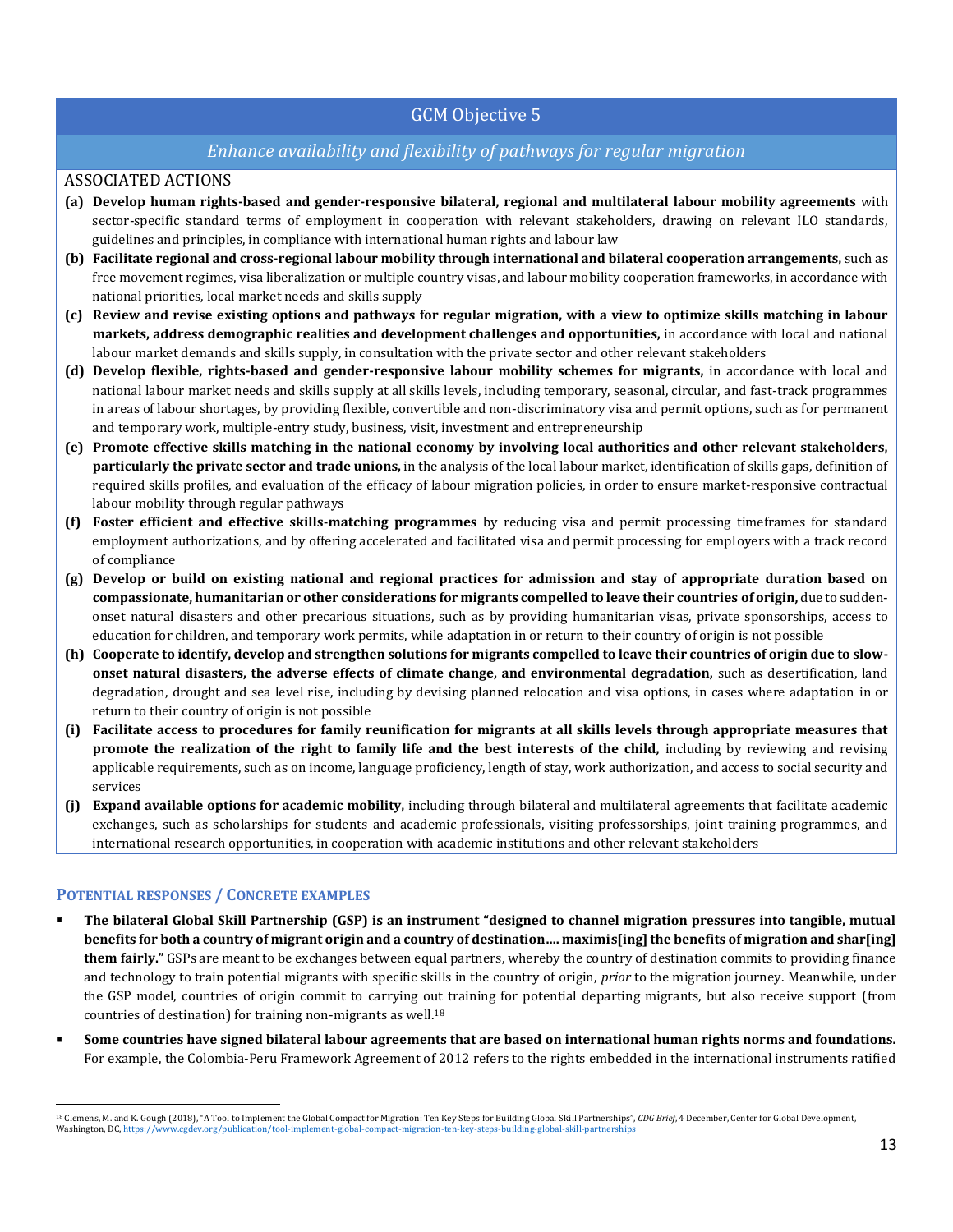by both countries, which includes the International Convention on the Rights of Migrants Workers and the Members of their Families (ICRMW).

- **In Luxembourg, there is a legal mechanism for regularizing children and young people (before they turn 21) and their parents, if the child or young person has completed at least four years of compulsory schooling,** and certain other conditions are met. A permit for a salaried worker or a permit for studies or vocational training (for the duration of studies) is issued, depending on the circumstances.<sup>19</sup>
- In 2017, Colombia created a Special Stay Permit enabling 180,000 Venezuelan migrants, who had entered through formal border **points, to remain in the country.** The national authorities also registered more than 442,000 irregular migrants. Venezuelans who have registered or acquired the Special Stay Permit are entitled to remain in Colombia for up to two years with access to basic rights, including employment, health, and education<sup>20</sup>
- In reaction to the COVID-19 pandemic, in March 2020 Portugal announced plans to grant residence status to everyone with **pending residence applications on any ground**, including but not limited to asylum, until 1 July 2020. Individuals granted permits on this basis were able to access health care and all other public services on equal terms as any other permanent resident in Portugal.<sup>21</sup> Similarly, other countries, including Italy,<sup>22</sup> France<sup>23</sup> and Poland<sup>24</sup> have automatically extended the validity of all residence permits expiring during the lock-down.

### **RELEVANT SDGS**

#### **SDG 3: Good health and well-being**

**3.c:** Substantially increase health financing and the recruitment, development, training and retention of the health workforce in developing countries, especially in least developed countries and small island developing States

#### **SDG 4: Quality education**

- **4.b:** By 2020, substantially expand globally the number of scholarships available to developing countries, in particular least developed countries, small island developing States and African countries, for enrolment in higher education, including vocational training and information and communications technology, technical, engineering and scientific programmes, in developed countries and other developing countries
- 4.c: By 2030, substantially increase the supply of qualified teachers, including through international cooperation for teacher training in developing countries, especially least developed countries and small island developing States

### **SDG 8: Decent work and economic growth**

- 8.3: Promote development-oriented policies that support productive activities, decent job creation, entrepreneurship, creativity and innovation, and encourage the formalization and growth of micro-, small- and medium-sized enterprises, including through access to financial services
- 8.7: Take immediate and effective measures to eradicate forced labour, end modern slavery and human trafficking and secure the prohibition and elimination of the worst forms of child labour, including recruitment and use of child soldiers, and by 2025 end child labour in all its forms
- **8.8:** Protect labour rights and promote safe and secure working environments for all workers, including migrant workers, in particular women migrants, and those in precarious employment
- **8.b:** By 2020, develop and operationalize a global strategy for youth employment and implement the Global Jobs Pact of the International Labour Organization

#### **SDG 10: Reduced inequalities**

- **10.2:** By 2030, empower and promote the social, economic and political inclusion of all, irrespective of age, sex, disability, race, ethnicity, origin, religion or economic or other status
- 10.7: Facilitate orderly, safe, regular and responsible migration and mobility of people, including through the implementation of planned and well-managed migration policies

<sup>19</sup> PICUM (2018), *Manual on regularisations for children, young people and families*, PICUM, Brussels.

<sup>20</sup> UNHCR, 2019[, Regional Refugee and Migrant Response Plan for Refugees and Migrants from Venezuela](https://reporting.unhcr.org/sites/default/files/2019%20RMRP%20Venezuela%20%28December%202018%29.pdf)

<sup>21</sup> Ibid

<sup>&</sup>lt;sup>22</sup> See government website: https://www.interno.gov.it/it/notizie/cura-italia-immigrazione-e-cittadinanza-<sup>23</sup> See government website[: https://france-visas.gouv.fr/en\\_US/web/france-visas/professional-internship](https://france-visas.gouv.fr/en_US/web/france-visas/professional-internship)

<sup>&</sup>lt;sup>24</sup> See European website on integration: https://ec.europa.eu/migrant-int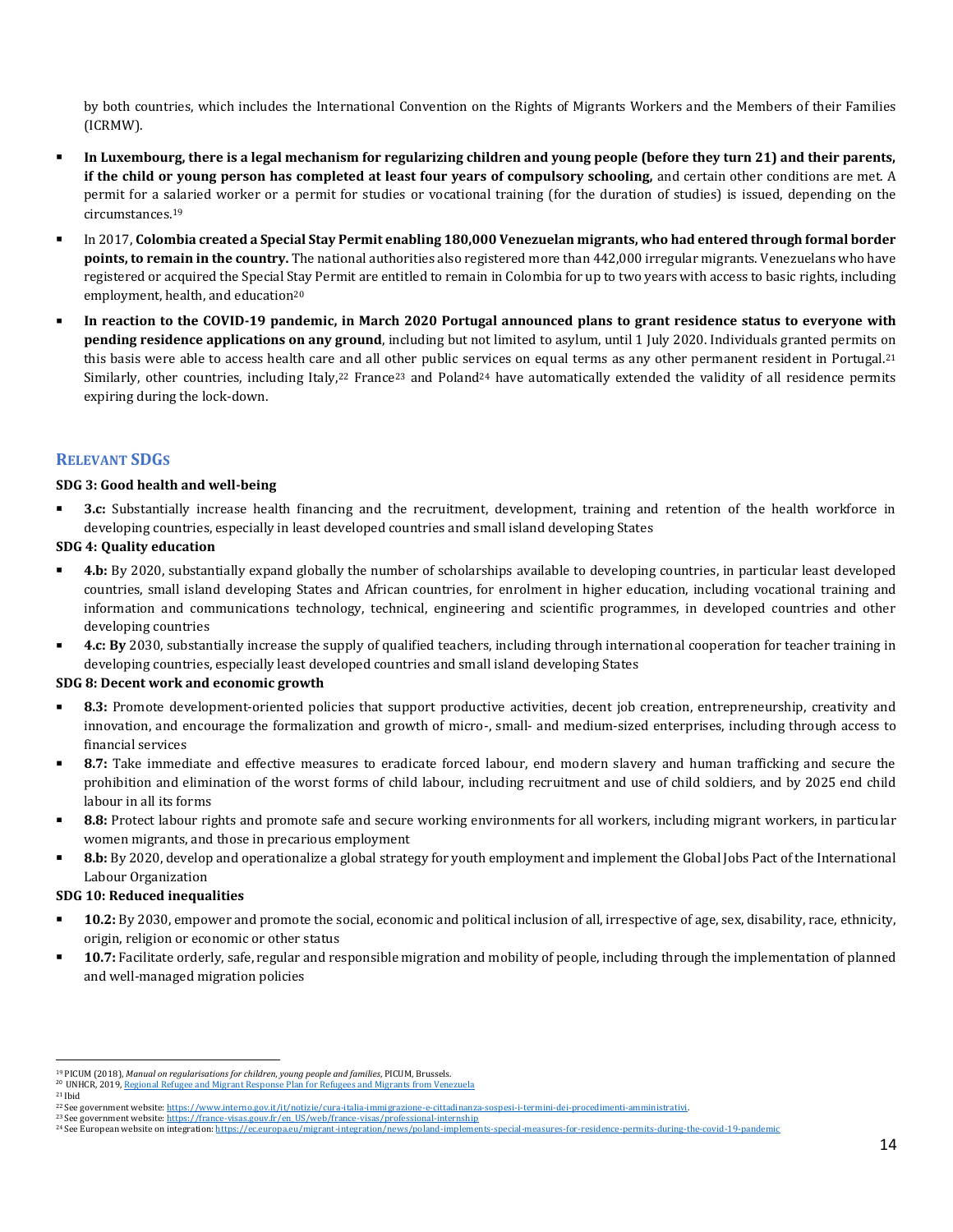## *Facilitate fair and ethical recruitment and safeguard conditions that ensure decent work*

## ASSOCIATED ACTIONS

- **(a) Promote signature, ratification, accession and implementation of relevant international instruments related to international labour migration, labour rights, decent work and forced labour**
- **(b) Build upon the work of existing bilateral, subregional and regional platforms that have overcome obstacles and identified best practices in labour mobility,** by facilitating cross-regional dialogue to share this knowledge, and to promote the full respect for the human and labour rights of migrant workers at all skills levels, including migrant domestic workers
- **(c) Improve regulations on public and private recruitment agencies, in order to align them with international guidelines and best practices,** prohibit recruiters and employers from charging or shifting recruitment fees or related costs to migrant workers in order to prevent debt bondage, exploitation and forced labour, including by establishing mandatory, enforceable mechanisms for effective regulation and monitoring of the recruitment industry
- **(d) Establish partnerships with all relevant stakeholders, including employers, migrant workers organizations and trade unions, to ensure that migrant workers are provided written contracts and are made aware of the provisions therein,** the regulations relating to international labour recruitment and employment in the country of destination, their rights and obligations, as well as on how to access effective complaint and redress mechanisms, in a language they understand
- **(e) Enact and implement national laws that sanction human and labour rights violations**, especially in cases of forced and child labour, and cooperate with the private sector, including employers, recruiters, subcontractors and suppliers, to build partnerships that promote conditions for decent work, prevent abuse and exploitation, and ensure that the roles and responsibilities within the recruitment and employment processes are clearly outlined, thereby enhancing supply chain transparency
- **(f) Strengthen the enforcement of fair and ethical recruitment and decent work norms and policies by enhancing the abilities of labour inspectors and other authorities to better monitor recruiters, employers and service providers in all sectors,** ensuring that international human rights and labour law is observed to prevent all forms of exploitation, slavery, servitude, and forced, compulsory or child labour
- **(g) Develop and strengthen labour migration and fair and ethical recruitment processes that allow migrants to change employers and modify the conditions** or length of their stay with minimal administrative burden, while promoting greater opportunities for decent work and respect for international human rights and labour law
- **(h) Take measures that prohibit the confiscation or non-consensual retention of work contracts, and travel or identity documents from migrants,** in order to prevent abuse, all forms of exploitation, forced, compulsory and child labour, extortion and other situations of dependency, and to allow migrants to fully exercise their human rights
- **(i) Provide migrant workers engaged in remunerated and contractual labour with the same labour rights and protections extended to all workers in the respective sector,** such as the rights to just and favourable conditions of work, to equal pay for work of equal value, to freedom of peaceful assembly and association, and to the highest attainable standard of physical and mental health, including through wage protection mechanisms, social dialogue and membership in trade unions
- **(j) Ensure migrants working in the informal economy have safe access to effective reporting, complaint, and redress mechanisms in cases of exploitation, abuse or violations of their rights in the workplace,** in a manner that does not exacerbate vulnerabilities of migrants that denounce such incidents and allow them to participate in respective legal proceedings whether in the country of origin or destination
- **(k) Review relevant national labour laws, employment policies and programmes to ensure that they include considerations of the specific needs and contributions of women migrant workers, especially in domestic work and lower-skilled occupations,**  and adopt specific measures to prevent, report, address and provide effective remedy for all forms of exploitation and abuse, including sexual and gender-based violence, as a basis to promote gender-responsive labour mobility policies
- **(l) Develop and improve national policies and programmes relating to international labour mobility,** including by taking into consideration relevant recommendations of the ILO General Principles and Operational Guidelines for Fair Recruitment, the United Nations Guiding Principles on Business and Human Rights, and the IOM International Recruitment Integrity System (IRIS)

### **POTENTIAL RESPONSES / CONCRETE EXAMPLES**

▪ **Bilateral labour agreements between countries can also be effective at regulating recruitment practices.** For example, the MOU between the Philippines and Japan clearly indicates the recruitment fees that employers must pay: as of 2013, US \$425 as a processing fee, and a US \$25 contribution to the Worker's Welfare Fund.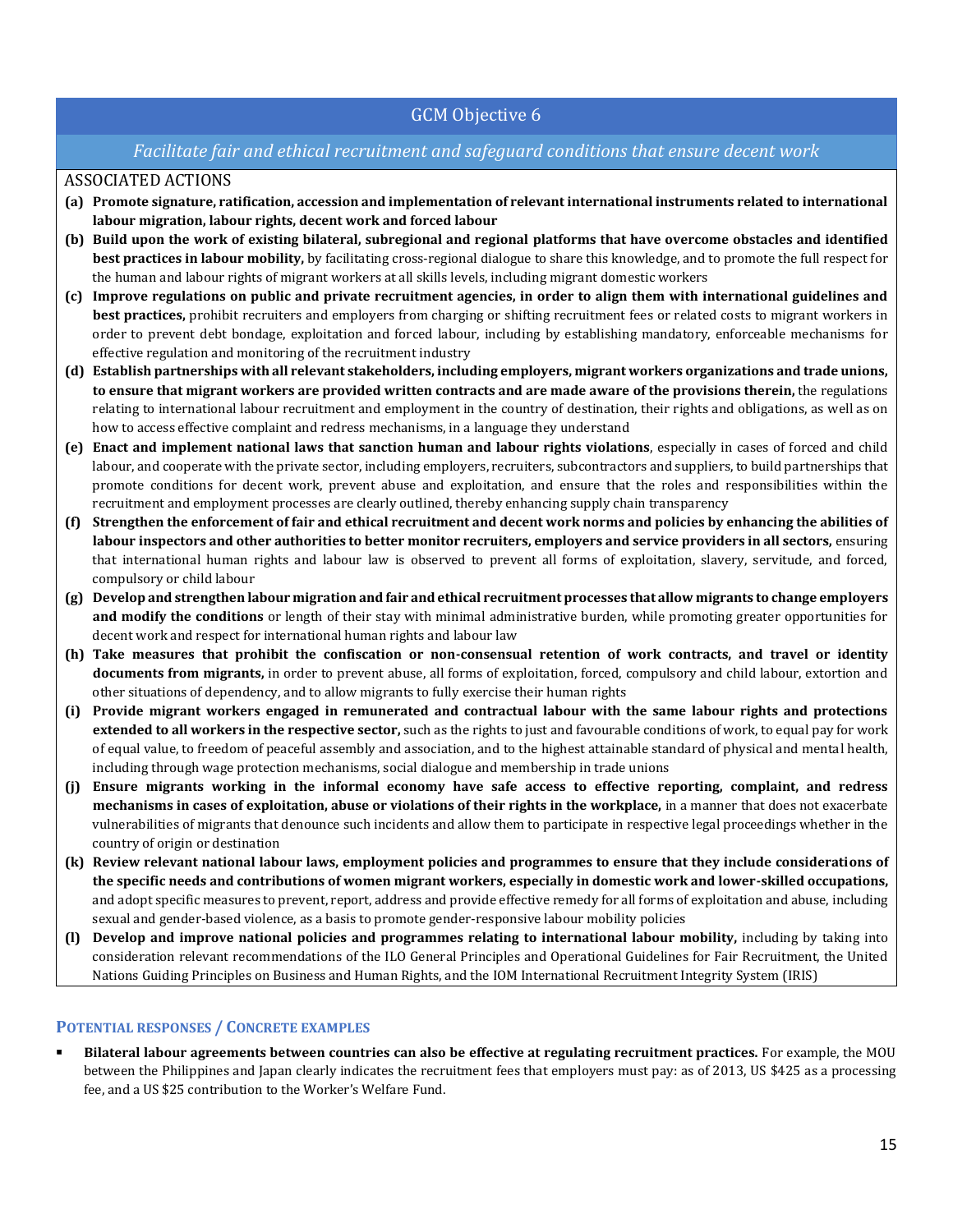- **The International Recruitment Integrity System (IRIS) is a global initiative aimed at promoting ethical and recruitment. IRIS defines and sets a benchmark for ethical recruitment** – called the IRIS Standard – and establishes a voluntary certification scheme for ethical labour recruiters, as well as a compliance and monitoring mechanism. Through IRIS, IOM works with governments, the private sector and civil society to create ethical recruitment conditions that will eventually enable ethical recruitment to become the norm.<sup>25</sup>
- **Indonesia's Jember Regency, which covers a large number of rural towns and urbanised territories in the East Java Region, has various programmes aimed at supporting former migrants' social inclusion and access to employment in ethical conditions.<sup>26</sup>** These initiatives include artisanship activities and digital literacy programmes, which contribute not only to migrants' empowerment but also to local economic development. The work led at the local level has also been combined with a national strategy oriented towards the protection of migrants' rights in international human rights law.<sup>27</sup>

### **SDG 1: No poverty**

1.3: Implement nationally appropriate social protection systems and measures for all, including floors, and by 2030 achieve substantial coverage of the poor and the vulnerable

### **SDG 5: Gender Equality**

- **5.2:** Eliminate all forms of violence against all women and girls in the public and private spheres, including trafficking and sexual and other types of exploitation
- **5.4:** Recognize and value unpaid care and domestic work through the provision of public services, infrastructure and social protection policies and the promotion of shared responsibility within the household and the family as nationally appropriate

### **SDG 8: Decent work and economic growth**

- 8.7: Take immediate and effective measures to eradicate forced labour, end modern slavery and human trafficking and secure the prohibition and elimination of the worst forms of child labour, including recruitment and use of child soldiers, and by 2025 end child labour in all its forms
- 8.8: Protect labour rights and promote safe and secure working environments for all workers, including migrant workers, in particular women migrants, and those in precarious employment
- 8.b: By 2020, develop and operationalize a global strategy for youth employment and implement the Global Jobs Pact of the International Labour Organization

### **SDG 10**: **Reduced inequalities**

- **10.2:** By 2030, empower and promote the social, economic and political inclusion of all, irrespective of age, sex, disability, race, ethnicity, origin, religion or economic or other status
- 10.7: Facilitate orderly, safe, regular and responsible migration and mobility of people, including through the implementation of planned and well-managed migration policies

<sup>25</sup> IOM (n.d.), "IRIS – International Recruitment Integrity System"[, https://iris.iom.int/.](https://iris.iom.int/)

<sup>&</sup>lt;sup>26</sup> Mampu (2018), "Voice from the Village: The Success Story of DESBUMI in Jember, East Java," <u>https://www.mampu.or.id/en/event/voice-from-the-village-the-success-story-of-desbumi-in-jember-east-java/.<br><sup>27</sup> UCLG-CISDPDH </u> [november-2019.](https://www.uclg-cisdp.org/en/news/latest-news/jember-regency-host-indonesia’s-6th-human-rights-festival-19-21-november-2019)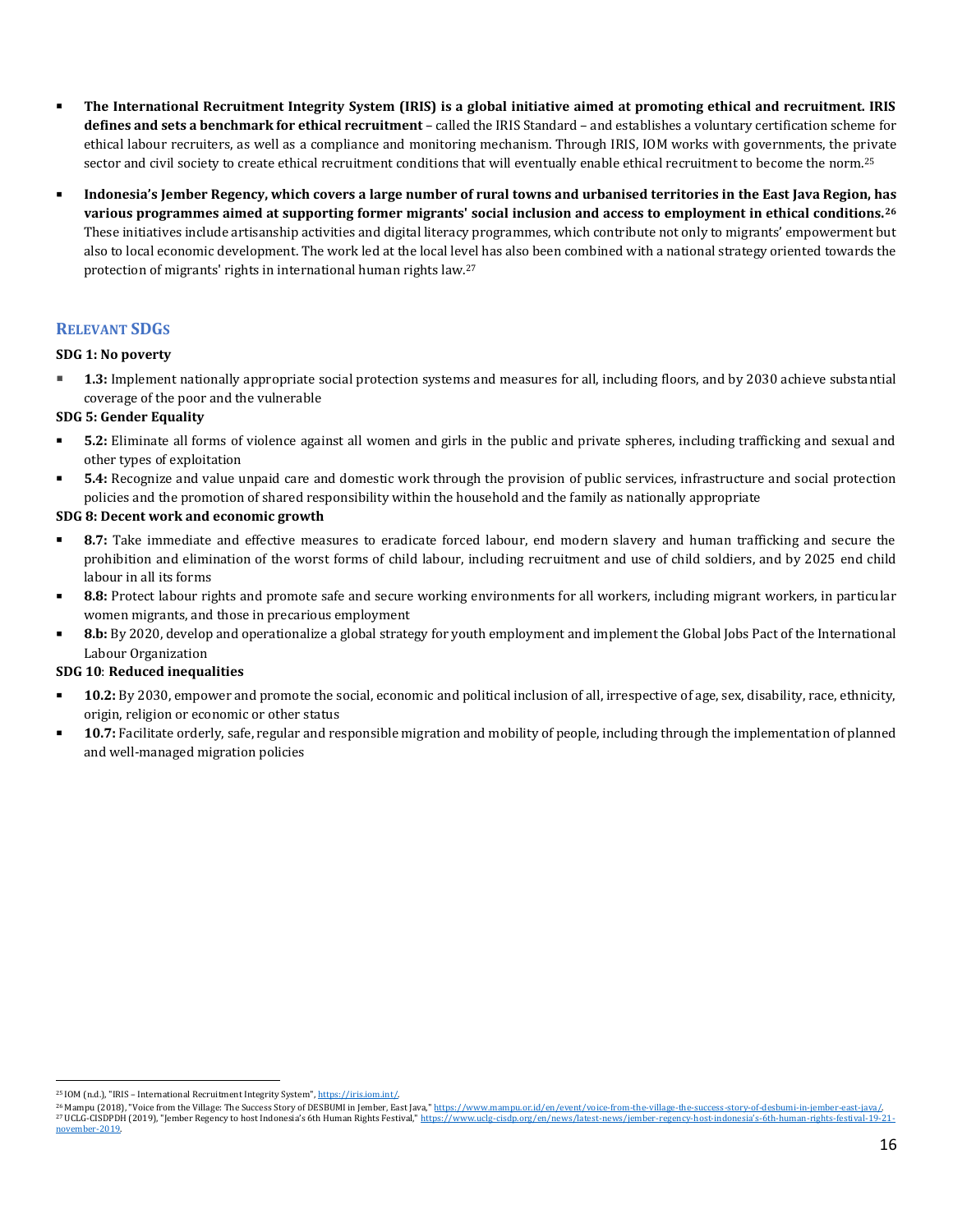## *Address and reduce vulnerabilities in migration*

## ASSOCIATED ACTIONS

- **(a) Review relevant policies and practices to ensure they do not create, exacerbate or unintentionally increase vulnerabilities of migrants,** including by applying a human rights-based, gender- and disability-responsive, as well as an age- and child-sensitive approach
- **(b) Establish comprehensive policies and develop partnerships that provide migrants in a situation of vulnerability, regardless of their migration status, with necessary support at all stages of migration,** through identification and assistance, as well as protection of their human rights, in particular in cases related to women at risk, children, especially those unaccompanied or separated from their families, members of ethnic and religious minorities, victims of violence, including sexual and gender-based violence, older persons, persons with disabilities, persons who are discriminated against on any basis, indigenous peoples, workers facing exploitation and abuse, domestic workers, victims of trafficking in persons, and migrants subject to exploitation and abuse in the context of smuggling of migrants
- **(c) Develop gender-responsive migration policies to address the particular needs and vulnerabilities of migrant women, girls and boys,** which may include assistance, health care, psychological and other counselling services, as well as access to justice and effective remedies, especially in cases of sexual and gender-based violence, abuse and exploitation
- **(d) Review relevant existing labour laws and work conditions to identify and effectively address workplace-related vulnerabilities and abuses of migrant workers** at all skills levels, including domestic workers, and those working in the informal economy, in cooperation with relevant stakeholders, particularly the private sector
- **(e) Account for migrant children in national child protection systems by establishing robust procedures for the protection of migrant children in relevant legislative, administrative and judicial proceedings and decisions, as well as in all migration policies and programmes that impact children,** including consular protection policies and services, as well as cross-border cooperation frameworks, in order to ensure the best interests of the child are appropriately integrated, consistently interpreted and applied in coordination and cooperation with child protection authorities
- **(f) Protect unaccompanied and separated children at all stages of migration through the establishment of specialized procedures for their identification, referral, care and family reunification, and provide access to health care services,**  including mental health, education, legal assistance and the right to be heard in administrative and judicial proceedings, including by swiftly appointing a competent and impartial legal guardian, as essential means to address their particular vulnerabilities and discrimination, protect them from all forms of violence, and provide access to sustainable solutions that are in their best interests
- **(g) Ensure migrants have access to public or affordable independent legal assistance and representation in legal proceedings that affect them, i**ncluding during any related judicial or administrative hearing, in order to safeguard that all migrants, everywhere, are recognized as persons before the law and that the delivery of justice is impartial and non-discriminatory
- **(h) Develop accessible and expedient procedures that facilitate transitions from one status to another and inform migrants of their rights and obligations, so as to prevent migrants from falling into an irregular status in the country of destination,** to reduce precariousness of status and related vulnerabilities, as well as to enable individual status assessments for migrants, including for those who have fallen out of regular status, without fear of arbitrary expulsion
- **(i) Build on existing practices to facilitate access for migrants in an irregular status to an individual assessment that may lead to regular status, on a case by case basis and with clear and transparent criteria,** especially in cases where children, youth and families are involved, as an option to reduce vulnerabilities, as well as for States to ascertain better knowledge of the resident population
- **(j) Apply specific support measures to ensure that migrants caught up in situations of crisis in countries of transit and destination have access to consular protection and humanitarian assistance,** including by facilitating cross-border and broader international cooperation, as well as by taking migrant populations into account in crisis preparedness, emergency response and postcrisis action
- **(k) Involve local authorities and relevant stakeholders in the identification, referral and assistance of migrants in a situation of vulnerability,** including through agreements with national protection bodies, legal aid and service providers, as well as the engagement of mobile response teams, where they exist
- **(l) Develop national policies and programmes to improve national responses that address the needs of migrants in situations of vulnerability, i**ncluding by taking into consideration relevant recommendations of the Global Migration Group Principles and Guidelines, Supported by Practical Guidance, on the Human Rights Protection of Migrants in Vulnerable Situations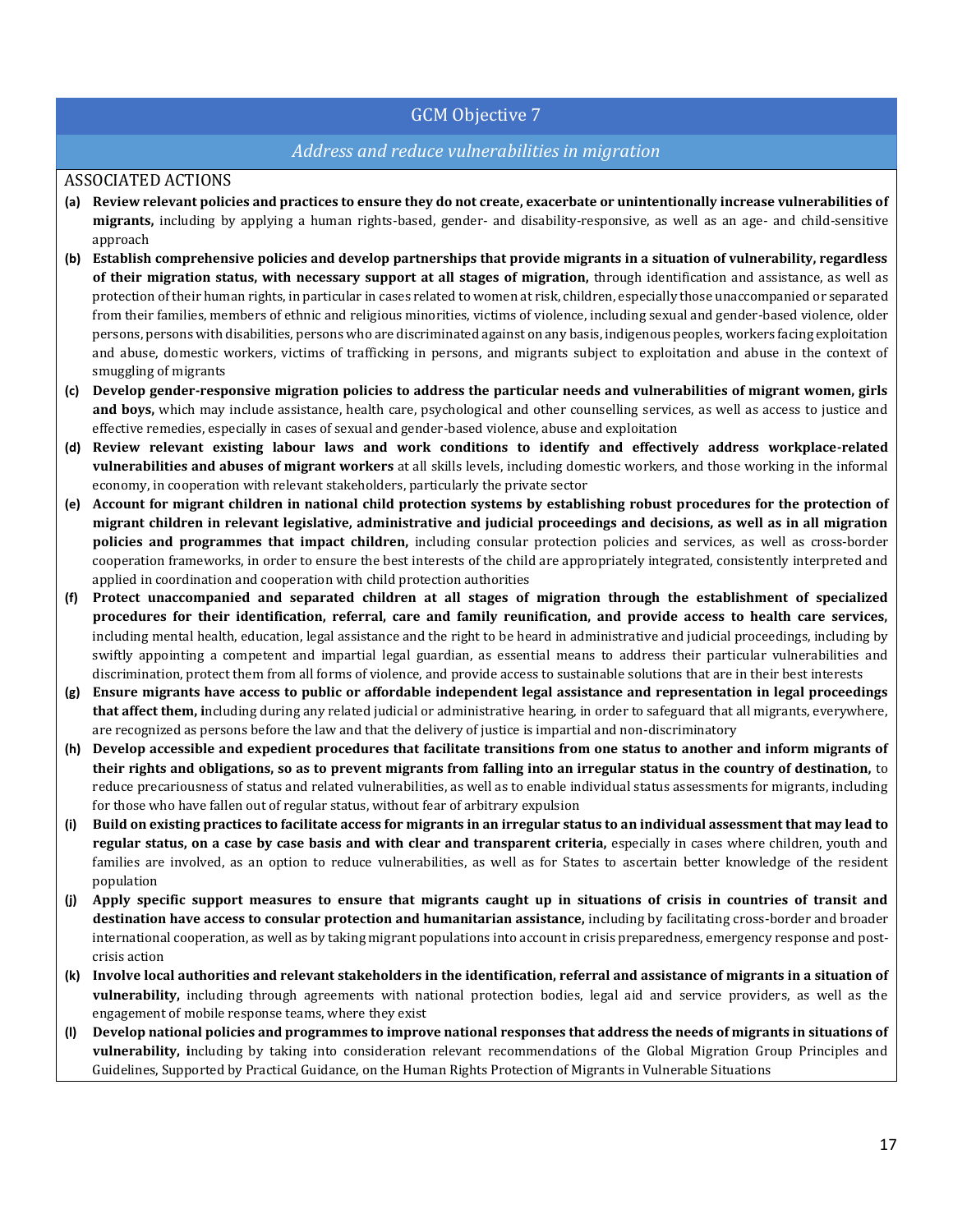### **POTENTIAL RESPONSES / CONCRETE EXAMPLES**

- **UN entities have developed guidance on the human rights protection of migrants in vulnerable situations. <sup>28</sup>** Published by the Global Migration Group (GMG) Working Group on Human Rights and Gender, and led by OHCHR, the document provides guidance to States (and other stakeholders as relevant) on how to operationalize the international human rights law framework and related standards for the protection of migrants who are in vulnerable situations either because of the situations they left behind, the circumstances in which they travel or the conditions they face on arrival, or because of personal characteristics such as their age, gender identity, disability or health status.
- **Morocco initiated two regularization campaigns beginning in 2014 with the aim of providing secure legal status to undocumented migrants on their territory.** This includes women, men and children regardless of the initial reasons for entry who had lived in Morocco for at least 5 years.
- In 2016 UNICEF and the German Ministry for Family Affairs, Senior Citizens, Women and Youth launched a national, multi-partner initiative to strengthen existing child protection systems. One major achievement of the initiative was the **Minimum Standards for the Protection of Refugees and Migrants Living in Refugee Centres,** developed in a participatory process that involved over 30 partners. UNICEF **produced training materials and tools to ensure the effective implementation and monitoring of the standards by service providers**. Over 2,500 refugee centre managers, protection coordinators and staff were trained in the 100 refugee centres across Germany. 29
- **■** Italian Law 47/2017 established a revised legal framework for the protection and care of unaccompanied and separated **children (UASC)** and included a model of volunteer guardians -- citizens selected and trained by the Regional Ombudspersons for Children. 30
- In 2019, **the national Children on the Move Taskforce in Egypt developed National SOPs on the Protection and Assistance of Child Asylum-Seekers, Refugees, Smuggled Migrants and Victims of Trafficking in Persons and a Child Helpline for children on the move**.

### **RELEVANT SDGS AND INTERNATIONAL FRAMEWORKS**

#### **SDG 1: No poverty**

- 1.3: Implement nationally appropriate social protection systems and measures for all, including floors, and by 2030 achieve substantial coverage of the poor and the vulnerable
- 1.4: By 2030, ensure that all men and women, in particular the poor and the vulnerable, have equal rights to economic resources, as well as access to basic services, ownership and control over land and other forms of property, inheritance, natural resources, appropriate new technology and financial services, including microfinance

#### **SDG 5: Gender Equality**

- **5.2:** Eliminate all forms of violence against all women and girls in the public and private spheres, including trafficking and sexual and other types of exploitation
- **5.4:** Recognize and value unpaid care and domestic work through the provision of public services, infrastructure and social protection policies and the promotion of shared responsibility within the household and the family as nationally appropriate

### **SDG 8: Decent work and economic growth**

- 8.7: Take immediate and effective measures to eradicate forced labour, end modern slavery and human trafficking and secure the prohibition and elimination of the worst forms of child labour, including recruitment and use of child soldiers, and by 2025 end child labour in all its forms
- **8.8:** Protect labour rights and promote safe and secure working environments for all workers, including migrant workers, in particular women migrants, and those in precarious employment

#### **SDG 10: Reduced inequalities**

- **10.2:** By 2030, empower and promote the social, economic and political inclusion of all, irrespective of age, sex, disability, race, ethnicity, origin, religion or economic or other status
- **10.7:** Facilitate orderly, safe, regular and responsible migration and mobility of people, including through the implementation of planned and well-managed migration policies

#### **SDG 16: Peace, justice and strong institutions**

<sup>28</sup> See OHCH[R Principles and Guidelines migrants in vulnerable situations](https://www.ohchr.org/Documents/Issues/Migration/PrinciplesAndGuidelines.pdf)

<sup>&</sup>lt;sup>29</sup> See: BMFSFJ and UNICEF, <u>Minimum Standards for the Protection of Refugees and Migrants in Refugee Accommodation Centers,</u>

<sup>30</sup> See UNICEF Programme Brief;<https://www.unicef.org/eca/media/9386/file>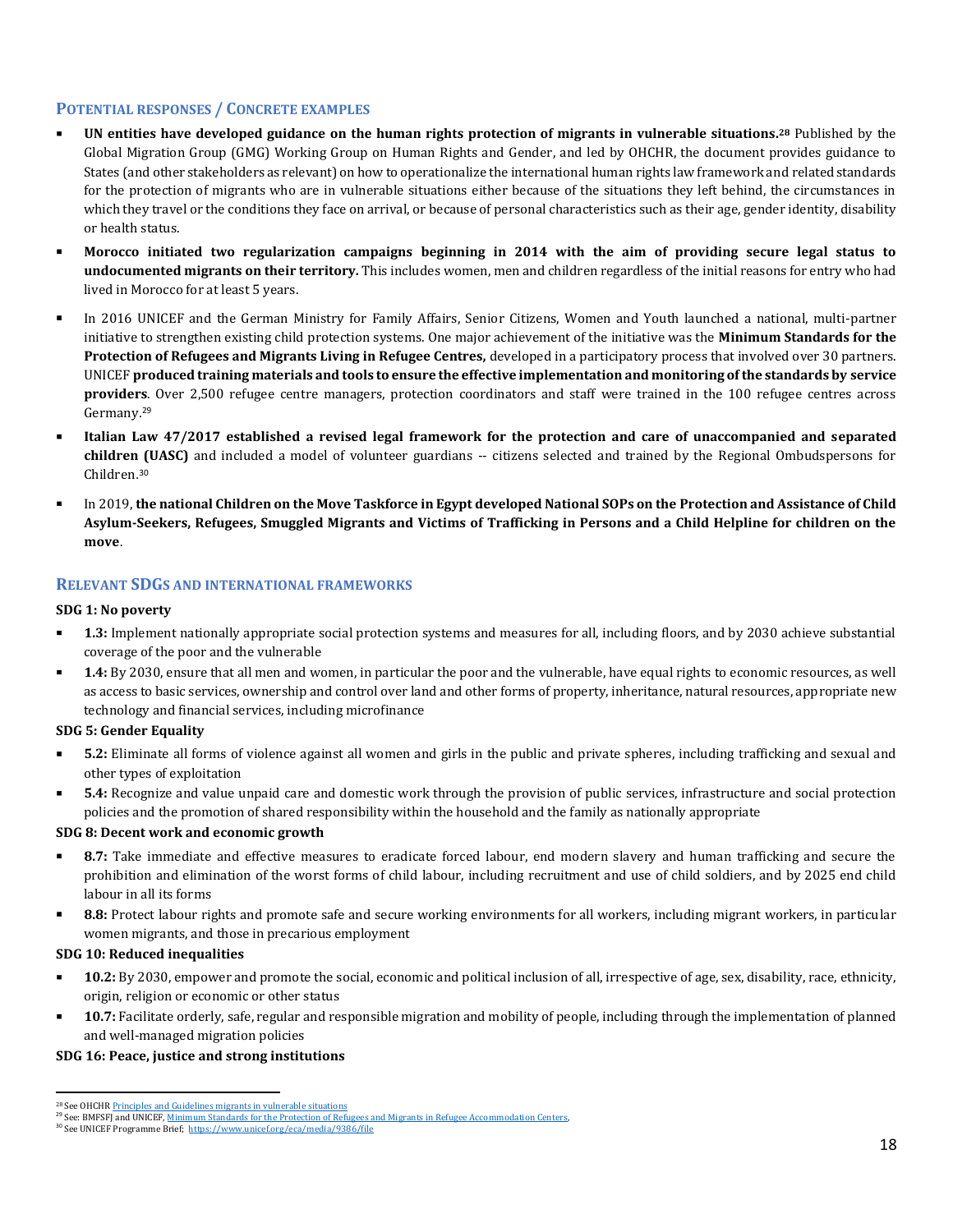- $\blacksquare$  **16.2:** End abuse, exploitation, trafficking and all forms of violence against and torture of children
- **16.3:** Promote the rule of law at the national and international levels and ensure equal access to justice for all
- **16.7:** Ensure responsive, inclusive, participatory and representative decision-making at all levels
- **16.9:** By 2030, provide legal identity for all, including birth registration

## **SDG 17: Partnerships for the goals**

■ **17.14**: Enhance policy coherence for sustainable development" which can be achieved by reviewing relevant policies and practices to ensure they do not create, exacerbate or unintentionally increase vulnerabilities of migrants as outlined above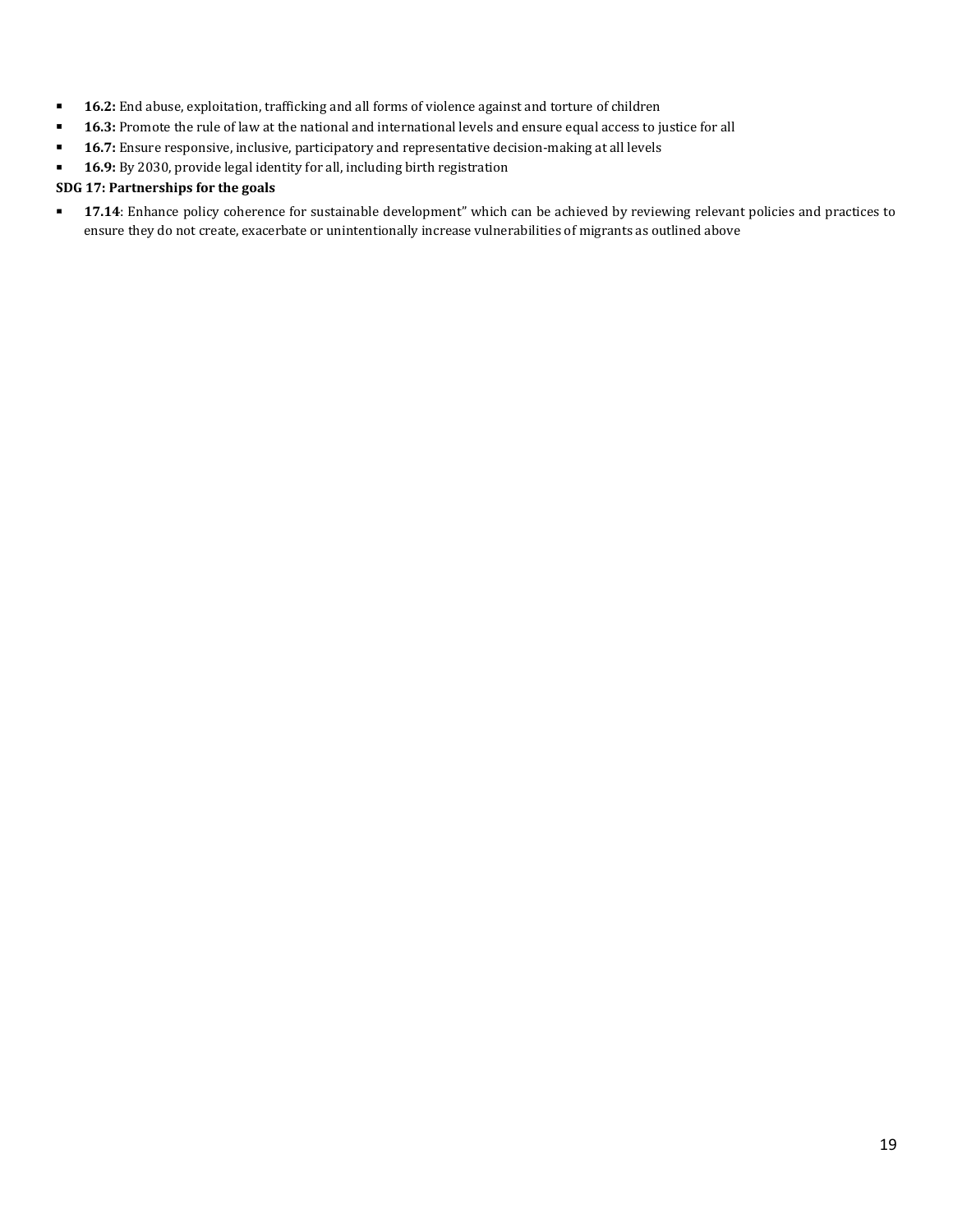## *Save lives and establish coordinated international efforts on missing migrants*

## ASSOCIATED ACTIONS

- **(a) Develop procedures and agreements on search and rescue of migrants, with the primary objective to protect migrants' right to life** that uphold the prohibition of collective expulsion, guarantee due process and individual assessments, enhance reception and assistance capacities, and ensure that the provision of assistance of an exclusively humanitarian nature for migrants is not considered unlawful
- **(b) Review the impacts of migration-related policies and laws to ensure that these do not raise or create the risk of migrants going missing,** including by identifying dangerous transit routes used by migrants, by working with other States as well as relevant stakeholders and international organizations to identify contextual risks and establishing mechanisms for preventing and responding to such situations, with particular attention to migrant children, especially those unaccompanied or separated
- **(c) Enable migrants to communicate with their families without delay to inform them that they are alive** by facilitating access to means of communication along routes and at their destination, including in places of detention, as well as access to consular missions, local authorities and organizations that can provide assistance with family contacts, especially in cases of unaccompanied or separated migrant children, as well as adolescents
- **(d) Establish transnational coordination channels, including through consular cooperation, and designate contact points for families looking for missing migrants,** through which families can be kept informed on the status of the search and obtain other relevant information, while respecting the right to privacy and protecting personal data
- **(e) Collect, centralize and systematize data regarding corpses and ensure traceability after burial**, in accordance with internationally accepted forensic standards, and establish coordination channels at transnational level to facilitate identification and the provision of information to families
- **(f) Make all efforts, including through international cooperation, to recover, identify and repatriate the remains of deceased migrants to their countries of origin,** respecting the wishes of grieving families, and, in the case of unidentified individuals, facilitate the identification and subsequent recovery of the mortal remains, ensuring that the remains of deceased migrants are treated in a dignified, respectful and proper manner

- In 2009, the EAAF, working with committees of families of missing migrants, NGOs and governmental institutions from the countries that sit along the migrant corridor connecting Central America, Mexico and the USA, launched **the Proyecto Frontera (Border Project) in an effort to identify migrants who have gone missing in Central America, Mexico or at the border between Mexico and the USA**. The main objective of this project is to help set up a regional mechanism to improve the exchange of information on missing migrants and unidentified remains along this corridor. Data on missing migrants are collected, verified and catalogued so that they can be crossreferenced with forensic data on unidentified remains recovered by forensic institutions in both transit and destination countries. This led to the creation of forensic databases in Central America and Mexico, with the participation of the respective ministries of foreign affairs, civil society organizations, forensic institutions and committees of families of missing migrants31.
- **In 2007, the government of Italy established an office dedicated to dealing with missing persons within its Ministry of Interior**. The main tasks of the Special Commissioner for Missing Persons includes coordinating between different state actors, supervising the activities of other actors and institutions, managing and updating the national register of unidentified bodies, facilitating the crosschecking of information on unidentified bodies and missing persons, and liaising with international institutions, NGO representatives, and the families of the disappeared. The Office of the Special Commissioner has handled various significant shipwrecks. In the context of these tragedies, the Commissioner's office lay out guidelines on how to manage situations of migration-related shipwrecks..<sup>32</sup>
- **The International Committee of the Red Cross (ICRC) has established an approach to tracing the families of missing migrants through using an algorithmic method and contextual ante-mortem data**. The organization combines this method of using antemortem data with traditional tracing methods, and its approach is being piloted in Mauritania and Senegal.<sup>33</sup>

<sup>&</sup>lt;sup>31</sup> Argentine Forensic Anthropology Team, IOM, IFRC and Missing Persons Global Response (2019), Clarifying the fate and whereabouts of missing migrants: exchanging information along migratory routes, <https://shop.icrc.org/clarifying-the-fate-and-whereabouts-of-missing-migrants-exchanging-information-along-migratory-routes-pdf-en>

<sup>32</sup> Mediterranean Missing Project (2016), "Missing Migrants: Management of Dead Bodies in Sicily", *Italy Country Report,* September 2016[, http://www.mediterraneanmissing.eu/wp-](http://www.mediterraneanmissing.eu/wp-content/uploads/2015/10/Mediterranean-Missing-Italy-report-long.pdf)

<sup>&</sup>lt;u>[content/uploads/2015/10/Mediterranean-Missing-Italy-report-long.pdf.](http://www.mediterraneanmissing.eu/wp-content/uploads/2015/10/Mediterranean-Missing-Italy-report-long.pdf)</u><br><sup>33</sup> Simon, R. (2019), "Analysis of Best Practices on the Identification of Missing Migrants: Implications for the Central Mediterranean", *Central Med* .<br>int/system/files/pdf/identification\_of\_mis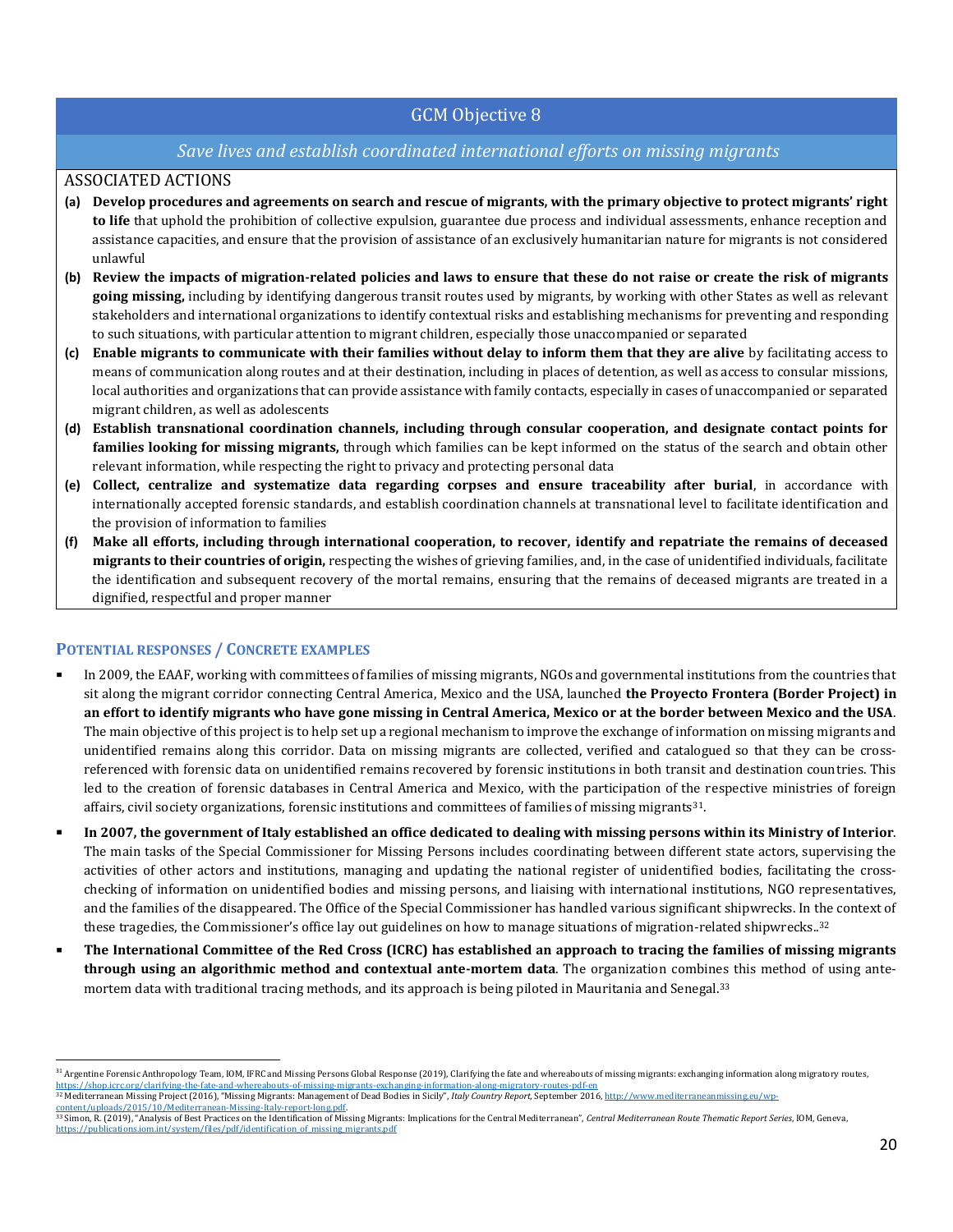#### **SDG 10: Reduced inequalities**

**• 10.7:** Facilitate orderly, safe, regular and responsible migration and mobility of people, including through the implementation of planned and well-managed migration policies

## **SDG 16: Peace, justice and strong institutions**

- $\blacksquare$  **16.1:** Significantly reduce all forms of violence and related death rates everywhere
- **16.2:** End abuse, exploitation, trafficking and all forms of violence against and torture of children
- **16.3:** Promote the rule of law at the national and international levels and ensure equal access to justice for all
- $\blacksquare$  **16.7:** Ensure responsive, inclusive, participatory and representative decision-making at all levels

### **SDG 17: Partnerships for the goals**

▪ **17.18:** By 2020, enhance capacity-building support to developing countries, including for least developed countries and small island developing States, to increase significantly the availability of high-quality, timely and reliable data disaggregated by income, gender, age, race, ethnicity, migratory status, disability, geographic location and other characteristics relevant in national context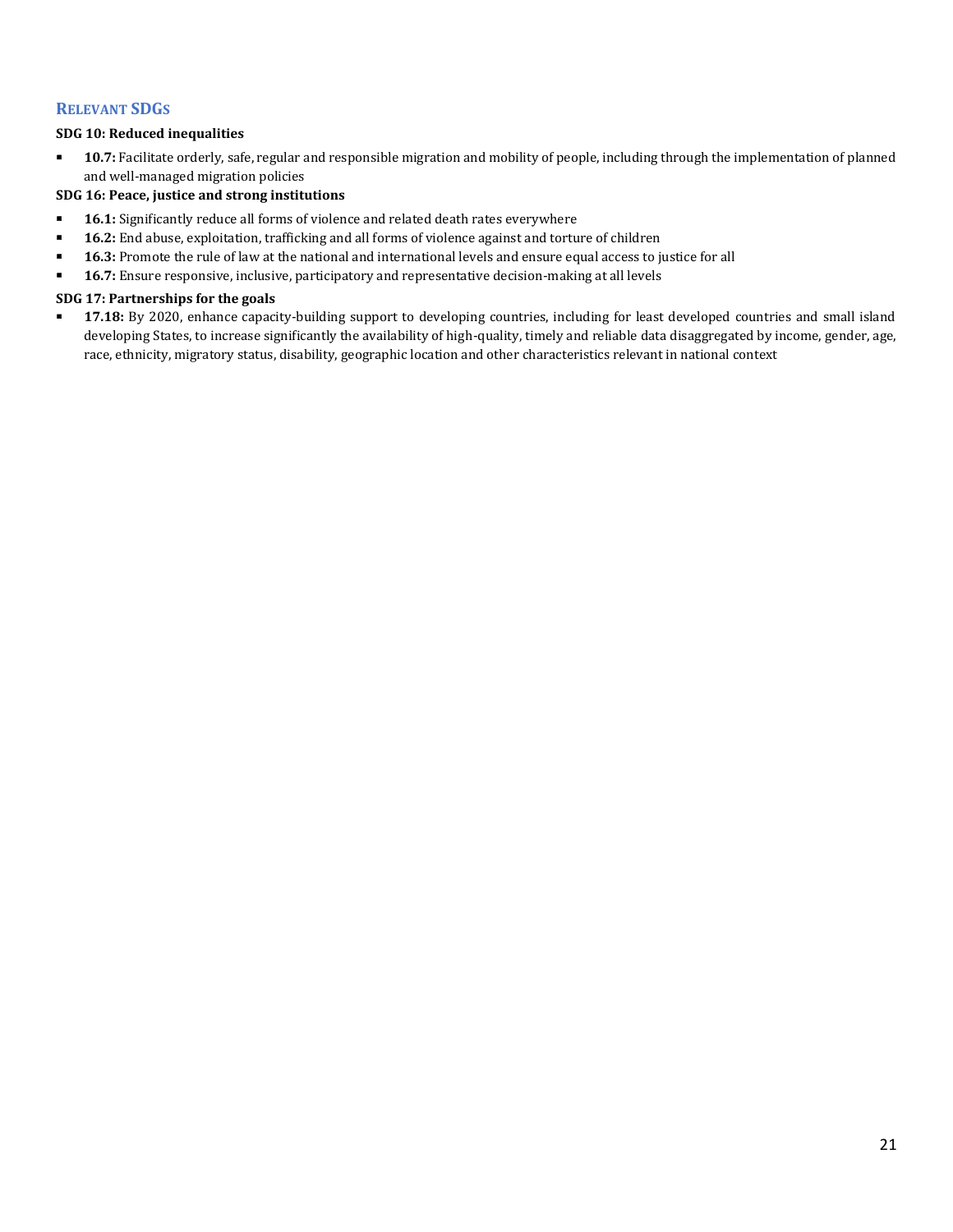## *Strengthen the transnational response to smuggling of migrants*

## ASSOCIATED ACTIONS

- **(a) Promote ratification, accession and implementation of the Protocol against the Smuggling of Migrants by Land, Sea and Air, supplementing the United Nations Convention against Transnational Organised Crime (UNTOC)**
- **(b) Use transnational, regional and bilateral mechanisms to share relevant information and intelligence on smuggling routes,**  modus operandi and financial transactions of smuggling networks, vulnerabilities faced by smuggled migrants, and other data to dismantle the smuggling networks and enhance joint responses
- **(c) Develop gender-responsive and child-sensitive cooperation protocols along migration routes that outline step-by-step measures to adequately identify and assist smuggled migrants,** in accordance with international law, as well as to facilitate crossborder law enforcement and intelligence cooperation in order to prevent and counter smuggling of migrants with the aim to end impunity for smugglers and prevent irregular migration, while ensuring that counter-smuggling measures are in full respect for human rights
- **(d) Adopt legislative and other measures as may be necessary to establish the smuggling of migrants as a criminal offence,** when committed intentionally and in order to obtain, directly or indirectly, a financial or other material benefit for the smuggler, and include enhanced penalties for smuggling of migrants under aggravating circumstances, in accordance with international law
- **(e) Design, review or amend relevant policies and procedures to distinguish between the crimes of smuggling of migrants and trafficking in persons** by using the correct definitions and applying distinct responses to these separate crimes, while recognizing that smuggled migrants might also become victims of trafficking in persons, therefore requiring appropriate protection and assistance
- **(f) Take measures to prevent the smuggling of migrants along the migration cycle in partnership with other States and relevant stakeholders,** including by cooperating in the fields of development, public information, justice, as well as training and technical capacity building at national and local levels, paying special attention to geographic areas from where irregular migration systematically originates

- **The Regional Conference on Migration (GCM) put forth a Counter-Smuggling Work Plan (2019-2025), which aims to be a key instrument for enhancing States' regional cooperation around preventing and combating migrant smuggling.** The non-binding Work Plan lays out specific actions that States can take in four areas of cooperation: (1) investigation; (2) cooperation on judicial responses; (3) administrative detention and alternatives; and (4) migration solutions, prevention and assistance for migrant victims of related crimes. The Work Plan was designed for government actors, international organizations and civil society organizations working to combat the smuggling of persons and to protect smuggled migrants in vulnerable situations.<sup>34</sup>
- **The Global Action against Trafficking in Persons and the Smuggling of Migrants - Asia and the Middle East (GLO.ACT Asia and the Middle East) is a four-year (2018-2022),** €12 million joint initiative by the European Union (EU) and the United Nations Office on Drugs and Crime (UNODC) being implemented in partnership with the International Organization for Migration (IOM) in four countries: Islamic Republic of Afghanistan, Islamic Republic of Iran, Republic of Iraq and Islamic Republic of Pakistan. GLO.ACT assists governmental authorities and civil society organizations in targeted, innovative and demand-driven interventions: sustaining effective strategy and policy development, legislative review and harmonization, capability development, and regional and trans-regional cooperation. The project also provides direct assistance to victims of human trafficking and migrants in vulnerable situations through the strengthening of identification, referral, and protection mechanisms . 35
- **In September 2018, the UNODC offices in Brazil and Colombia – in cooperation with the Ibero-American Association of Public Ministries (AIAMP) – held the fourth meeting of the Ibero-American network of specialized prosecutors on trafficking in persons and smuggling of migrants (REDTRAM), which resulted in various concrete outcomes aimed at increasing regional cooperation.**  For example, the network decided to set up joint investigation teams to handle specific cases of trafficking and smuggling in the region. Furthermore, it decided to establish a technical secretariat for REDTRAM within Argentina's Public Ministry, as a way to promote improved communication and to process members' requests for cooperation. 36

<sup>34</sup> Regional Conference on Migration (n.d.), *Counter-Smuggling Work Plan 2019-2025*, Regional Conference on Migration, San Jose,

[http://www.rcmvs.org/sites/default/files/publicaciones/workplansmuggling\\_crm\\_en\\_web.pdf.](http://www.rcmvs.org/sites/default/files/publicaciones/workplansmuggling_crm_en_web.pdf) <sup>35</sup> See UNODC <https://www.unodc.org/unodc/en/human-trafficking/glo-act2/overview.html>

<sup>&</sup>lt;sup>36</sup> UNODC (2018), "Ibero-American network of public prosecutors agrees to develop joint investigation teams", 4 October, [https://www.unodc.org/unodc/en/human-trafficking/glo-act/ibero-amercian-network-](https://www.unodc.org/unodc/en/human-trafficking/glo-act/ibero-amercian-network-of-public-prosecutors-agrees-to-develop-joint-investigation-teams.html)-to-develop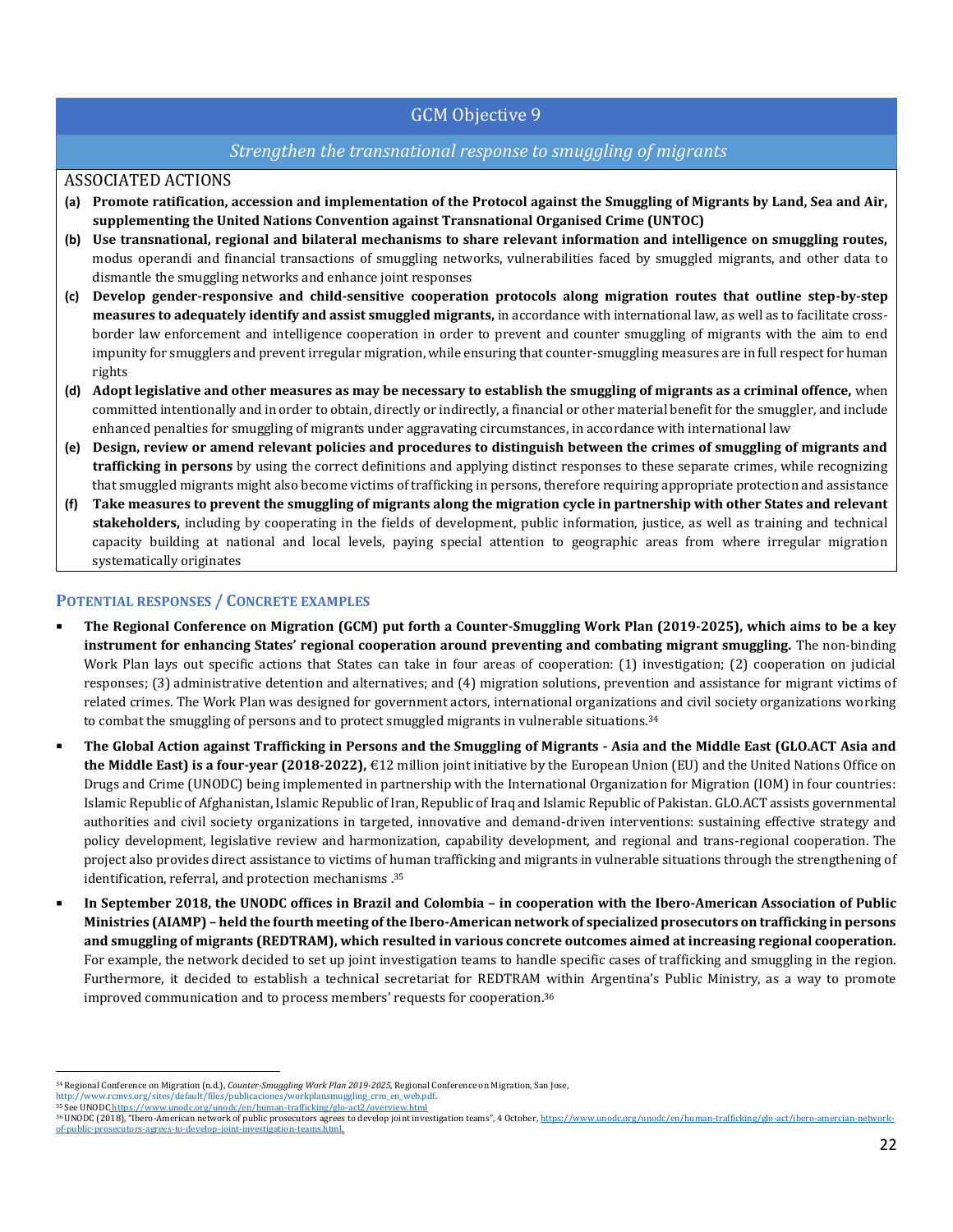▪ **In 2019, the Council of Europe published a study on the impact of the use of criminal law in restricting the work of NGOs supporting refugees and other migrants in Council of Europe Member States.<sup>37</sup>** The study underlines the risk of abuse of antismuggling legislation to restrict the work of NGOs providing assistance to refugees and migrants. To prevent this risk, the study suggests that Member States introduce a financial benefit clause, drawing from the definition of "gain" in the UN Smuggling Protocol, as well as a humanitarian exception clause, to ensure that NGOs activities are not included by criminal laws on migrant smuggling. Beyond this, similar clauses have already been adopted in a number of countries, which explicitly exclude individuals acting for humanitarian purposes from the scope of their anti-smuggling legislation. Other countries, such as Austria, have introduced a specific exemption to the crime of facilitation of irregular entry, transit and stay for spouses, registered partners, children and parents.<sup>38</sup>

### **RELEVANT SDGS**

#### **SDG 10: Reduced inequalities**

**• 10.7:** Facilitate orderly, safe, regular and responsible migration and mobility of people, including through the implementation of planned and well-managed migration policies"

#### **SDG 16: Peace, justice and strong institutions**

- 16.1: Significantly reduce all forms of violence and related death rates everywhere
- 16.2: End abuse, exploitation, trafficking and all forms of violence against and torture of children
- **16.3:** Promote the rule of law at the national and international levels and ensure equal access to justice for all
- **16.4:** By 2030, significantly reduce illicit financial and arms flows, strengthen the recovery and return of stolen assets and combat all forms of organized crime

#### **SDG 17: Partnerships for the goals**

- 17.16: Enhance North-South, South-South and triangular regional and international cooperation on and access to science, technology and innovation and enhance knowledge sharing on mutually agreed terms, including through improved coordination among existing mechanisms, in particular at the United Nations level, and through a global technology facilitation mechanism
- **17.18:** By 2020, enhance capacity-building support to developing countries, including for least developed countries and small island developing States, to increase significantly the availability of high-quality, timely and reliable data disaggregated by income, gender, age, race, ethnicity, migratory status, disability, geographic location and other characteristics relevant in national contexts

<sup>37</sup> Council of Europe (2019) "Using Criminal Law to Restrict the Work of NGOs Supporting Refugees and Other Migrants in Council of Europe Member States", [https://rm.coe.int/expert-council-conf-exp-2019-1](https://rm.coe.int/expert-council-conf-exp-2019-1-criminal-law-ngo-restrictions-migration/1680996969) criminal-law-ngo-restrictions-migration/1680996969.<br><sup>38</sup> European Commission (2017), "Refit Evaluation of the EU Facilitators Package,"

eu/RegData/docs\_autres\_institutions/commission\_europeenne/swd/2017/0117/COM\_SWD(2017)0117\_EN.pdf.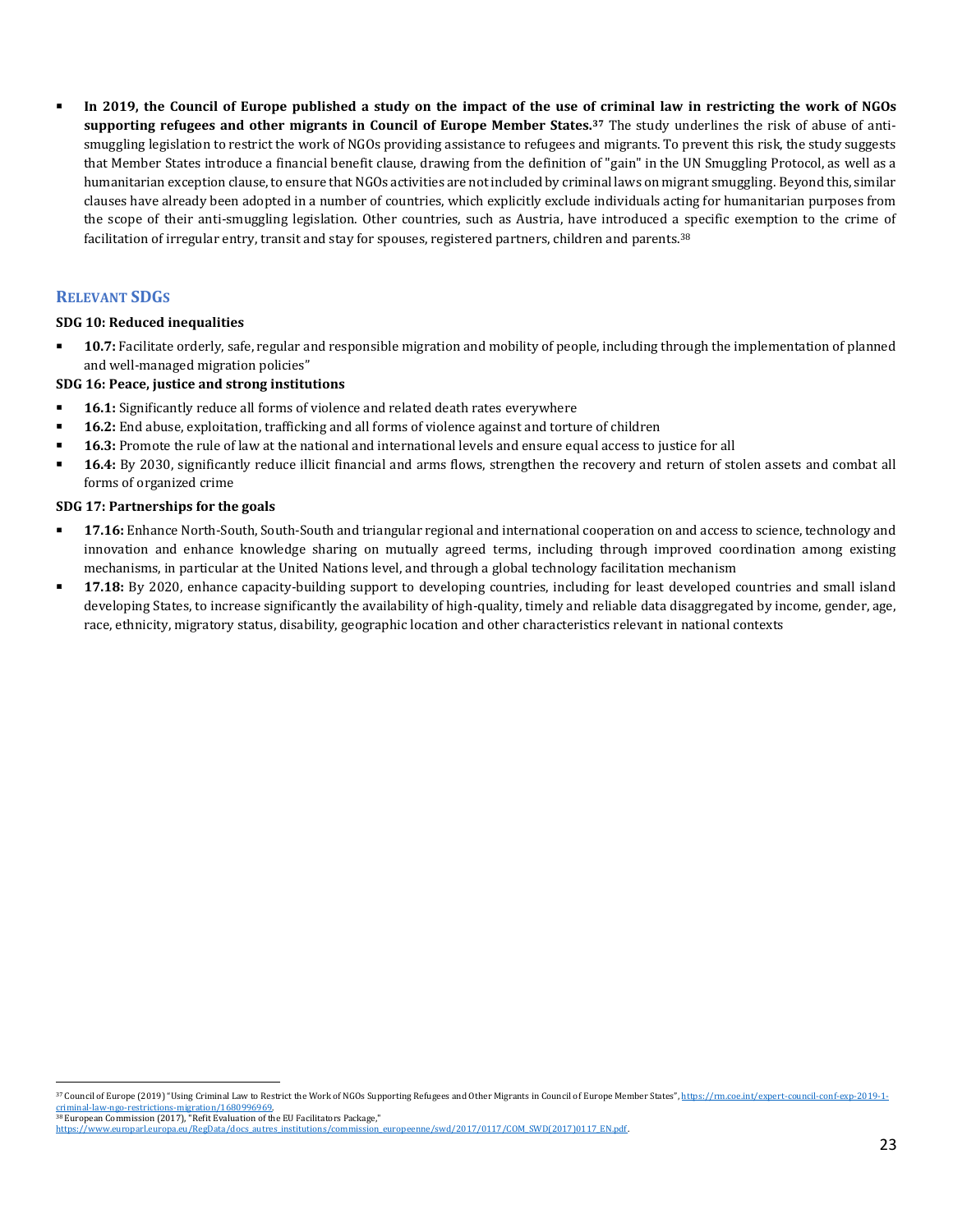## *Prevent, combat and eradicate trafficking in persons in the context of international migration*

### ASSOCIATED ACTIONS

- **(a) Promote, ratification, accession and implementation of the Protocol to Prevent, Suppress and Punish Trafficking in Persons Especially Women and Children,** supplementing the United Nations Convention against Transnational Organized Crime (UNTOC)
- **(b) Promote the implementation of the Global Plan of Action to Combat Trafficking in Persons** and take into consideration relevant recommendations of the UNODC Toolkit to Combat Trafficking in Persons and other relevant UNODC documents when developing and implementing national and regional policies and measures relating to trafficking in persons
- **(c) Monitor irregular migration routes which may be exploited by human trafficking networks to recruit and victimize smuggled or irregular migrants,** in order to strengthen cooperation at bilateral, regional and cross-regional levels on prevention, investigation, and prosecution of perpetrators, as well as on identification of, and protection and assistance to victims of trafficking in persons
- **(d) Share relevant information and intelligence through transnational and regional mechanisms,** including on the modus operandi, economic models and conditions driving trafficking networks, strengthen cooperation between all relevant actors, including financial intelligence units, regulators and financial institutions, to identify and disrupt financial flows associated with trafficking in persons, and enhance judicial cooperation and enforcement with the aim to ensure accountability and end impunity
- **(e) Apply measures that address the particular vulnerabilities of women, men, girls and boys, regardless of their migration status, that have become or are at risk of becoming victims of trafficking in persons and other forms of exploitation** by facilitating access to justice and safe reporting without fear of detention, deportation or penalty, focusing on prevention, identification, appropriate protection and assistance, and addressing specific forms of abuse and exploitation
- **(f) Ensure that definitions of trafficking in persons used in legislation, migration policy and planning,** as well as in judicial prosecutions are in accordance with international law, in order to distinguish between the crimes of trafficking in persons and smuggling of migrants
- **(g) Strengthen legislation and relevant procedures to enhance prosecution of traffickers, avoid criminalization of migrants who are victims of trafficking in persons for trafficking-related offences,** and ensure that the victim receives appropriate protection and assistance, not conditional upon cooperation with the authorities against suspected traffickers
- **(h) Provide migrants that have become victims of trafficking in persons with protection and assistance,** such as measures for physical, psychological and social recovery, as well as measures that permit them to remain in the country of destination, temporarily or permanently, in appropriate cases, facilitating victims' access to justice, including redress and compensation, in accordance with international law
- **(i) Create national and local information systems and training programmes which alert and educate citizens, employers, as well as public officials and law enforcement officers, and strengthen capacities to identify signs of trafficking in persons,** such as forced, compulsory or child labour, in countries of origin, transit and destination
- **(j) Invest in awareness-raising campaigns, in partnership with relevant stakeholders, for migrants and prospective migrants on the risks and dangers of trafficking in persons,** and provide them with information on preventing and reporting trafficking activities

- In late 2019, the governor of the State of California (USA), signed a ground-breaking bill into law that aimed to equip survivors **of human trafficking with the necessary resources to rebuild their lives.** The law AB 629 allows trafficking survivors to receive compensation for income loss and commercial exploitation from California's Crime Victim Compensation Fund (VCP). This fund provides reimbursements for crime-related expenses to victims who have suffered physical injury (or the threat thereof) due to violent crime. Previous regulations did not allow trafficking victims to receive compensation from the fund.<sup>39</sup>
- **The "Persons at risk of trafficking in Europe – capacity to identify and assist potential victims of human trafficking" (PROTECT) project was a two-year cross-border initiative.** Bringing together the Croatian Red Cross, the British Red Cross, the International Centre for Policy Migration (ICMPD) and the Republic of Croatia Government Office of Human Rights and National Minorities as project partners, the project – which ended in 2016 and was co-funded by the Prevention of and Fight against Crime Programme of the European Union (ISEC) – had the following areas:
	- Equip caseworkers and practitioners on the front lines with the skills needed to recognize signs of trafficking and to provide adequate and tailored support

<sup>39</sup> Coalition to Abolish Slavery & Trafficking (2019), "New law gives human trafficking survivors access to income loss for commercial exploitation", 16 November, [https://www.castla.org/new-law-gives-human](https://www.castla.org/new-law-gives-human-trafficking-survivors-access-to-income-loss-for-commercial-exploitation/)trafficking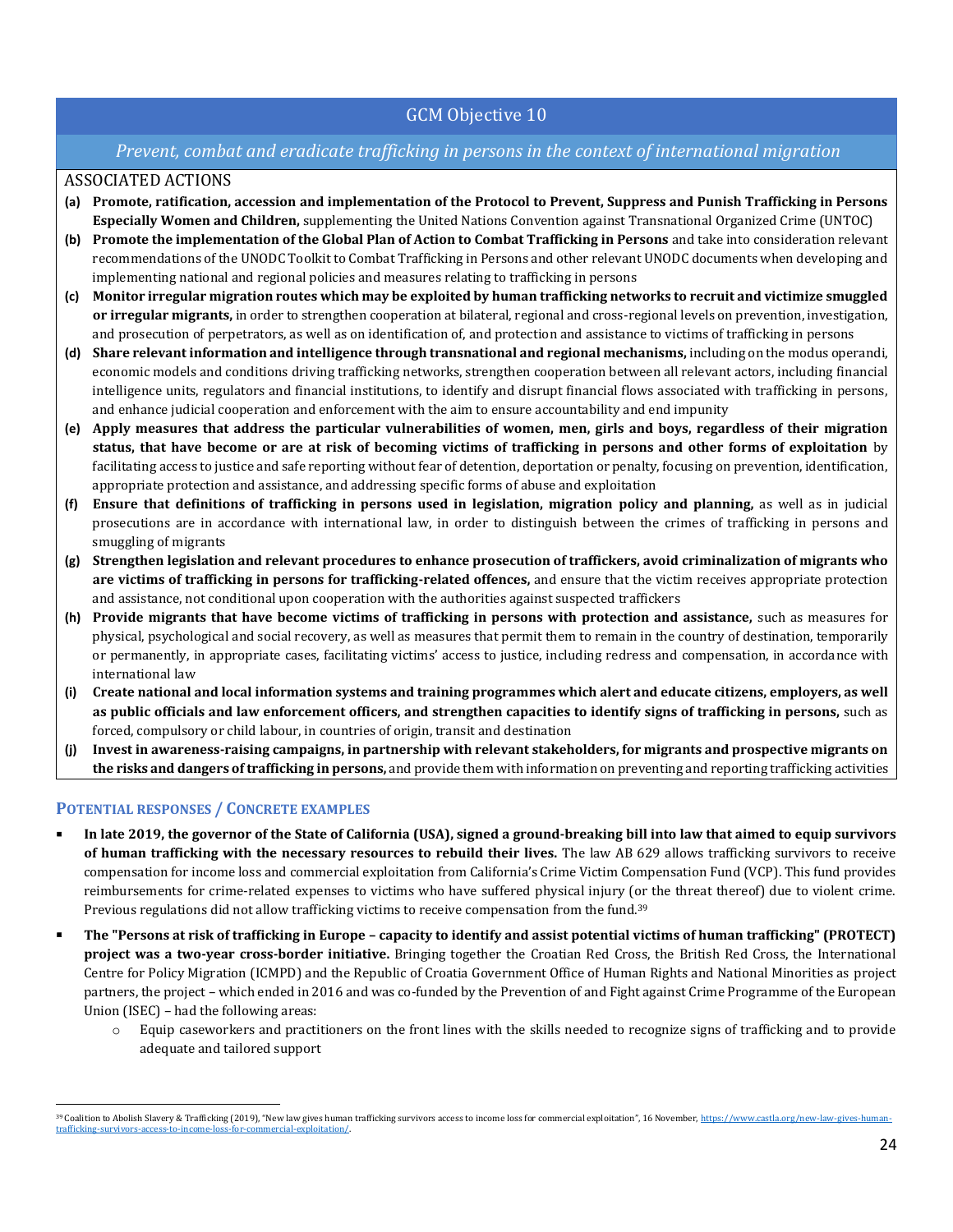- o Improve the systematic collection and compiling of data on trends and information regarding groups vulnerable to human trafficking
- o Allow for the exchange of best practices and information between EU Member States on the prevention of trafficking and assistant to victims<sup>40</sup>
- The labour inspectorate in Brazil has been held up as an example in tackling labour exploitation.<sup>41</sup> Guidelines for interinstitutional use, prepared by the National Commission for the Eradication of Slave Labour (CONATRAE), indicate practices to be implemented by all authorities.<sup>42</sup> The guidelines outline, for example: the application of all the relevant labour and social security legislation for both regular and irregular migrant workers; that confidentiality regarding the identity of complainants should be fully guaranteed; that steps should be taken to regularize the situation and ensure severance pay and unemployment allowance for all affected workers; that the relevant authorities should cooperate to ensure that workers are provided with a permit when possible, including permanent residence status for victims of human trafficking regardless of the outcome of criminal proceeding, permits for nationals of MERCOSUR countries, Bolivia, Chile, Peru and Ecuador who have not committed a crime, and permits on grounds of family reunion, work, temporary amnesty for undocumented migrants, or humanitarian reasons, as per the corresponding regulations.<sup>43</sup>

### **SDG 5: Gender Equality**

■ **5.2:** Eliminate all forms of violence against all women and girls in the public and private spheres, including trafficking and sexual and other types of exploitation

#### **SDG 8: Decent work and economic growth**

- 8.7: Take immediate and effective measures to eradicate forced labour, end modern slavery and human trafficking and secure the prohibition and elimination of the worst forms of child labour, including recruitment and use of child soldiers, and by 2025 end child labour in all its forms
- **8.8:** Protect labour rights and promote safe and secure working environments for all workers, including migrant workers, in particular women migrants, and those in precarious employment

#### **SDG 10**: **Reduced inequalities**

**• 10.7**: Facilitate orderly, safe, regular and responsible migration and mobility of people, including through the implementation of planned and well-managed migration policies

#### **SDG 16**: **Peace, justice and strong institutions**

- 16.2: End abuse, exploitation, trafficking and all forms of violence against and torture of children
- 16.3: Promote the rule of law at the national and international levels and ensure equal access to justice for all

<sup>40</sup> Red Cross EU Office (2020), "Enhancing capacities to respond to human trafficking", <https://redcross.eu/projects/enhancing-capacities-to-respond-to-human-trafficking-1>

<sup>&</sup>lt;sup>41</sup> Note that the labour inspection is currently under attack by the current government, through measures such as the abolition of the Ministry of Labour in early 2019.<br><sup>42</sup> See http://pfdc.pgr.mpf.mp.hr/atuacao-e-conteu

<sup>42</sup> Se[e http://pfdc.pgr.mpf.mp.br/atuacao-e-conteudos-de-apoio/publicacoes/trabalho-escravo/manual-de-recomendacoes-de-rotinas-de-prevencao-e-combate-ao-trabalho-escravo-de-imigrantes-sdh-](http://pfdc.pgr.mpf.mp.br/atuacao-e-conteudos-de-apoio/publicacoes/trabalho-escravo/manual-de-recomendacoes-de-rotinas-de-prevencao-e-combate-ao-trabalho-escravo-de-imigrantes-sdh-2013/view) $2013$ /vie

 $43$  PICUM (2020), "A Worker is a Worker: How to ensure that undocumented migrant workers can access justice," PICUM, Brussels.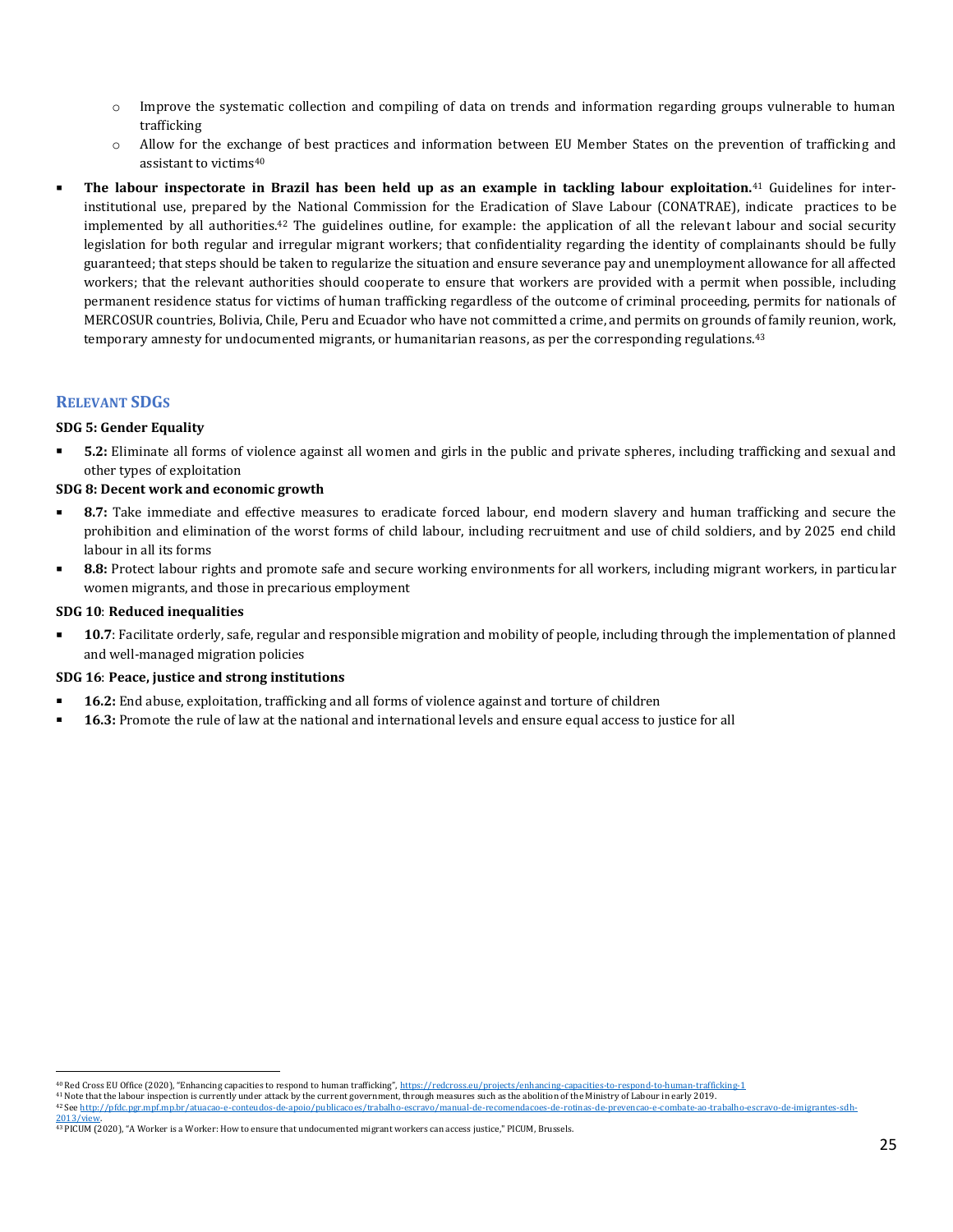## *Manage borders in an integrated, secure and coordinated manner*

## ASSOCIATED ACTIONS

- **(a) Enhance international, regional and cross-regional border management cooperation, taking into consideration the particular situation of countries of transit,** on proper identification, timely and efficient referral, assistance and appropriate protection of migrants in situations of vulnerability at or near international borders, in compliance with international human rights law, by adopting whole-of-government approaches, implementing joint cross-border trainings, and fostering capacity-building measures
- **(b) Establish appropriate structures and mechanisms for effective integrated border management by ensuring comprehensive and efficient border crossing procedures,** including through pre-screening of arriving persons, pre-reporting by carriers of passengers, and use of information and communication technology, while upholding the principle of non-discrimination, respecting the right to privacy and protecting personal data
- **(c) Review and revise relevant national procedures for border screening, individual assessment and interview processes to ensure due process at international borders and that all migrants are treated in accordance with international human rights law,** including through cooperation with National Human Rights Institutions and other relevant stakeholders
- **(d) Develop technical cooperation agreements that enable States to request and offer assets, equipment and other technical assistance to strengthen border management,** particularly in the area of search and rescue as well as other emergency situations
- **(e) Ensure that child protection authorities are promptly informed and assigned to participate in procedures for the determination of the best interests of the child once an unaccompanied or separated child crosses an international border,**  in accordance with international law, including by training border officials in the rights of the child and child-sensitive procedures, such as those that prevent family separation and reunite families when family separation occurs
- **(f) Review and revise relevant laws and regulations to determine whether sanctions are appropriate to address irregular entry or stay and, if so,** to ensure that they are proportionate, equitable, non-discriminatory, and fully consistent with due process and other obligations under international law
- **(g) Improve cross-border collaboration among neighbouring and other States relating to the treatment given to persons crossing or seeking to cross international borders,** including by taking into consideration relevant recommendations from the OHCHR Recommended Principles and Guidelines on Human Rights at International Borders when identifying best practices

- The West African Network for the Protection of Children (WAN) of the Economic Community of West African States (ECOWAS) **allows for the coordination between national child protection systems in ECOWAS states.** WAN's specific interventions include identifying children in vulnerable situations, carrying out family tracing, and conducting a social evaluation. If return must be facilitated by WAN, it is done using an agreed-upon case management tool. In 2011, WAN was strengthened following the launch of the ECOWAS Support Procedures and Standards for the Protection and Reintegration of Vulnerable Children on the Move and Young Migrants. These procedures and standards lay out eight key areas of protection for uprooted children. Some of the areas outlined were identification, alternative care, emergency support and family assessment.<sup>44</sup>
- Azerbaijan and Bosnia and Herzegovina have undertaken various initiatives for training public officials on migration and **trafficking in persons**, including on the application of the provisions of the international human rights framework<sup>45</sup>.
- In June 2007, the African Union Border Programme (AUBP), promoting regional cross-border cooperation on border **management, was adopted by the 1st Conference on African Ministers in Charge of Border Issues.** The objectives of AUBP are to finalize the demarcation and delimitation of African borders, to facilitate and encourage cross-border cooperation through joint planning and developing shared cross-border areas, and to increase Member States' border management capacity. Following the 1st Conference, subsequent conferences led to the adoption of additional border management-related mechanisms. For example, the 3rd Ministerial Conference, held in May 2012, resulted in the African Union Convention on Cross-Border Cooperation, which was adopted in June 2014 at the 23rd Ordinary Session of the Assembly of the African Union.<sup>46</sup>

<sup>44</sup> UNICEF (2017), Beyond Borders: How to make the global compacts on migration and refugees work for uprooted children, UNICEF, New York, https://www.unicef.org/publications/files/UNICEF\_Beyond\_Borders\_Nov\_2017.pdf.

<sup>45</sup> See: https://documents-dds-ny.un.org/doc/UNDOC/GEN/N13/422/65/PDF/N1342265.pdf?OpenElement

<sup>46</sup> African Union Commission (n.d.), "Good Practices Platform on Cross-Border Cooperation in Africa", [https://au.int/ar/node/37336.](https://au.int/ar/node/37336)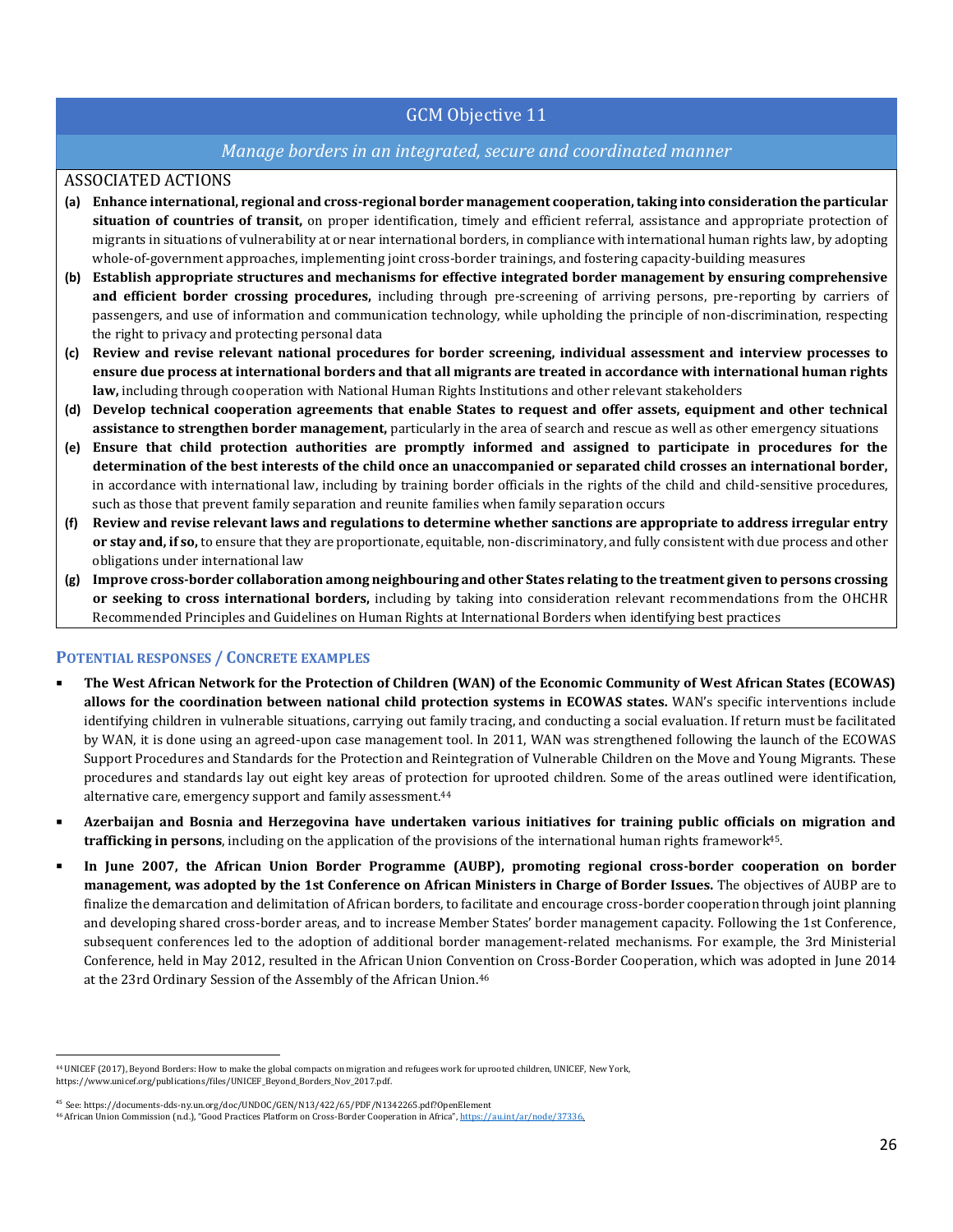### **SDG 9: Industry, innovation and infrastructure**

- **9.1:** Develop quality, reliable, sustainable and resilient infrastructure, including regional and transborder infrastructure, to support economic development and human well-being, with a focus on affordable and equitable access for all
- **9.a:** Facilitate sustainable and resilient infrastructure development in developing countries through enhanced financial, technological and technical support to African countries, least developed countries, landlocked developing countries and small island developing States

### **SDG 10: Reduced inequalities**

10.7: Facilitate orderly, safe, regular and responsible migration and mobility of people, including through the implementation of planned and well-managed migration policies

### **SDG 16: Peace, justice and strong institutions**

**16.3:** Promote the rule of law at the national and international levels and ensure equal access to justice for all

### **SDG 17: Partnerships for the goals**

- **17.16:** Enhance the global partnership for sustainable development, complemented by multi-stakeholder partnerships that mobilize and share knowledge, expertise, technology and financial resources, to support the achievement of the sustainable development goals in all countries, in particular developing countries
- **17.18:** By 2020, enhance capacity-building support to developing countries, including for least developed countries and small island developing States, to increase significantly the availability of high-quality, timely and reliable data disaggregated by income, gender, age, race, ethnicity, migratory status, disability, geographic location and other characteristics relevant in national contexts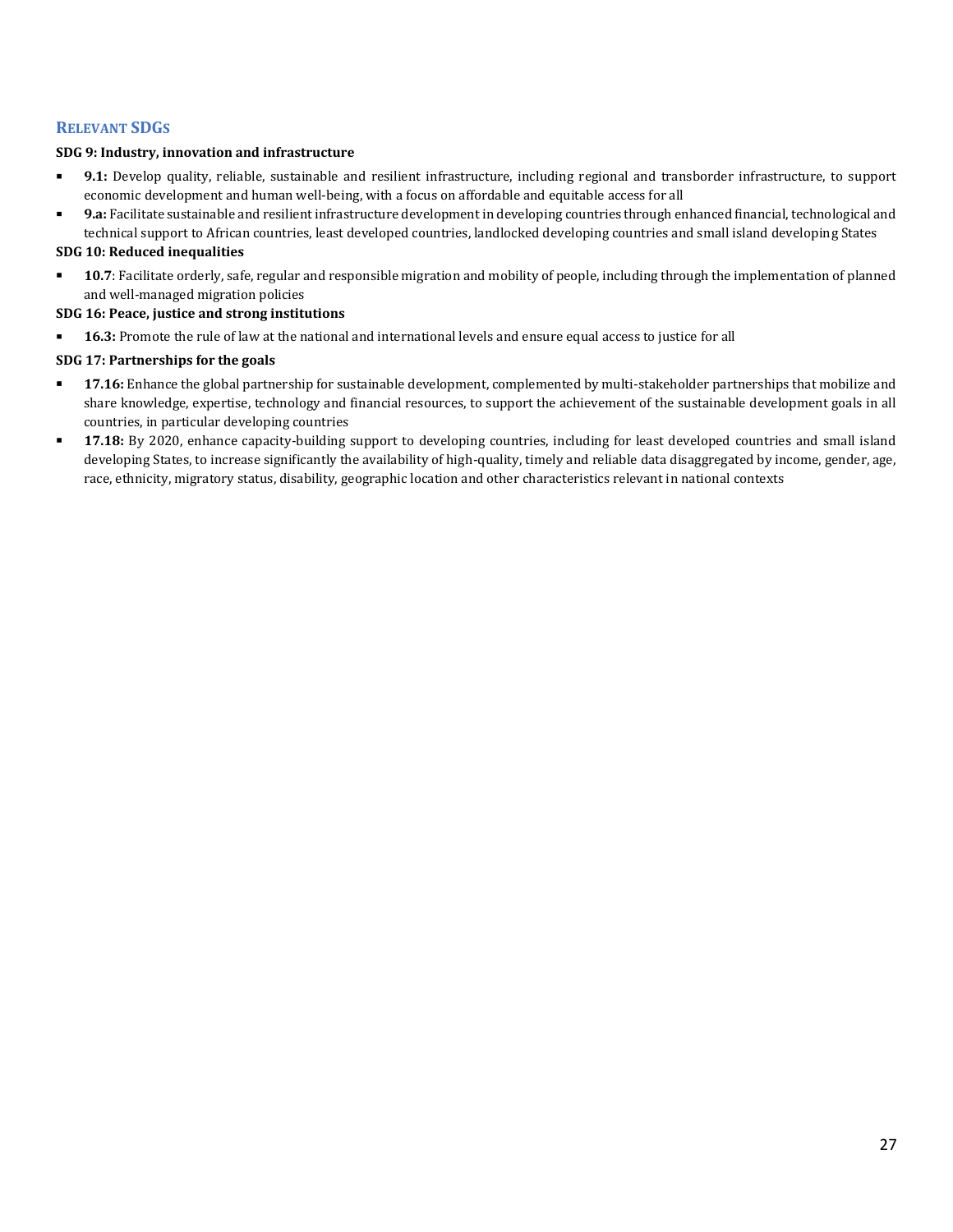## *Strengthen certainty and predictability in migration procedures for appropriate screening, assessment and referral*

## ASSOCIATED ACTIONS

- **(a) Increase transparency and accessibility of migration procedures by communicating the requirements for entry, admission, stay, work, study or other activities, and introducing technology to simplify application procedures**, in order to avoid unnecessary delays and expenses for States and migrants
- **(b) Develop and conduct intra- and cross-regional specialized human rights and trauma informed trainings for first responders and government officials, including law enforcement authorities, border officials, consular representatives and judicial bodies,** to facilitate and standardize identification and referral of, as well as appropriate assistance and counselling in a culturallysensitive way, to victims of trafficking in persons, migrants in situations of vulnerability, including children, in particular those unaccompanied or separated, and persons affected by any form of exploitation and abuse related to smuggling of migrants under aggravating circumstances
- **(c) Establish gender-responsive and child-sensitive referral mechanisms,** including improved screening measures and individual assessments at borders and places of first arrival, by applying standardized operating procedures developed in coordination with local authorities, National Human Rights Institutions, international organizations and civil society
- **(d) Ensure that migrant children are promptly identified at places of first arrival in countries of transit and destination, and, if unaccompanied or separated, are swiftly referred to child protection authorities and other relevant services** as well as appointed a competent and impartial legal guardian, that family unity is protected, and that anyone legitimately claiming to be a child is treated as such unless otherwise determined through a multi-disciplinary, independent and child-sensitive age assessment
- **(e) Ensure that, in the context of mixed movements, relevant information on rights and obligations** under national laws and procedures, including on entry and stay requirements, available forms of protection, as well as options for return and reintegration, **is appropriately, timely and effectively communicated**, and accessible

- **The US government's Training and Technical Assistance Center, within its Office for Victims of Crime (OVCTTAC), practices trauma-informed victim interviewing when engaging with victims of human trafficking.** OVCTTAC provides guidance on how to conduct trauma-informed interviewing, in particular providing information on what to expect when interviewing trafficking victims. For example, the guidelines say that interviewers should not be surprised if a victim "[d]enies they are a victim… [h]as fears around safety and privacy…[h]as unmet medical needs, including nutrition or lack of sleep." Furthermore, the guidelines highlight the effects of trauma on the behaviour of trafficking victims — e.g., lack of focus, memory loss and emotional reactivity — and emphasize that "[a]ny approach to the victim should be a gradual and nonthreatening process."<sup>47</sup>
- In line with Article 3.1 of the Convention on the Rights of the Child (CRC),<sup>48</sup> some States have taken into account the best interests **of the child in their investigation and interviewing processes.** In particular, these States have recognized the significant psychological distress of unaccompanied children during interviews and investigations.
	- o In the Netherlands, Norway and the UK, screening interviews are scheduled with unaccompanied children, which gives the children a recovery period before they have to go through the rest of the immigration or asylum system.
	- In Norway, when unaccompanied or separated children are initially registered by immigration police, both a guardian and a case manager who have been identified are present throughout the registration process.
	- o The UK Home Office has a statutory guidance entitled "Every Child Matters", according to which arrangements are made to promote and safeguard the welfare of children. A Home Office pro-forma facilitates the exchange of information between the Home Office and the local authority charged with caring for the child, which helps assess and determine the child's best interests.<sup>49</sup>
- When interviewing trafficked women, States can refer to the "WHO ethical and safety recommendations for interviewing **trafficked women," a trauma-informed resource that outlines 10 central guiding principles.** Some of these principles include "Do no harm" (Principle 1); "Prepare referral information: Don't offer advice or make promises that you cannot fulfill" (Principle 3); "Ensure

<sup>47</sup> OVCTTAC (Office for Victims of Crime - Training and Technical Assistance Center) (n.d.), "Trauma-Informed Victim Interviewing", [https://www.ovcttac.gov/taskforceguide/eguide/5-building-strong-cases/53](https://www.ovcttac.gov/taskforceguide/eguide/5-building-strong-cases/53-victim-interview-preparation/trauma-informed-victim-interviewing/)  $ration / trainma-informed-victim-interving /$ 

 $48$  Article 3.1 of the CRC states that "[i]n all actions concerning children... the best interests of the child shall be a primary consideration."

<sup>49</sup> UNICEF (2014), *Safe & Sound: What States can do to ensure respect for the best interests of unaccompanied and separated children in Europe*", UNICEF, New York, rld.org/pdfid/5423da264.pdf.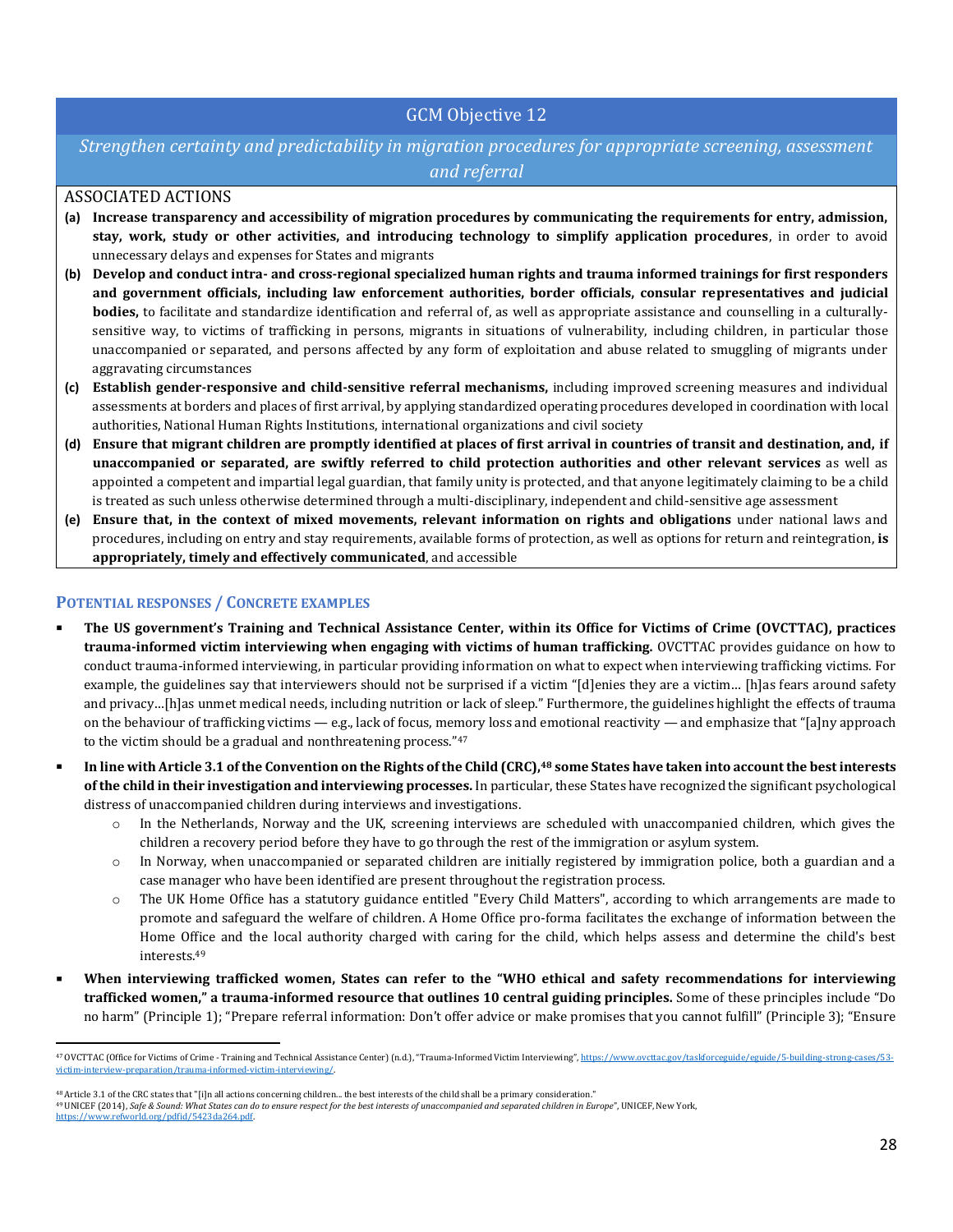anonymity and confidentiality" (Principle 5); "Listen to and respect each woman's assessment of her situation and risks to her safety" (Principle 7); and "Do not re-traumatize a woman" (Principle 8).

- **In Swedish cities, from the moment unaccompanied and separated children are identified, on-call emergency child protection services can be called to conduct an immediate assessment and emergency placement of the children.** To evaluate the need for alternative emergency placement, Sweden's child protection services also assess the relationship between separated children and any adults who may be accompanying them.<sup>50</sup>
- In 2014, the Government of Zambia launched Guidelines for Protection Assistance to Vulnerable Migrants, which established **identification, referral and service procedures for first-line officials including police officers and immigration authorities**. The goal was to equip these officials so they can deal sensitively with vulnerable refugees, including trafficking victims, unaccompanied and separated children and stateless migrants. The guidelines also include a National Referral Mechanism, a procedure for assisting vulnerable migrants, including children. It also establishes protocols that govern how frontline officials assess migrants' and refugees' status and vulnerability and connect them with services through the Zambian Department of Welfare. 51
- In 2019, UNICEF collaborated with **the National Academy of Public Administration (APA) in Kazakhstan to develop a training programme for civil servants, immigration officers and social workers** on (1) international standards and best interests assessment; (2) immigration procedures, alternatives to detention, family tracing and reunification; and (3) case management for the protection of children in migration processes, including access to education and health.

## **RELEVANT SDGS**

#### **SDG 5: Gender Equality**

**5.1:** End all forms of discrimination against all women and girls everywhere

### **SDG 10: Reduced inequalities**

10.7: Facilitate orderly, safe, regular and responsible migration and mobility of people, including through the implementation of planned and well-managed migration policies

### **SDG 16: Peace, justice and strong institutions**

- **16.3:** Promote the rule of law at the national and international levels and ensure equal access to justice for all
- 16.6: Develop effective, accountable and transparent institutions at all levels
- **16.9:** By 2030, provide legal identity for all, including birth registration
- **16.10:** Ensure public access to information and protect fundamental freedoms, in accordance with national legislation and international agreements

#### **SDG 17: Partnerships for the goals**

▪ **17.18:** By 2020, enhance capacity-building support to developing countries, including for least developed countries and small island developing States, to increase significantly the availability of high-quality, timely and reliable data disaggregated by income, gender, age, race, ethnicity, migratory status, disability, geographic location and other characteristics relevant in national contexts

<sup>&</sup>lt;sup>0</sup> UNICEF (2017)[, Beyond Borders: How to make the global compacts on migration and refugees work for uprooted children,](https://www.unicef.org/publications/files/UNICEF_Beyond_Borders_Nov_2017.pdf) UNICEF, New York, <sup>51</sup> Government of the Republic of Zambia, [Guidelines: Protection Assistance for Vulnerable Migrants in Zambia'](https://www.iom.int/files/live/sites/iom/files/Country/docs/Guidelines_Protection-Assistance-for-Vulnerable-Migrants.pdf)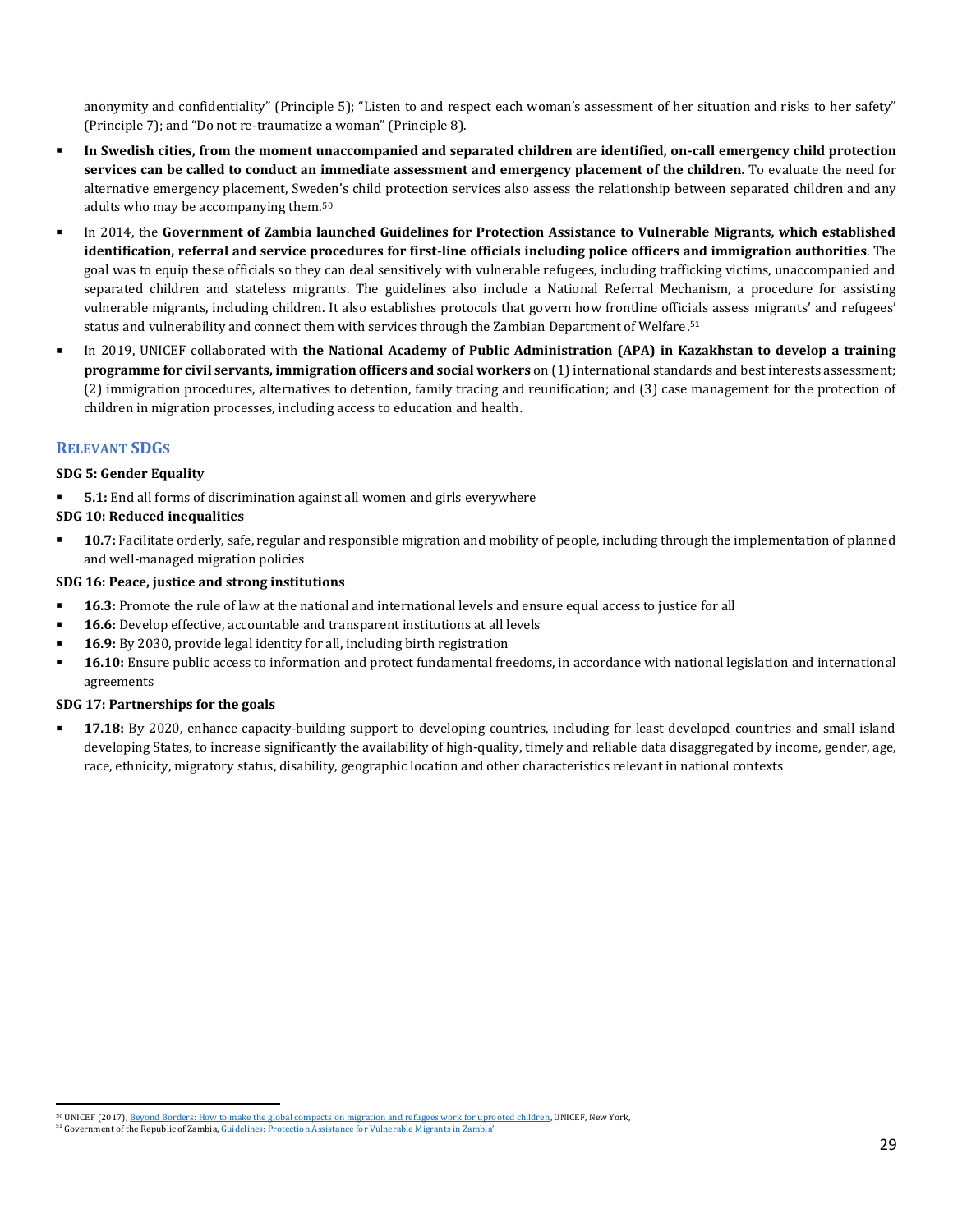## *Use migration detention only as a measure of last resort and work towards alternatives*

## ASSOCIATED ACTIONS

- **a) Use existing relevant human rights mechanisms to improve independent monitoring of migrant detention,** ensuring that it is a measure of last resort, that human rights violations do not occur, and that States promote, implement and expand alternatives to detention, favouring non-custodial measures and community-based care arrangements, especially in the case of families and children
- **b) Consolidate a comprehensive repository to disseminate best practices of human rights based alternatives to detention in the context of international migration**, including by facilitating regular exchanges and the development of initiatives based on successful practices among States, and between States and relevant stakeholders
- **c) Review and revise relevant legislation, policies and practices related to immigration detention** to ensure that migrants are not detained arbitrarily, that decisions to detain are based on law, are proportionate, have a legitimate purpose, and are taken on an individual basis, in full compliance with due process and procedural safeguards, and that immigration detention is not promoted as a deterrent or used as a form of cruel, inhumane or degrading treatment to migrants, in accordance with international human rights law
- **d) Provide access to justice for all migrants in countries of transit and destination that are or may be subject to detention**, including by facilitating access to free or affordable legal advice and assistance of a qualified and independent lawyer, as well as access to information and the right to regular review of a detention order
- **e) Ensure that all migrants in detention are informed about the reasons for their detention**, in a language they understand, and facilitate the exercise of their rights, including to communicate with the respective consular or diplomatic missions without delay, legal representatives and family members, in accordance with international law and due process guarantees
- **f) Reduce the negative and potentially lasting effects of detention on migrants** by guaranteeing due process and proportionality, that it is for the shortest period of time, safeguards physical and mental integrity, and that, as a minimum, access to food, basic healthcare, legal orientation and assistance, information and communication, as well as adequate accommodation is granted, in accordance with international human rights law
- **g) Ensure that all governmental authorities and private actors duly charged with administering immigration detention do so in a way consistent with human rights** and are trained on non-discrimination, the prevention of arbitrary arrest and detention in the context of international migration, and are held accountable for violations or abuses of human rights
- **h) Protect and respect the rights and best interests of the child at all times**, regardless of their migration status, by ensuring availability and accessibility of a viable range of alternatives to detention in non-custodial contexts, favouring community-based care arrangements, that ensure access to education and healthcare, and respect their right to family life and family unity, and by working to end the practice of child detention in the context of international migration

- **In Hong Kong, screening and assessment of migrants' situations ensure detention is used as a last resort only.** During this assessment process, they take into account numerous factors, including whether the person concerned constitutes a security risk or threat to the community, whether they may abscond or re-offend, whether their identity has been resolved, and whether they have a fixed domicile (or a close connection) in Hong Kong. After being detained for a short time, most vulnerable individuals, among them torture claimants and asylum seekers, are released and issued with recognizance papers indicating their status. To help support these individuals, a project funded by the government and operated by an NGO provides clothing, medicine and food, and arranges for the vulnerable individuals to be housed in the community.<sup>52</sup>
- IDC has partnered with UNICEF to convene a global multi-stakeholder initiative aimed at supporting States in addressing the practical challenges they face when putting in place alternatives to child immigration detention. **The Cross-Regional Peer Learning Platform on Alternatives to Child Immigration Detention** provides an umbrella for government experts to come together and engage in peer exchange, with technical support from a wide range of stakeholders. Since 2018, regional peer learning events co-hosted by Member States, IDC and UNICEF have taken place in Ecuador, Namibia, Tunisia and Thailand.. 53
- **The government of Thailand set out an inter-ministerial framework to apply alternatives for children in immigration detention**, in partnership with civil society and UNICEF, establishing a practical link between migration and child protection law. 54

<sup>52</sup> International Detention Coalition (2015), *There are alternatives: A handbook for preventing unnecessary immigration detention (revised edition)*, International Detention Coalition, Melbourne,

<https://idcoalition.org/wp-content/uploads/2015/10/There-Are-Alternatives-2015.pdf> <sup>53</sup> See UN Network on Migration[, Thematic Working Group 2: Alternatives to Detention](https://migrationnetwork.un.org/thematic-working-group-2-alternatives-detention)

<sup>54</sup> See government website:<http://www.nsc.go.th/?p=2300>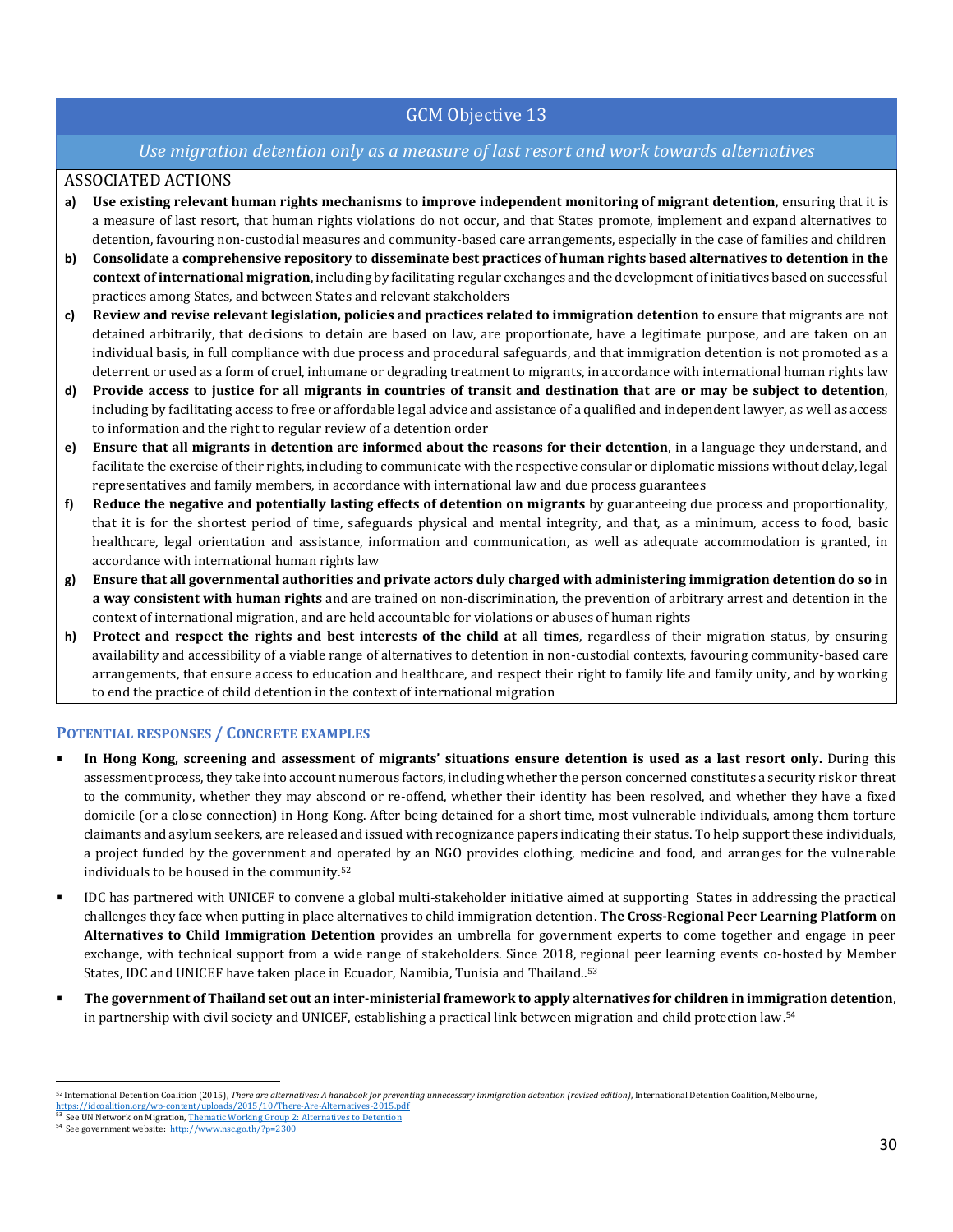**EXECUTE 19. In the outbreak of COVID-19, hundreds of individuals have been released from immigration detention.** In Spain, almost all immigration detainees have been released and provided accommodation in state-funded reception programmes run by NGOs.<sup>55</sup> Hundreds of individuals have also been released in the UK,<sup>56</sup> Belgium,<sup>57</sup> Netherlands<sup>58</sup> and Italy.<sup>59</sup> Most of the releases have been ordered by judges based on a case-by-case analysis of individuals' circumstances, both because of the difficulties in implementing social distancing measures in detention centres and because European Union law prohibits the detention of individuals if there is no reasonable prospect of return.<sup>60</sup>

## **RELEVANT SDGS**

#### **SDG 9: Industry, innovation and infrastructure**

▪ **9.1:** Develop quality, reliable, sustainable and resilient infrastructure, including regional and transborder infrastructure, to support economic development and human well-being, with a focus on affordable and equitable access for all

#### **SDG 16: Peace, justice and strong institutions**

- **16.3:** Promote the rule of law at the national and international levels and ensure equal access to justice for all
- 16.6: Develop effective, accountable and transparent institutions at all levels
- **16.9:** By 2030, provide legal identity for all, including birth registration
- **16.10:** Ensure public access to information and protect fundamental freedoms, in accordance with national legislation and international agreements

<sup>55</sup> Se[e https://picum.org/a-step-forward-towards-ending-immigration-detention-in-spain/.](https://picum.org/a-step-forward-towards-ending-immigration-detention-in-spain/) 

<sup>56</sup> Se[e https://www.theguardian.com/uk-news/2020/mar/21/home-office-releases-300-from-detention-centres-amid-covid-19-pandemic.](https://www.theguardian.com/uk-news/2020/mar/21/home-office-releases-300-from-detention-centres-amid-covid-19-pandemic) 

<sup>57</sup> Se[e https://www.demorgen.be/nieuws/300-mensen-zonder-papieren-vrijgelaten-coronavirus-zet-dvz-onder-druk~bf3d626d/.](https://www.demorgen.be/nieuws/300-mensen-zonder-papieren-vrijgelaten-coronavirus-zet-dvz-onder-druk~bf3d626d/)  <sup>58</sup> Se[e https://nos.nl/artikel/2328839-vreemdelingen-vrijgelaten-uit-detentie-vanwege-coronacrisis.html.](https://nos.nl/artikel/2328839-vreemdelingen-vrijgelaten-uit-detentie-vanwege-coronacrisis.html) 

<sup>&</sup>lt;sup>59</sup> See <u>https://www.fieri.it/2020/04/26/pandemia-e-rimpatri-ripensare-la-detenzione-amministrativa-dei-migranti-durante-e-dopo-il-covid-19/.<br><sup>60</sup> See Directive 2008/115/EC of The European Parliament and of The Council of</u> art. 15(4). The directive can be found here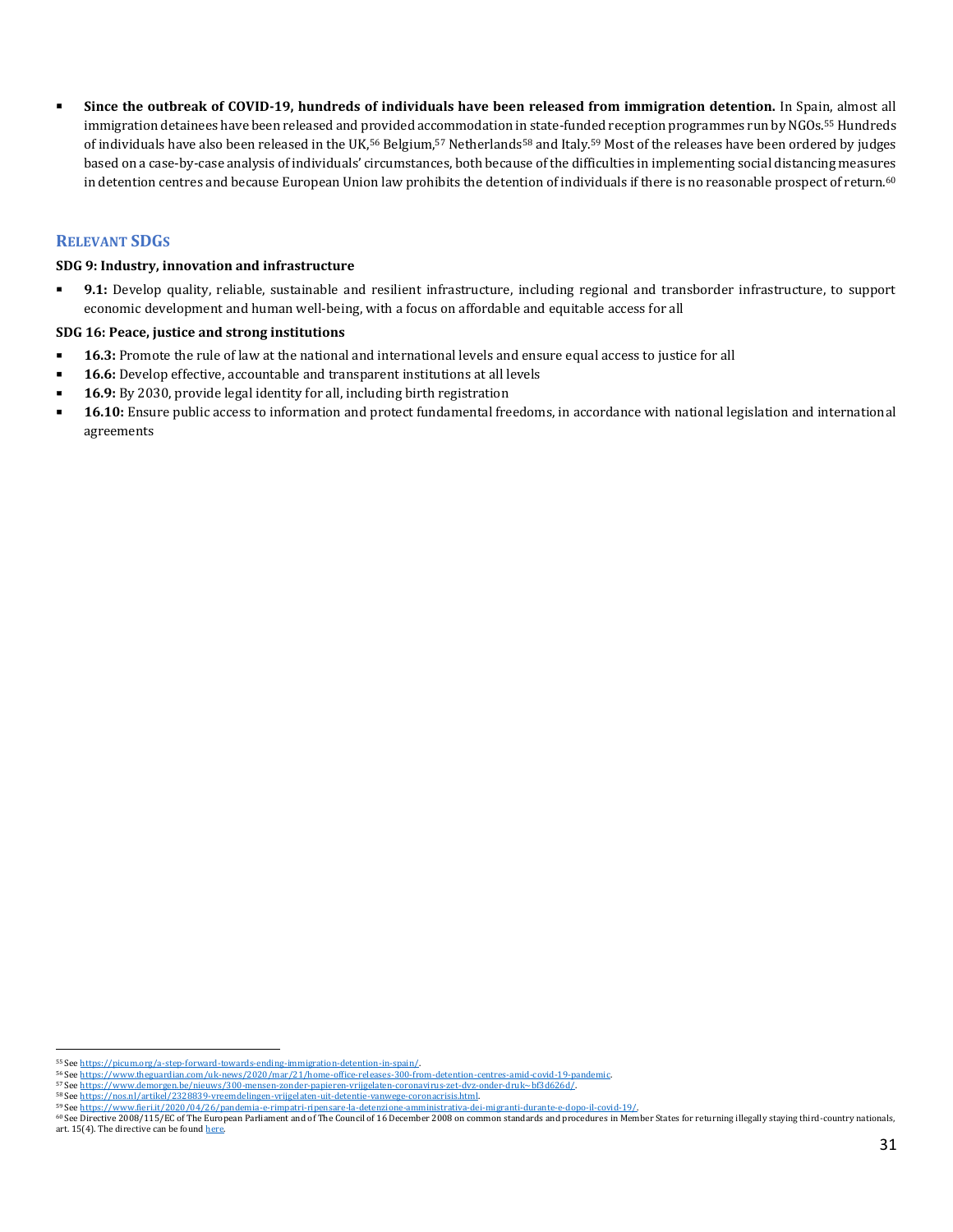## *Enhance consular protection, assistance and cooperation throughout the migration cycle*

## ASSOCIATED ACTIONS

- **(a) Cooperate to build consular capacities**, train consular officers, promote arrangements for providing consular services collectively where individual States lack capacity, including through technical assistance, and to develop bilateral or regional agreements on various aspects of consular cooperation
- **(b) Involve relevant consular and immigration personnel in existing global and regional fora on migration** in order to exchange information and best practices about issues of mutual concern that pertain to citizens abroad and contribute to comprehensive and evidence-based migration policy development
- **(c) Conclude bilateral or regional agreements on consular assistance and representation** in places where States have an interest in strengthening effective consular services related to migration, but do not have a diplomatic or consular presence
- **(d) Strengthen consular capacities in order to identify, protect and assist our nationals abroad** who are in a situation of vulnerability, including victims of human and labour rights violations or abuse, victims of crime, victims of trafficking in persons, migrants subject to smuggling under aggravating circumstances, and migrant workers exploited in the process of recruitment, by providing training to consular officers on human rights-based, gender-responsive and child-sensitive actions in this regard
- **(e) Provide our nationals abroad the opportunity to register with the country of origin**, in close cooperation with consular, national and local authorities, as well as relevant migrant organizations, as a means to facilitate information, services and assistance to migrants in emergency situations and ensure migrants' accessibility to relevant and timely information, such as by establishing helplines and consolidating national digital databases, while upholding the right to privacy and protecting personal data
- **(f) Provide consular support to our nationals through advice**, including on local laws and customs, interaction with authorities, financial inclusion, and business establishment, **as well as through the issuance of relevant documentation**, such as travel documents, and consular identity documents that may facilitate access to services, assistance in emergency situations, the opening of a bank account, and access to remittance facilities

- **In 2018, Mexico's Foreign Ministry introduced the Consular Assistance Protocol for Mexican Victims of Human Trafficking Abroad.** This protocol was developed by Mexico with the assistance of IOM and the US Embassy in Mexico. It is designed to facilitate the capacity of Mexico's consular network to identify victims and possible victims of trafficking abroad. Furthermore, it lays out criteria, guidelines and specific actions for providing assistance and protection. In the past, Mexico developed two other consular protection protocols with the help of UN agencies: one on unaccompanied migrant children and adolescents (in partnership with UNICEF); and another one on victims of gender-based violence (in partnership with UN Women).<sup>61</sup>
- In Guatemala and Mexico, UNICEF programmes are working to strengthen consular protection for migrant and refugee children **– including those who are apprehended or detained in transit**. These programmes have helped develop child-sensitive interview techniques for consular officials to detect children's protection needs and give them information about their rights and options. UNICEF has worked with consular offices to make sure they are able to provide psychosocial support as well. <sup>62</sup> **The government of Guatemala, with UNICEF support, has developed a protocol for consular support to migrant children**. 63
- **The Department of Foreign Affairs' Office of the Undersecretary for Migrant Workers' Affairs (OUMWA) in the Philippines coordinates all assistance to nationals (ATN), along with legal services, for overseas Filipino workers in distress and their family members**. OUMWA was created by the Migrant Workers and Overseas Filipinos Act of 1995, and it provides through Philippines embassies and consulates. Furthermore, OUMWA collaborates with other government agencies to maximize and facilitate services for overseas workers in distress. These agencies include the Department of Labour and Employment, the Overseas Workers Welfare Administration, the Philippines Overseas Employment Administration, and civil society organizations.<sup>64</sup> In September 2019, The Department of Foreign Affairs also launched an official "OFW Help" page on Facebook, which gives distressed overseas workers and their families a new means of reaching the government and requesting emergency assistance.<sup>65</sup>

<sup>&</sup>lt;sup>61</sup> Secretaría de Relaciones Exteriores - Gobierno de México (2018), "The Foreign Ministry Presents the Consular Assistance Protocol for Mexican Victims of Human Trafficking", Press Release, no. 309, https://www.gob.mx/sr

[https://www.gob.mx/sre/prensa/the-foreign-ministry-presents-the-consular-assistance-protocol-for-mexican-victims-of-human-trafficking?idiom=en.](https://www.gob.mx/sre/prensa/the-foreign-ministry-presents-the-consular-assistance-protocol-for-mexican-victims-of-human-trafficking?idiom=en)<br><sup>62</sup> S**ee: UNICEF** https://www.unicef.org/mexico/informes/protocolo-de-protecc

<sup>&</sup>lt;sup>63</sup> See Guatemal[a Protocolo nacional para la recepción y atención de niñez](file:///C:/Users/keitel/Desktop/Final%20revision_guidance%20for%20governments/Protocolo%20nacional%20para%20la%20recepción%20y%20atención%20de%20niñez%20y%20adolescencia%20migrante) y adolescencia migrant

<sup>&</sup>lt;sup>64</sup> OUMWA (DFA Office of the Undersecretary for Migrant Workers' Affairs) (2013), "Frequently asked questions (FAQs) on assistance to nationals (ATN) matters", https://www.facebook.com/notes/department [of-foreign-affairs-republic-of-the-philippines/frequently-asked-questions-faqs-on-assistance-to-nationals-atn-matters/154198761401633/.](https://www.facebook.com/notes/department-of-foreign-affairs-republic-of-the-philippines/frequently-asked-questions-faqs-on-assistance-to-nationals-atn-matters/154198761401633/)

<sup>&</sup>lt;sup>65</sup> Rocamora, J.L. (2019), "DFA launches Facebook page to help distressed OFWs", Philippine News Agency, 17 September, [https://www.pna.gov.ph/articles/1080632.](https://www.pna.gov.ph/articles/1080632)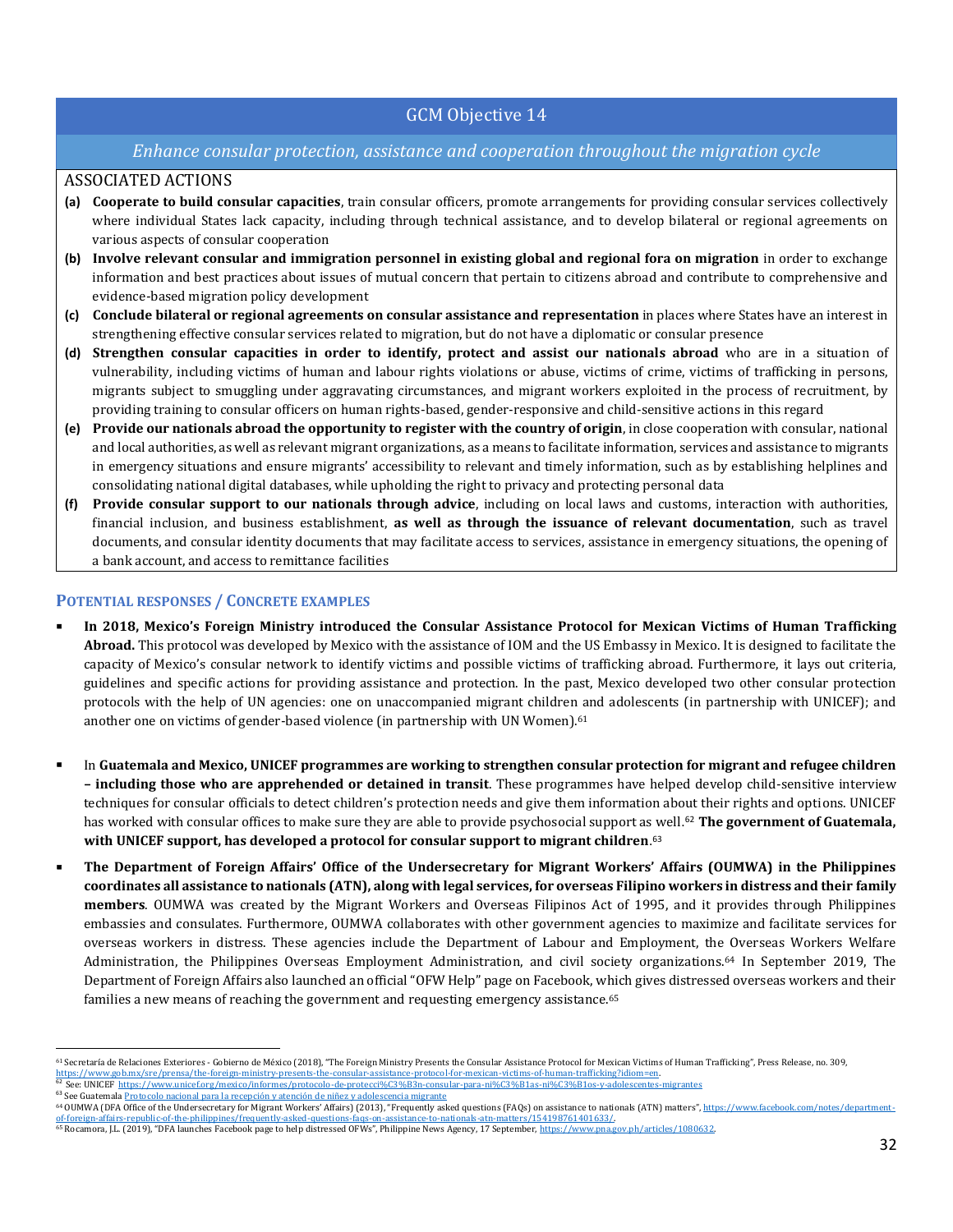### **SDG 1: No poverty**

■ **1.3:** Implement nationally appropriate social protection systems and measures for all, including floors, and by 2030 achieve substantial coverage of the poor and the vulnerable

## **SDG 10: Reduced inequalities**

**• 10.7:** Facilitate orderly, safe, regular and responsible migration and mobility of people, including through the implementation of planned and well-managed migration policies

### **SDG 16: Peace, justice and strong institutions**

- **16.3:** Promote the rule of law at the national and international levels and ensure equal access to justice for all
- **16.6:** Develop effective, accountable and transparent institutions at all levels
- 16.9: By 2030, provide legal identity for all, including birth registration
- **16.10:** Ensure public access to information and protect fundamental freedoms, in accordance with national legislation and international agreements

### **SDG 17: Partnerships for the goals**

- **17.16:** Enhance the global partnership for sustainable development, complemented by multi-stakeholder partnerships that mobilize and share knowledge, expertise, technology and financial resources, to support the achievement of the sustainable development goals in all countries, in particular developing countries
- **17.18:** By 2020, enhance capacity-building support to developing countries, including for least developed countries and small island developing States, to increase significantly the availability of high-quality, timely and reliable data disaggregated by income, gender, age, race, ethnicity, migratory status, disability, geographic location and other characteristics relevant in national contexts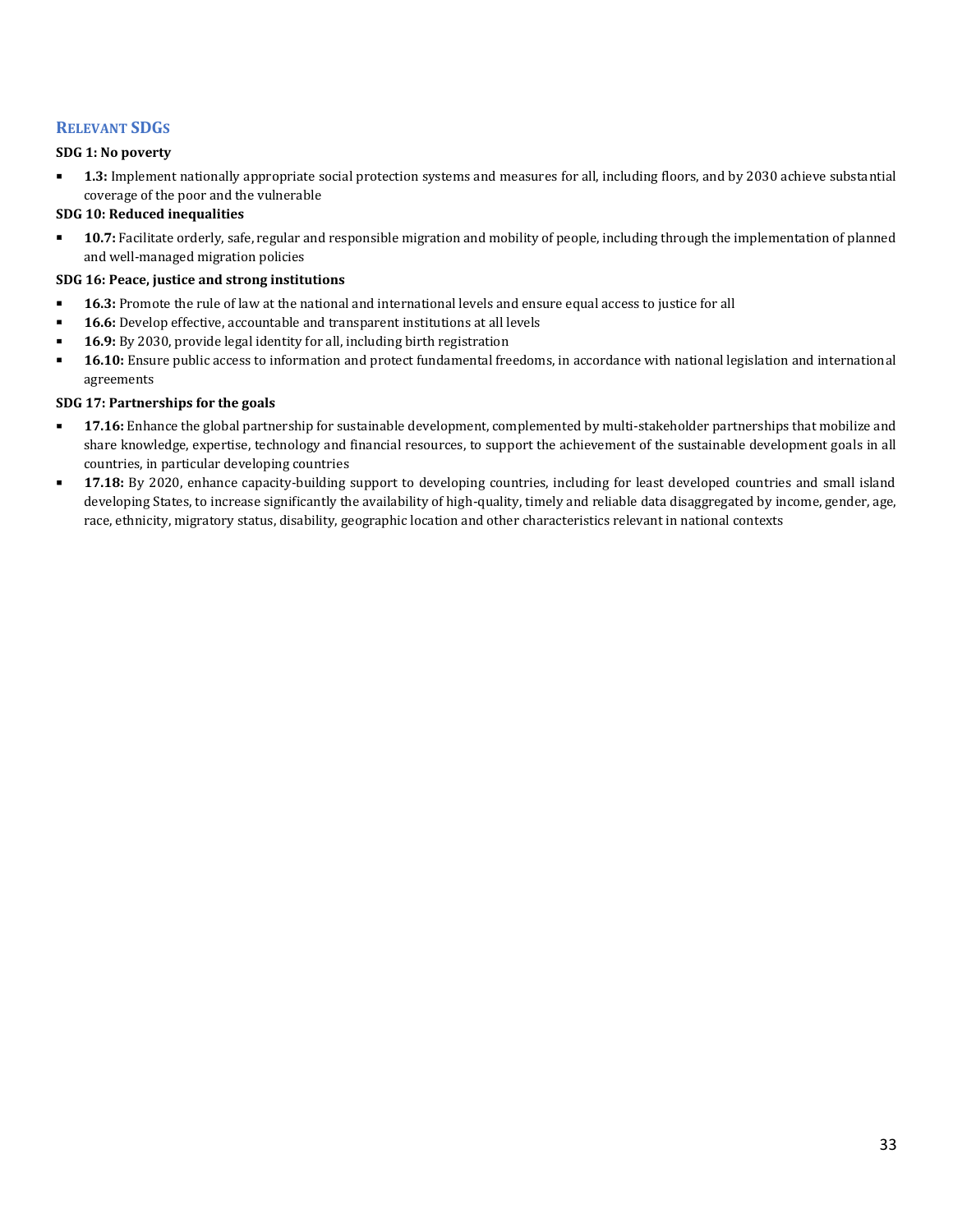## *Provide access to basic services for migrants*

## ASSOCIATED ACTIONS

- **(a) Enact laws and take measures to ensure that service delivery does not amount to discrimination against migrants** on the grounds of race, colour, sex, language, religion, political or other opinion, national or social origin, property, birth, disability or other grounds irrespective of cases where differential provision of services based on migration status might apply
- **(b) Ensure that cooperation between service providers and immigration authorities does not exacerbate vulnerabilities of irregular migrants** by compromising their safe access to basic services or unlawfully infringing upon the human rights to privacy, liberty and security of person at places of basic service delivery
- **(c) Establish and strengthen holistic and easily accessible service points at local level**, that are migrant inclusive, offer relevant information on basic services in a gender- and disability-responsive as well as child-sensitive manner, and facilitate safe access thereto
- **(d) Establish or mandate independent institutions at the national or local level**, such as National Human Rights Institutions, to receive, investigate and monitor complaints about situations in which migrants' access to basic services is systematically denied or hindered, facilitate access to redress, and work towards a change in practice
- **(e) Incorporate the health needs of migrants in national and local health care policies and plans**, such as by strengthening capacities for service provision, facilitating affordable and non-discriminatory access, reducing communication barriers, and training health care providers on culturally-sensitive service delivery, in order to promote physical and mental health of migrants and communities overall, including by taking into consideration relevant recommendations from the WHO Framework of Priorities and Guiding Principles to Promote the Health of Refugees and Migrants
- **(f) Provide inclusive and equitable quality education to migrant children and youth**, as well as facilitate access to lifelong learning opportunities, including by strengthening the capacities of education systems and by facilitating non-discriminatory access to early childhood development, formal schooling, non-formal education programmes for children for whom the formal system is inaccessible, on-the-job and vocational training, technical education, and language training, as well as by fostering partnerships with all stakeholders that can support this endeavour

### **POTENTIAL RESPONSES / CONCRETE EXAMPLES**

- **The municipality of Sfax in Tunisia has expanded its social assistance programmes for migrant residents in the context of COVID-19.<sup>66</sup>** Actions led by the municipality have benefited from the crucial support of civil society groups and human rights defenders as well as that of the IOM. The programmes have allowed Sfax to reach more than 1200 migrants in the context of the emergency. The mayor of Sfax has also advocated for universal access to public health services, so that migrants can attend local hospitals in case they get sick.
- **Several countries offer access to a wide complement of primary and secondary healthcare to undocumented migrants.<sup>67</sup>** Thailand's Universal Healthcare Coverage Scheme, introduced in 2001 and extended in 2005, covers migrants as well as their spouses and children, regardless of their legal status.<sup>68</sup> In Belgium, undocumented migrants can access healthcare free of charge through Urgent Medical Assistance, which covers a broad range of preventive, primary and secondary care, including all medical care covered by the basic national insurance systems. As of 2015, health care expenses are directly reimbursed by the federal authorities.
- In response to the COVID-19 outbreak, in March 2020 the government of Ireland confirmed that undocumented migrants will **be granted full access to social welfare and health care,** and that there will be no data sharing between service providers and immigration officers, in respect of the principle of firewall. A person's immigration status will not be affected if they have applied for social benefits.<sup>69</sup>
- Since 2018, **Serbia's Ministry of Education called for schools in the country to develop and implement plans to support migrant children. These include support to adapt and manage stress and learn the Serbian language**. A new Expert Manual provides guidance for teachers and schools.<sup>70</sup>

LediPublishing, Milan.

<sup>66</sup> UCLG-CISDPDH (2020), "Challenges and responses to COVID-19: A local perspective from the cities of Sfax and Douala,[" https://www.uclg-cisdp.org/en/news/latest-news/challenges-and-responses-covid-19-](https://www.uclg-cisdp.org/en/news/latest-news/challenges-and-responses-covid-19-local-perspective-cities-sfax-and-douala) <u>local-perspective-cities-sfax-and-douala</u>.<br><sup>67</sup> PICUM (2016), "The sexual and reproductive health rights of undocumented migrants: Narrowing the gap between their rights and the reality in the EU," PICUM, Brussels.

PICUM (2017), "Cities of rights; Ensuring health care for undocumented residents," PICUM, Brussels.

P. Chauvin et al. (2009), "European Observatory Report: Access to health care for undocumented migrants in 11 European countries," Médecins du Monde European observatory on access to healthcare. A. C. Smith et al. (2018), "The Role of Cities in Integration of Migrants: Facilitating Access to HealthCare for All", in *Global Cities and Integration: A Challenge for The Future* (ed. Matteo Villa), Ledizioni

<sup>68</sup> UN Women[, Leaving no one behind: access to social protection for all migrant women](https://www.unwomen.org/-/media/headquarters/attachments/sections/library/publications/2020/policy%20brief%2014_migration%20and%20social%20protection_rnd3_web_011320.pdf?la=en&vs=3633)

<sup>69</sup> Se[e https://www.oireachtas.ie/en/debates/debate/seanad/2020-03-20/8/?highlight%5B0%5D=undocumented.](https://www.oireachtas.ie/en/debates/debate/seanad/2020-03-20/8/?highlight%5B0%5D=undocumented) 

<sup>70</sup> Government of Serbia, Mistry of Education, 2018, available at[: http://socijalnoukljucivanje.gov.rs/en/starting-from-this-year-migrant-children-will-be-included-in-the-preschool-education-programme/](http://socijalnoukljucivanje.gov.rs/en/starting-from-this-year-migrant-children-will-be-included-in-the-preschool-education-programme/)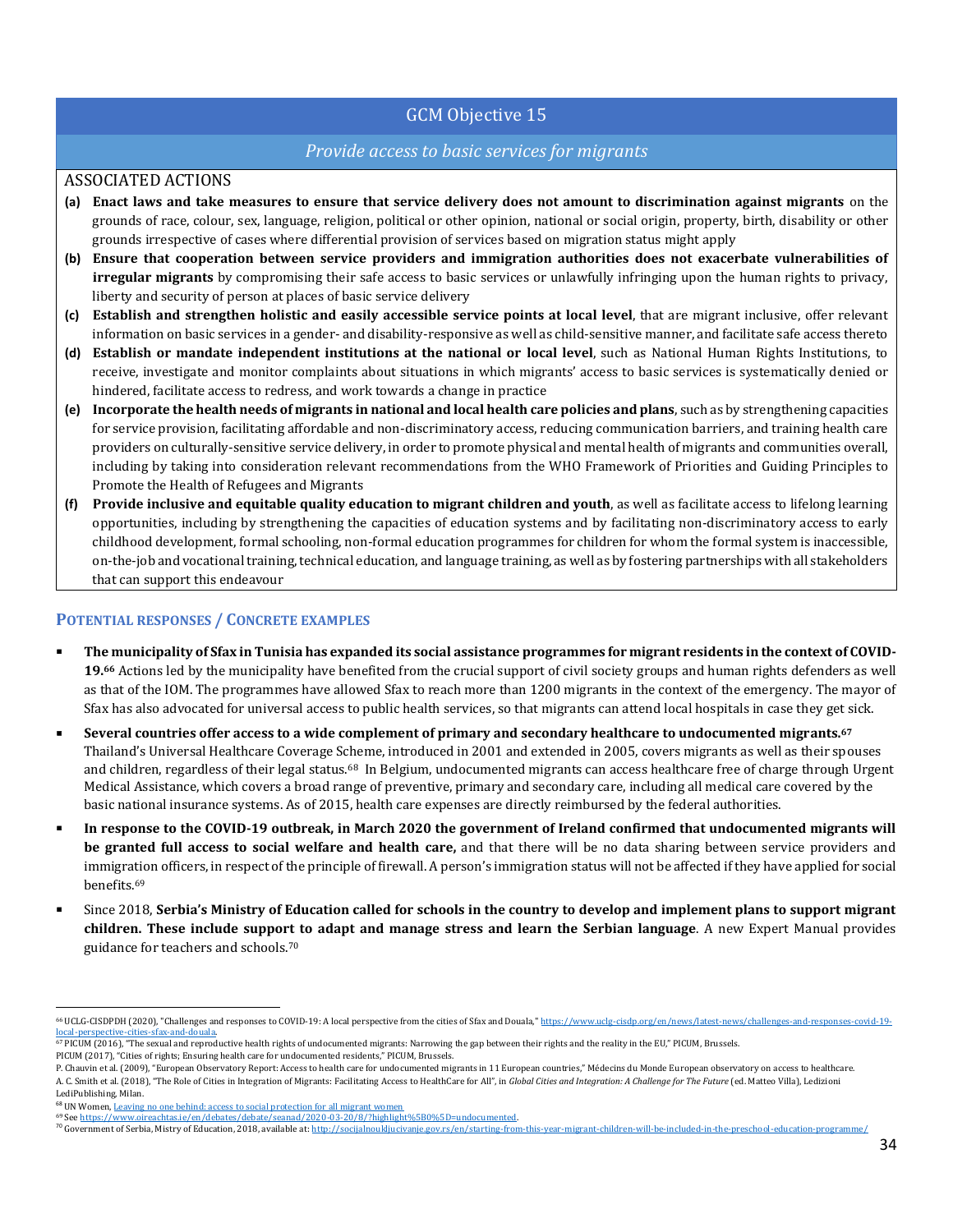- **Guyana extended its social protection system (cash transfers) to include migrant children and their families from Venezuela in 2019**. Payments were used for housing or rent and purchase of school supplies.<sup>71</sup>
- **Peru's Ministry of Social Development is implementing a specific strategy to provide cash transfers and reach at least 63,000 migrants in situations of extreme vulnerability**. The Ministry of Foreign Affairs has officially requested UN support to implement this initiative. The first phase of the program will target 350 families in the Lima North district.<sup>72</sup>

### **SDG 1: No poverty**

- **1.3:** Implement nationally appropriate social protection systems and measures for all, including floors, and by 2030 achieve substantial coverage of the poor and the vulnerable
- 1.4: By 2030, ensure that all men and women, in particular the poor and the vulnerable, have equal rights to economic resources, as well as access to basic services, ownership and control over land and other forms of property, inheritance, natural resources, appropriate new technology and financial services, including microfinance

#### **SDG 3: Good health and well-being**

- 3.3: By 2030, end the epidemics of AIDS, tuberculosis, malaria and neglected tropical diseases and combat hepatitis, water-borne diseases and other communicable diseases
- **3.4:** By 2030, reduce by one third premature mortality from non-communicable diseases through prevention and treatment and promote mental health and well-being
- **3.7:** By 2030, ensure universal access to sexual and reproductive health-care services, including for family planning, information and education, and the integration of reproductive health into national strategies and programmes
- 3.8: Achieve universal health coverage, including financial risk protection, access to quality essential health-care services and access to safe, effective, quality and affordable essential medicines and vaccines for all

### **SDG 4**: **Quality education**

- **4.1:** By 2030, ensure that all girls and boys complete free, equitable and quality primary and secondary education leading to relevant and effective learning outcomes
- **4.2:** By 2030, ensure that all girls and boys have access to quality early childhood development, care and pre-primary education so that they are ready for primary education
- **4.3:** By 2030, ensure equal access for all women and men to affordable and quality technical, vocational and tertiary education, including university
- 4.5: By 2030, eliminate gender disparities in education and ensure equal access to all levels of education and vocational training for the vulnerable, including persons with disabilities, indigenous peoples and children in vulnerable situations

#### **SDG 6: Clean water and sanitation**

- **6.1:** By 2030, achieve universal and equitable access to safe and affordable drinking water for all
- **6.2:** By 2030, achieve access to adequate and equitable sanitation and hygiene for all and end open defecation, paying special attention to the needs of women and girls and those in vulnerable situations

### **SDG 7: Affordable and clean energy**

■ **7.1:** By 2030, ensure universal access to affordable, reliable and modern energy services

### **SDG 11: Sustainable cities and communities**

11.1: By 2030, ensure access for all to adequate, safe and affordable housing and basic services and upgrade slums

### **SDG 16: Peace, justice and strong institutions**

- **16.b:** Promote and enforce non-discriminatory laws and policies for sustainable development
- **16.3:** Promote the rule of law at the national and international levels and ensure equal access to justice for all
- 16.9: By 2030, provide legal identity for all, including birth registration
- **16.10:** Ensure public access to information and protect fundamental freedoms, in accordance with national legislation and international agreements

<sup>&</sup>lt;sup>71</sup> See: UNICE[F https://www.unicef.org/media/83531/file/Social-Protection-for-Children-and-Families-in-the-Context-of-Migration-and-Displacement-during-COVID-19.pdf](https://www.unicef.org/media/83531/file/Social-Protection-for-Children-and-Families-in-the-Context-of-Migration-and-Displacement-during-COVID-19.pdf)

<sup>72</sup> See: Government of Peru websit[e https://www.gob.pe/midis](https://www.gob.pe/midis)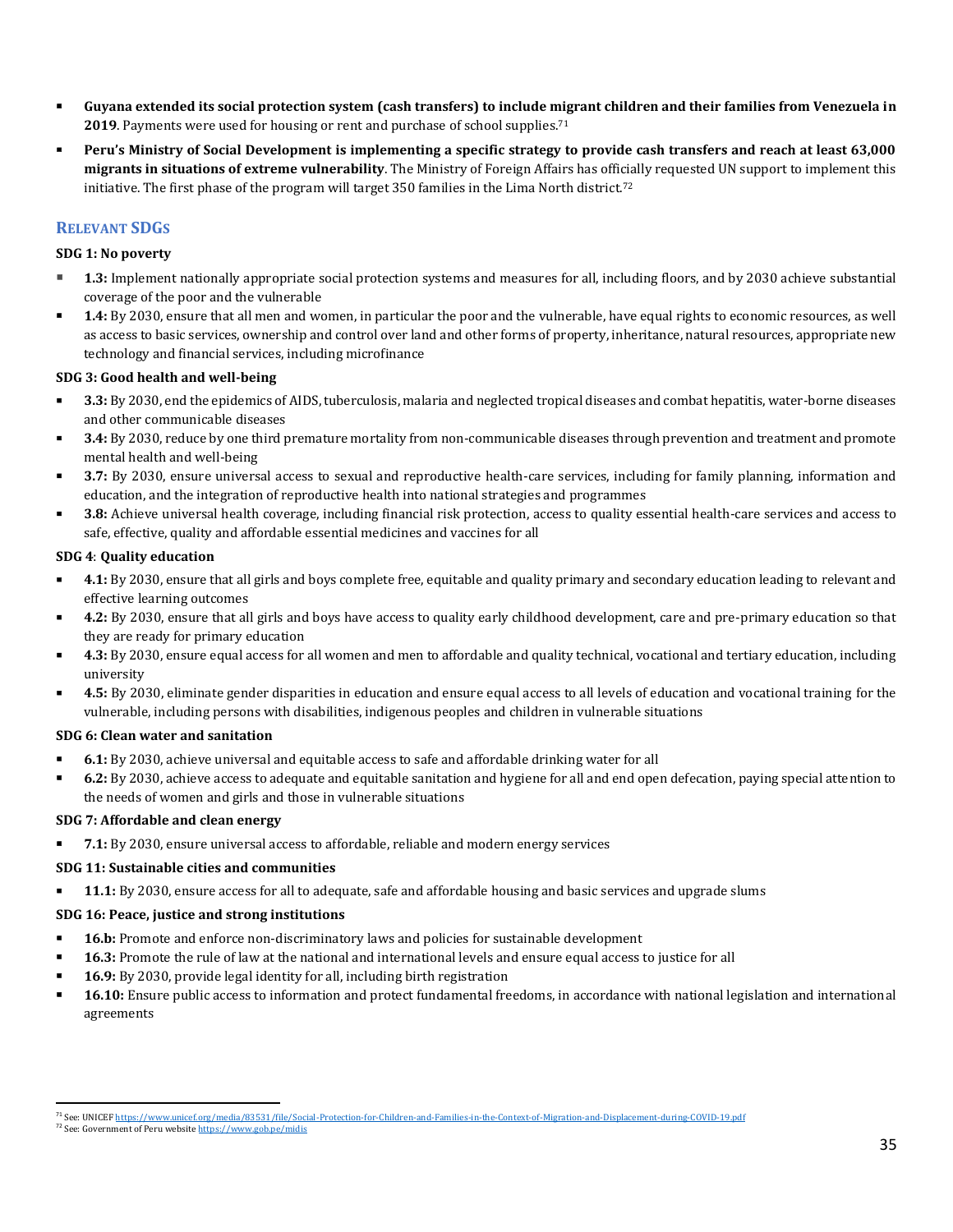## *Empower migrants and societies to realize full inclusion and social cohesion*

## ASSOCIATED ACTIONS

- **(a) Promote mutual respect for the cultures, traditions and customs of communities of destination and of migrants** by exchanging and implementing best practices on integration policies, programmes and activities, including on ways to promote acceptance of diversity and facilitate social cohesion and inclusion
- **(b) Establish comprehensive and needs-based pre-departure and post-arrival programmes** that may include rights and obligations, basic language training, as well as orientation about social norms and customs in the country of destination
- **(c) Develop national short, medium and long term policy goals regarding the inclusion of migrants in societies**, including on labour market integration, family reunification, education, non-discrimination and health, including by fostering partnerships with relevant stakeholders
- **(d) Work towards inclusive labour markets and full participation of migrant workers in the formal economy** by facilitating access to decent work and employment for which they are most qualified, in accordance with local and national labour market demands and skills supply
- **(e) Empower migrant women by eliminating gender-based discriminatory restrictions** on formal employment, ensuring the right to freedom of association, and facilitating access to relevant basic services, as measures to promote their leadership and guarantee their full, free and equal participation in society and the economy
- **(f) Establish community centres or programmes at the local level to facilitate migrant participation in the receiving society** by involving migrants, community members, diaspora organizations, migrant associations, and local authorities in intercultural dialogue, sharing of stories, mentorship programmes, and development of business ties that improve integration outcomes and foster mutual respect
- **(g) Capitalize on the skills, cultural and language proficiency of migrants and receiving communities** by developing and promoting peer-to-peer training exchanges, gender-responsive, vocational and civic integration courses and workshops
- **(h) Support multicultural activities through sports, music, arts, culinary festivals, volunteering and other social events** that will facilitate mutual understanding and appreciation of migrant cultures and those of destination communities
- **(i) Promote school environments that are welcoming and safe, and support the aspirations of migrant children** by enhancing relationships within the school community, incorporating evidence-based information about migration in education curricula, and dedicating targeted resources to schools with a high concentration of migrant children for integration activities in order to promote respect for diversity and inclusion, and to prevent all forms discrimination, including racism, xenophobia and intolerance

## **POTENTIAL RESPONSES / CONCRETE EXAMPLES**

- **Local governments play a major role in supporting the inclusion process at the first stage of migrants' arrival.** The Migration Department of the City of Sao Paulo provides language courses to migrants with a view to helping them navigate municipal services and their social inclusion process,<sup>73</sup> while Atlanta's Office of Immigrant Affairs provides specific information on key administrative procedures such as citizenship granting and access to social assistance programmes, as well as on mechanisms for reporting hate crimes and human rights access.<sup>74</sup>
- In the **United Kingdom, local authorities facilitate immediate access to a 15 hours/week education programme (including English, Math, Science, Music, Art, Physical Education, and Personal, Social, Health and Economic education) to unaccompanied children**. The programme has been shown to foster interaction and relationship building with host community students.<sup>75</sup> There are many other examples of national<sup>76</sup> and local governments<sup>77</sup> around the world who are promoting the inclusion of migrant and displaced children in their communities.
- The Migrant Union is an on-going initiative established to advance approaches to enabling the growing numbers of displaced **people to access decent, sustainable livelihoods**. Created in mid-2018, the initiative has to date been curated by the Project Catalyst platform of the United Nations Development Programme (UNDP) in close association with the Open Society Foundations, which has provided financial support for the investigatory, start-up phase. As part of the initiative, the **Migrant Union: Digital Livelihoods for People on the Move report** was commissioned in order to explore the nexus between the changing nature of work, particularly driven

[content/uploads/2018/09/Access-to-Education-report-PDF.pdf?\\_ga=2.8489589.1909603603.1548209675-2048078874.1488982883](https://downloads.unicef.org.uk/wp-content/uploads/2018/09/Access-to-Education-report-PDF.pdf?_ga=2.8489589.1909603603.1548209675-2048078874.1488982883)

<sup>73</sup> See https://www.prefeitura.sp.gov.br/cidade/secretarias/direitos\_humanos/imigrantes\_e\_trabalho\_decente/.

<sup>74</sup> Mayor's Office of Immigrant Affairs (2020), [Welcoming Atlanta](https://www.welcomingatlanta.com/)

<sup>&</sup>lt;sup>75</sup> UNICEF UK, 2918, Education for Refugee and Asylum-Seeking Children; Access and Equality in England, Scotland and Wales, available at: <u>https://downloads.unicef.org.uk/wp-</u>

<sup>76</sup> See[: https://www.unicef.org/media/83566/file/Good-practices-that-bring-the-Global-Refugee-Compact-to-Life.pdf](https://www.unicef.org/media/83566/file/Good-practices-that-bring-the-Global-Refugee-Compact-to-Life.pdf) <sup>77</sup> See[: https://www.unicef.org/sites/default/files/2018-12/Children-Uprooted-What-Local-Governments-Can-Do.pdf](https://www.unicef.org/sites/default/files/2018-12/Children-Uprooted-What-Local-Governments-Can-Do.pdf)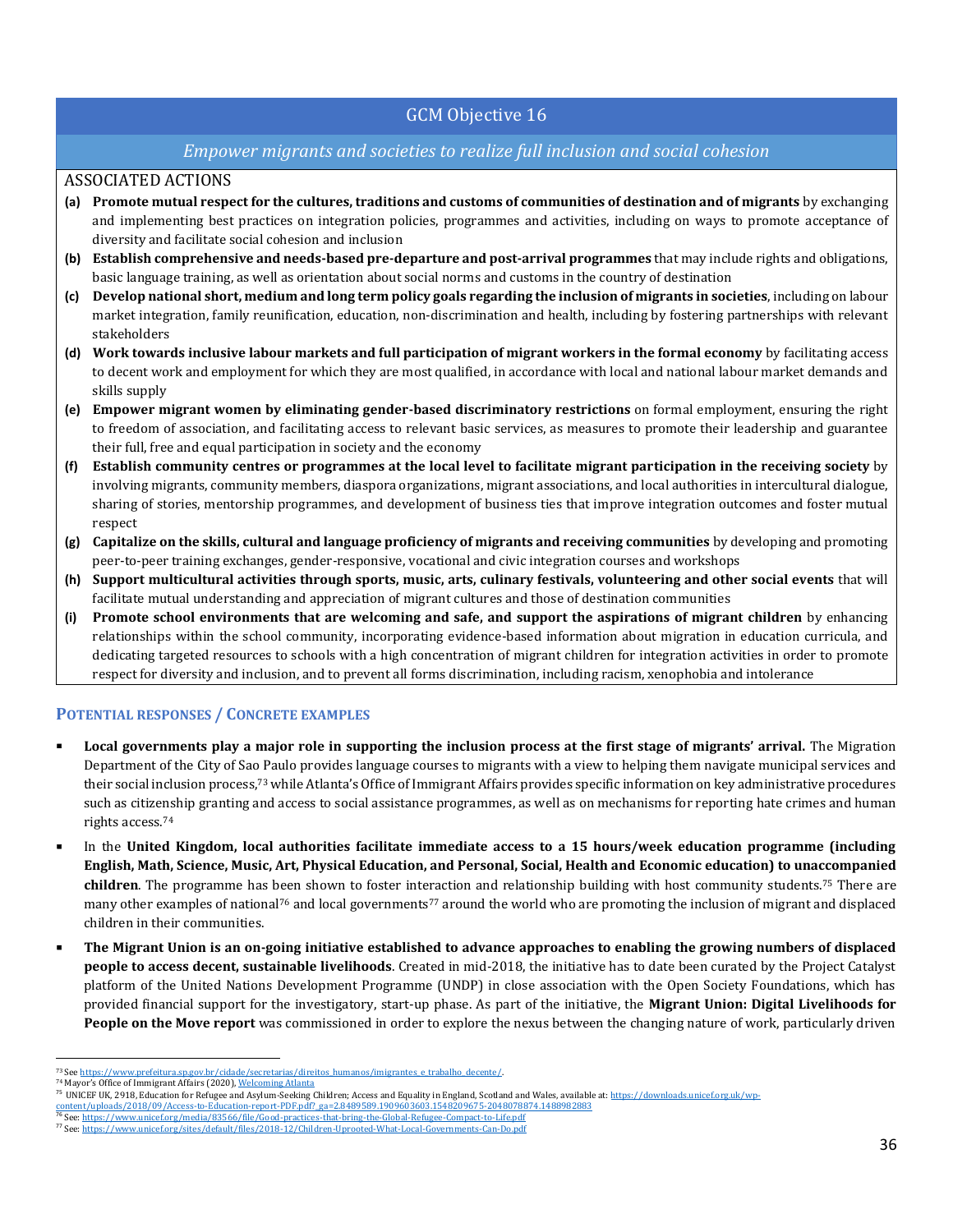by digitalisation, and livelihood opportunities for displaced people, together with an ambitious set of proposals for transforming envisaged building blocks in practice.<sup>78</sup>

- **The city of Gwangju, South Korea has focused on fostering migrants' empowerment and participation in the host society from a human rights-based point of view.** It has addressed structural barriers within the administration and established concrete mechanisms for denouncing human rights violations in this context, thanks to its various local ombudsman and a local human rights committee. The city also has an international centre that offers language courses and opportunities for socialising.<sup>79</sup>
- The Colombian government, with the support of UNDP, designed and implements an Income generation strategy for migrants **from Venezuela and host communities**. The strategy aims in particular at facilitating migrants' access to labour markets while encouraging investments in training and education programmes to increase migrants' employment opportunities and reduce skills mismatches. It also seeks to promote entrepreneurship among migrants and host communities, strengthen the financial inclusion of the Venezuelan population and overcome specific obstacles faced by both migrant women and indigenous and Afro-descendant communities.

## **RELEVANT SDGS**

#### **SDG 10: Reduced inequalities**

- **10.2:** By 2030, empower and promote the social, economic and political inclusion of all, irrespective of age, sex, disability, race, ethnicity, origin, religion or economic or other status
- 10.7: Facilitate orderly, safe, regular and responsible migration and mobility of people, including through the implementation of planned and well-managed migration policies

#### **SDG 11: Sustainable cities and communities**

■ **11.b:** By 2020, substantially increase the number of cities and human settlements adopting and implementing integrated policies and plans towards inclusion, resource efficiency, mitigation and adaptation to climate change, resilience to disasters, and develop and implement, in line with the Sendai Framework for Disaster Risk Reduction 2015-2030, holistic disaster risk management at all levels"

### **SDG 16: Peace, justice and strong institutions**

- **16.7:** Ensure responsive, inclusive, participatory and representative decision-making at all levels
- **16.b:** Promote and enforce non-discriminatory laws and policies for sustainable development

#### **SDG 17**: **Partnerships for the goals**

▪ **17:18:** By 2020, enhance capacity-building support to developing countries, including for least developed countries and small island developing States, to increase significantly the availability of high-quality, timely and reliable data disaggregated by income, gender, age, race, ethnicity, migratory status, disability, geographic location and other characteristics relevant in national contexts

<sup>&</sup>lt;sup>78</sup> UNDP (2019) The Migrant Union - [Digital Livelihoods for People on the Move](https://www.undp.org/content/undp/en/home/librarypage/poverty-reduction/the-migrant-union-.html)

<sup>79</sup> For more information, see thi[s article.](https://www.google.com/url?sa=t&rct=j&q=&esrc=s&source=web&cd=5&cad=rja&uact=8&ved=2ahUKEwjulrnRhaTpAhWFCWMBHevHDCQQFjAEegQIBRAB&url=https%3A%2F%2Fwww.cidob.org%2Fen%2Fcontent%2Fdownload%2F74410%2F2372921%2Fversion%2F2%2Ffile%2F105-114_SOO%2520A%2520KIM_ANG.pdf&usg=AOvVaw0scBr2hD9d9kyMfU6ZWdDh)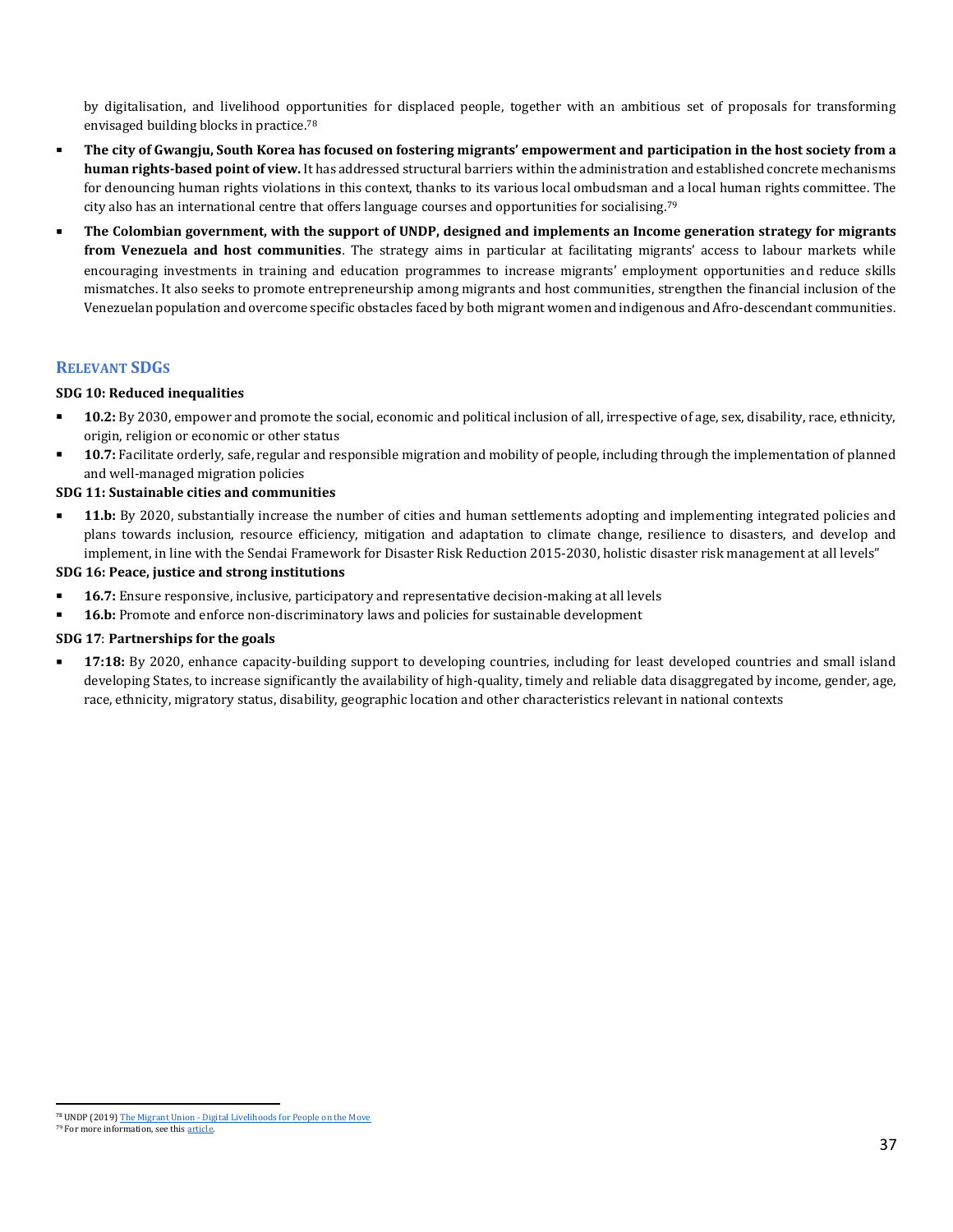## *Eliminate all forms of discrimination and promote evidence-based public discourse to shape perceptions of migration*

## ASSOCIATED ACTIONS

- **(a) Enact, implement or maintain legislation that penalizes hate crimes and aggravated hate crimes targeting migrants**, and train law enforcement and other public officials to identify, prevent and respond to such crimes and other acts of violence that target migrants, as well as to provide medical, legal and psychosocial assistance for victims
- **(b) Empower migrants and communities to denounce any acts of incitement to violence directed towards migrants** by informing them of available mechanisms for redress, and ensure that those who actively participate in the commission of a hate crime targeting migrants are held accountable, in accordance with national legislation, while upholding international human rights law, in particular the right to freedom of expression
- **(c) Promote independent, objective and quality reporting of media outlets**, including internet based information, including by sensitizing and educating media professionals on migration-related issues and terminology, investing in ethical reporting standards and advertising, and stopping allocation of public funding or material support to media outlets that systematically promote intolerance, xenophobia, racism and other forms of discrimination towards migrants, in full respect for the freedom of the media
- **(d) Establish mechanisms to prevent, detect and respond to racial, ethnic and religious profiling of migrants** by public authorities, as well as systematic instances of intolerance, xenophobia, racism and all other multiple and intersecting forms of discrimination in partnership with National Human Rights Institutions, including by tracking and publishing trends analyses, and ensuring access to effective complaint and redress mechanisms
- **(e) Provide migrants, especially migrant women, with access to national and regional complaint and redress mechanisms** with a view to promoting accountability and addressing governmental actions related to discriminatory acts and manifestations carried out against migrants and their families
- **(f) Promote awareness-raising campaigns targeted at communities of origin, transit and destination in order to inform public perceptions regarding the positive contributions of safe, orderly and regular migration**, based on evidence and facts, and to end racism, xenophobia and stigmatization against all migrants
- **(g) Engage migrants, political, religious and community leaders, as well as educators and service providers to detect and prevent incidences of intolerance, racism, xenophobia, and other forms of discrimination** against migrants and diasporas and support activities in local communities to promote mutual respect, including in the context of electoral campaigns

- **To reduce ethnic profiling by the police, States can implement various good practices.** For example, they can ensure that:
	- Codes of conduct lay out clear non-discrimination values and standards
	- o Codes of conduct are distributed to all law enforcement officers, and that training on the codes in provided in basic training as well as during ongoing active-service training
	- o Codes of conduct are enforced by managers and supervisors in law enforcement, whose actions (and non-actions) communicate a strong message about organizational values and external oversight.<sup>80</sup>
- **On 4 December 2004, 18 December was named International Migrants Day by the UN General Assembly**. International Migrants Day is an annual opportunity to debunk false and harmful myths about migrants, to reiterate the need for international cooperation around facilitating safe, orderly and regular migration, and to remind the public of the benefits for sustainable development that migration can bring to both communities of origin and destination, and the need to promote and protect the rights of all migrants. Various States have used International Migrants Day as a way to promote positive perceptions of migrants:
	- In November 2019, the Fourth Global Migration Film Festival supported by the Embassy of Mexico, the Embassy of Switzerland, the Embassy of Canada, Save the Children and the Bangkok Screening Room – opened in Bangkok, Thailand, leading up to International Migrants Day. 81
	- o On the occasion of International Migrants' Day, as part of a global call to Stand Up for Human Rights, OHCHR launched a series of animated videos to amplify the voices of migrants, the communities that welcome them and the conversations they have along the way.<sup>82</sup>

<sup>80</sup> Open Society Foundations (2012), Reducing Ethnic Profiling in the European Union: A Handbook of Good Practices, Open Society Foundations, New York, https://www.justiceinitiative.org/uploads/449dcf75c97e-432c-8fd2-f7a884057d48/reducing-ep-in-EU-12172012\_0.pdf.<br><sup>81</sup> IOM (2019), "Thailand Celebrates International Migrants Day through Global Migration Film Festival", <u>https://thailand.iom.int/news/thailand-celebrates-int</u>

film-festival.<br><sup>82</sup> OHCHR, more information: <u>https://www.ohchr.org/EN/Issues/Migration/Pages/VideoStories.aspx</u>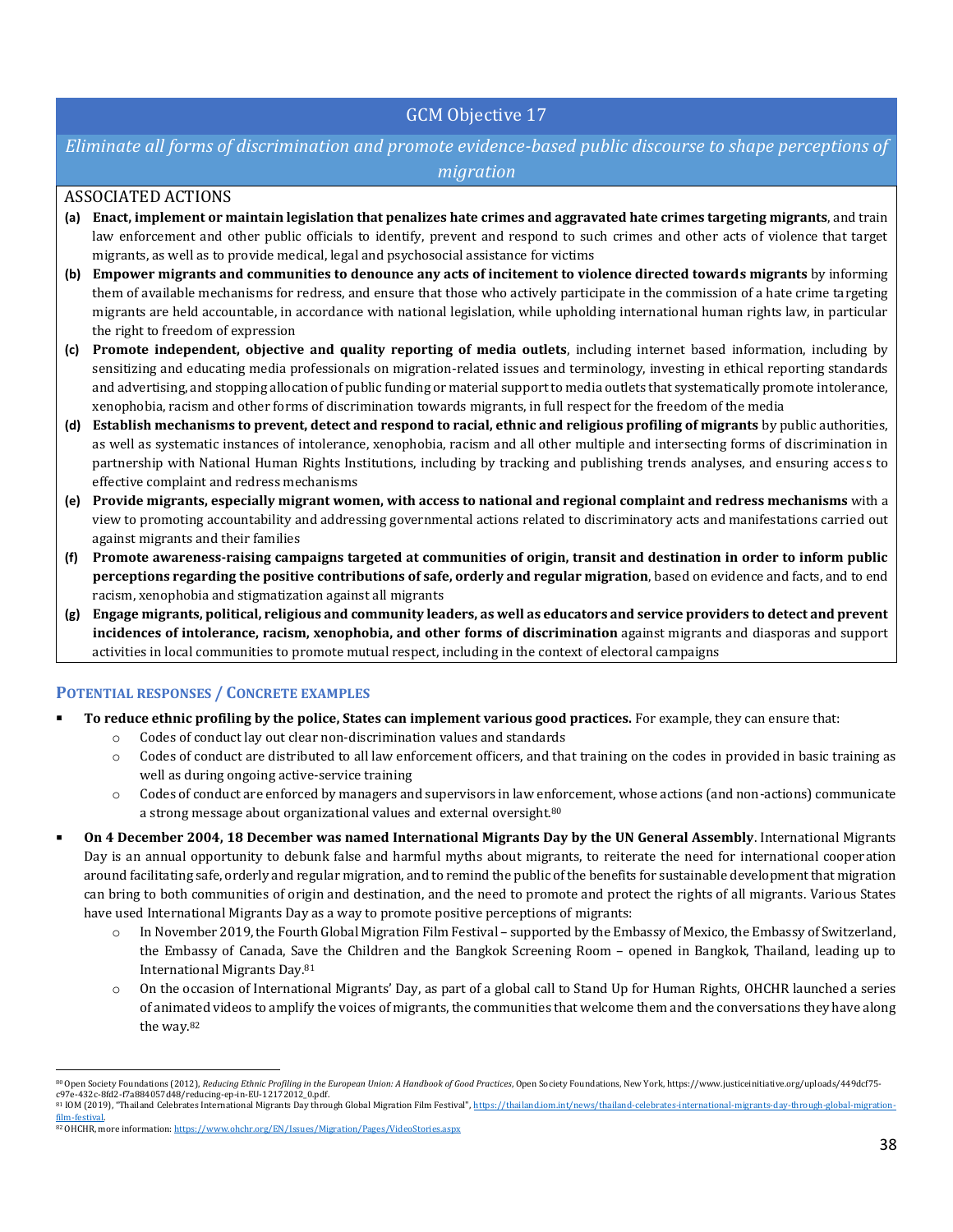- o ILO hosts a Global Media Competition to recognize exemplary media coverage on labour migration and fair recruitment. Now in its sixth year, participants are encouraged to highlight the impact of COVID-19 on migrant workers and their families for the 2020 edition.<sup>83</sup>
- In countries around the world, various measures have been taken to refute negative perceptions of migrants and to combat **discrimination against migrants.**
	- o In Costa Rica, the radio Programme "People without Borders" was broadcast for nine years and engaged its listeners in honest discussions about migration and citizenships issues, while giving them accurate information about migration.
	- o In Austria, the Austrian Red Cross created the "Stammtisch APP" to facilitate discussion and undermine misinformation that promoted racism against migrants.<sup>84</sup>
- **Four local authorities in the Latin American region (Quito, Mexico City, Medellín and Montevideo) have analysed structural dynamics of racism and discrimination against vulnerable groups in their city, with a particular emphasis on migrant groups.**<sup>85</sup> Held in the context of the Coalición LAC network,<sup>86</sup> this process has allowed the four cities to adopt local plans for social inclusion, which offer analyses of discrimination in the cities and seek to introduce changes in local administration, including new anti-racism policies.
- **To address the discrimination and violence that forcibly returned migrants are facing in communities of origin due to the fear of COVID-19 infection, UNICEF Guatemala has developed radio spots to distil myths and common fears and promote social inclusion**. 87

### **SDG 8: Decent work and economic growth**

- 8.5: By 2030, achieve full and productive employment and decent work for all women and men, including for young people and persons with disabilities, and equal pay for work of equal value
- **8.8:** Protect labour rights and promote safe and secure working environments for all workers, including migrant workers, in particular women migrants, and those in precarious employment

### **SDG 10: Reduced inequalities**

- 10.3: Ensure equal opportunity and reduce inequalities of outcome, including by eliminating discriminatory laws, policies and practices and promoting appropriate legislation, policies and action in this regard
- **10.7:** Facilitate orderly, safe, regular and responsible migration and mobility of people, including through the implementation of planned and well-managed migration policies

#### **SDG 16: Peace, justice and strong institutions**

- **16.7:** Ensure responsive, inclusive, participatory and representative decision-making at all levels
- **16.b:** Promote and enforce non-discriminatory laws and policies for sustainable development

### **SDG 17: Partnerships for the goals**

- 17.7: Encourage and promote effective public, public-private and civil society partnerships, building on the experience and resourcing strategies of partnerships; data, monitoring and accountability
- **17:18:** By 2020, enhance capacity-building support to developing countries, including for least developed countries and small island developing States, to increase significantly the availability of high-quality, timely and reliable data disaggregated by income, gender, age, race, ethnicity, migratory status, disability, geographic location and other characteristics relevant in national contexts

 $6$  For more about this coalition, see: http://coalicionlac.org

<sup>83</sup> ILO (2020) [ILO launches sixth Global Media Competition on Labour Migration and Fair Recruitment](https://www.ilo.org/global/topics/labour-migration/news-statements/WCMS_755234/lang--en/index.htm)

<sup>84</sup> UNODC (2015), Combating violence against migrants: Criminal justice measures to prevent, investigate, prosecute and punish violence against migrants, migrant workers and their families and to protect victims, UNODC, Vienna, https://www.unodc.org/documents/justice-and-prison-reform/UNODC\_Combating\_Violence\_against\_Migrants.pdf.

<sup>85</sup> El Comercio (2019), "En Quito se analiza el fenómeno de la discriminación, el racismo y la xenofobia,[" https://www.elcomercio.com/app\\_public.php/actualidad/discriminacion-racismo-xenofobia-coalicion](https://www.elcomercio.com/app_public.php/actualidad/discriminacion-racismo-xenofobia-coalicion-cooperacion.html)[cooperacion.html.](https://www.elcomercio.com/app_public.php/actualidad/discriminacion-racismo-xenofobia-coalicion-cooperacion.html) 

<sup>87</sup> See[: Addressing stigma;](https://soundcloud.com/user-508433246/5-reduccion-de-estigma?in=user-508433246/sets/proteccion-a-la-ninez-y-adolescencia-frente-a-covid19) [Returning migrants & COVID-19;](https://soundcloud.com/user-508433246/4-personas-que-han-migrado?in=user-508433246/sets/proteccion-a-la-ninez-y-adolescencia-frente-a-covid19) [IGM video on how to approach & communicate about returns in the context of COVID-19](https://www.youtube.com/watch?v=00ECIzrDua4&feature=youtu.be)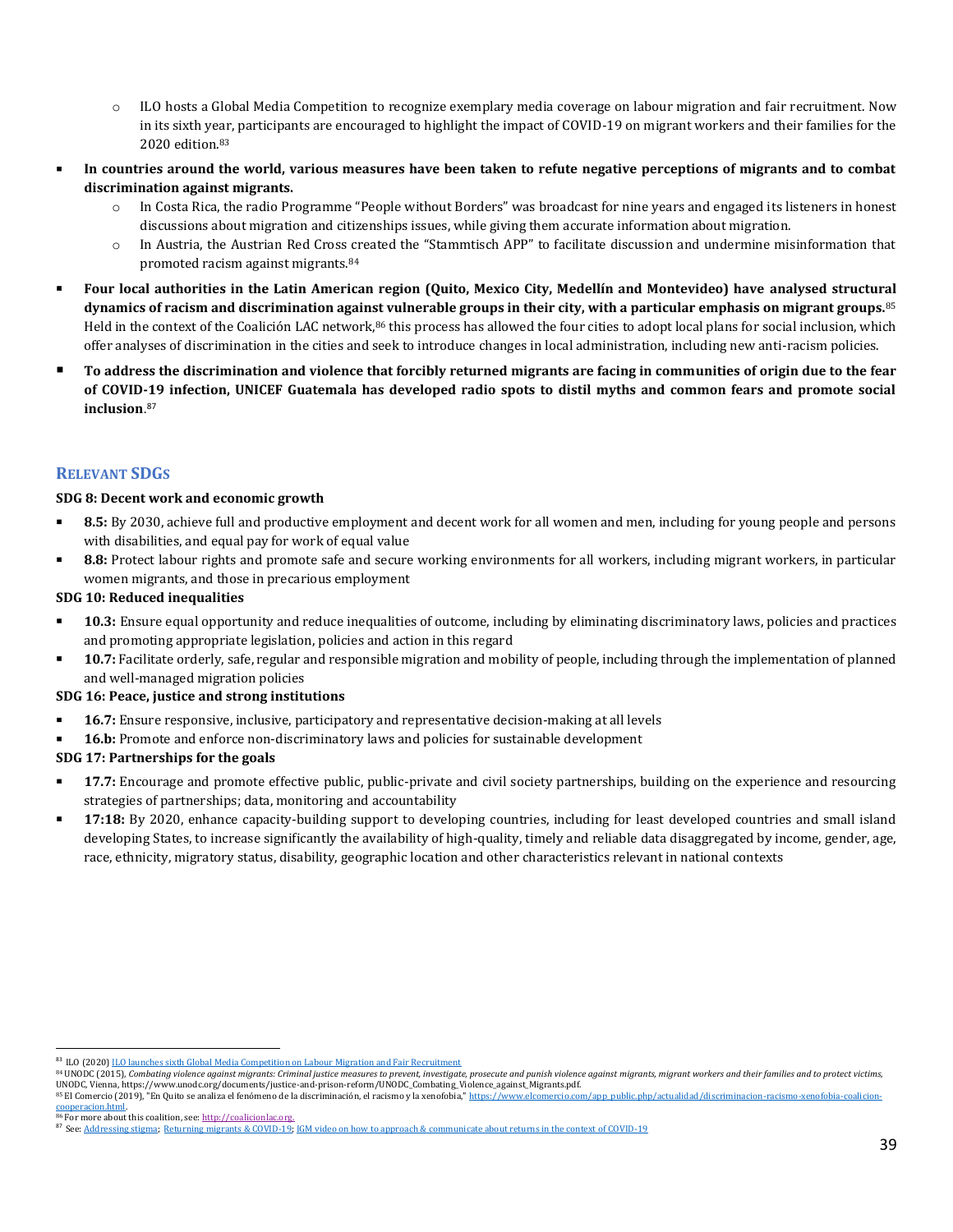## *Invest in skills development and facilitate mutual recognition of skills, qualifications and competences*

## ASSOCIATED ACTIONS

- **(a) Develop standards and guidelines for the mutual recognition of foreign qualifications and non-formally acquired skills** in different sectors in collaboration with the respective industries with a view to ensuring worldwide compatibility based on existing models and best practices
- **(b) Promote transparency of certifications and compatibility of National Qualifications Frameworks** by agreeing on standard criteria, indicators and assessment parameters, and by creating and strengthening national skills profiling tools, registries or institutions in order to facilitate effective and efficient mutual recognition procedures at all skills levels
- **(c) Conclude bilateral, regional or multilateral mutual recognition agreements or include recognition provisions in other agreements**, such as labour mobility or trade agreements, in order to provide equivalence or comparability in national systems, such as automatic or managed mutual recognition mechanisms
- **(d) Use technology and digitalization to evaluate and mutually recognize skills more comprehensively** based on formal credentials as well as non-formally acquired competences and professional experience at all skills levels
- **(e) Build global skills partnerships amongst countries** that strengthen training capacities of national authorities and relevant stakeholders, including the private sector and trade unions, and foster skills development of workers in countries of origin and migrants in 26 countries of destination with a view to preparing trainees for employability in the labour markets of all participating countries
- **(f) Promote inter-institutional networks and collaborative programmes for partnerships between the private sector and educational institutions in countries of origin and destination** to enable mutually beneficial skills development opportunities for migrants, communities and participating partners, including by building on the best practices of the Business Mechanism developed in the context of the Global Forum on Migration and Development
- **(g) Engage in bilateral partnerships and programmes in cooperation with relevant stakeholders that promote skills development, mobility and circulation**, such as student exchange programmes, scholarships, professional exchange programmes and trainee- or apprenticeships that include options for beneficiaries, after successful completion of these programmes, to seek employment and engage in entrepreneurship
- **(h) Cooperate with the private sector and employers to make available easily accessible and gender-responsive remote or online skills development and matching programmes** to migrants at all skills levels, including early and occupation-specific language training, onthe-job training and access to advanced training programmes, to enhance their employability in sectors with demand for labour based on the industry's knowledge of labour market dynamics, especially to promote the economic empowerment of women
- **(i) Enhance the ability of migrant workers to transition from a job or employer to another** by making available documentation that recognizes skills acquired on the job or through training in order to optimize the benefits of upskilling
- **(j) Develop and promote innovative ways to mutually recognize and assess formally and informally acquired skills**, including through timely and complementary training to job seekers, mentoring, and internship programmes in order to fully recognize existing credentials and provide certificates of proficiency for the validation of newly acquired skills
- **(k) Establish screening mechanisms of credentials and offer information to migrants on how to get their skills and qualifications assessed and recognized prior to departure**, including in recruitment processes or at an early stage after arrival to improve employability
- **(l) Cooperate to promote documentation and information tools,** in partnership with relevant stakeholders, **that provide an overview of a worker's credentials, skills and qualifications**, recognized in countries of origin, transit and destination, in order to enable employers to evaluate the suitability of migrant workers in job application processes

### **POTENTIAL RESPONSES / CONCRETE EXAMPLES**

▪ **One regional example of an approach to harmonizing skills recognition is the Europass portal.** This EU initiative facilitates skills recognition through the provision of standardized documentation that records qualifications, skills and experience in Europe. The Europass portal is operated by the European Centre for the Development of Vocational Training in 27 distinct languages. The Europass approach includes a standardized curriculum vitae format and a Europass Skills Passport, which serves as an electronic portfolio of a person's qualifications and skills which any person can use regardless of nationality (noting that this does automatically provide harmonisation of qualifications obtained outside of Europe with European standards).<sup>88</sup>

<sup>88</sup> Braňka, J. (2016), "[Understanding the potential impact of skills recognition systems on labour markets: Research report](https://www.ilo.org/wcmsp5/groups/public/---ed_emp/---ifp_skills/documents/publication/wcms_532417.pdf)", ILO, Geneva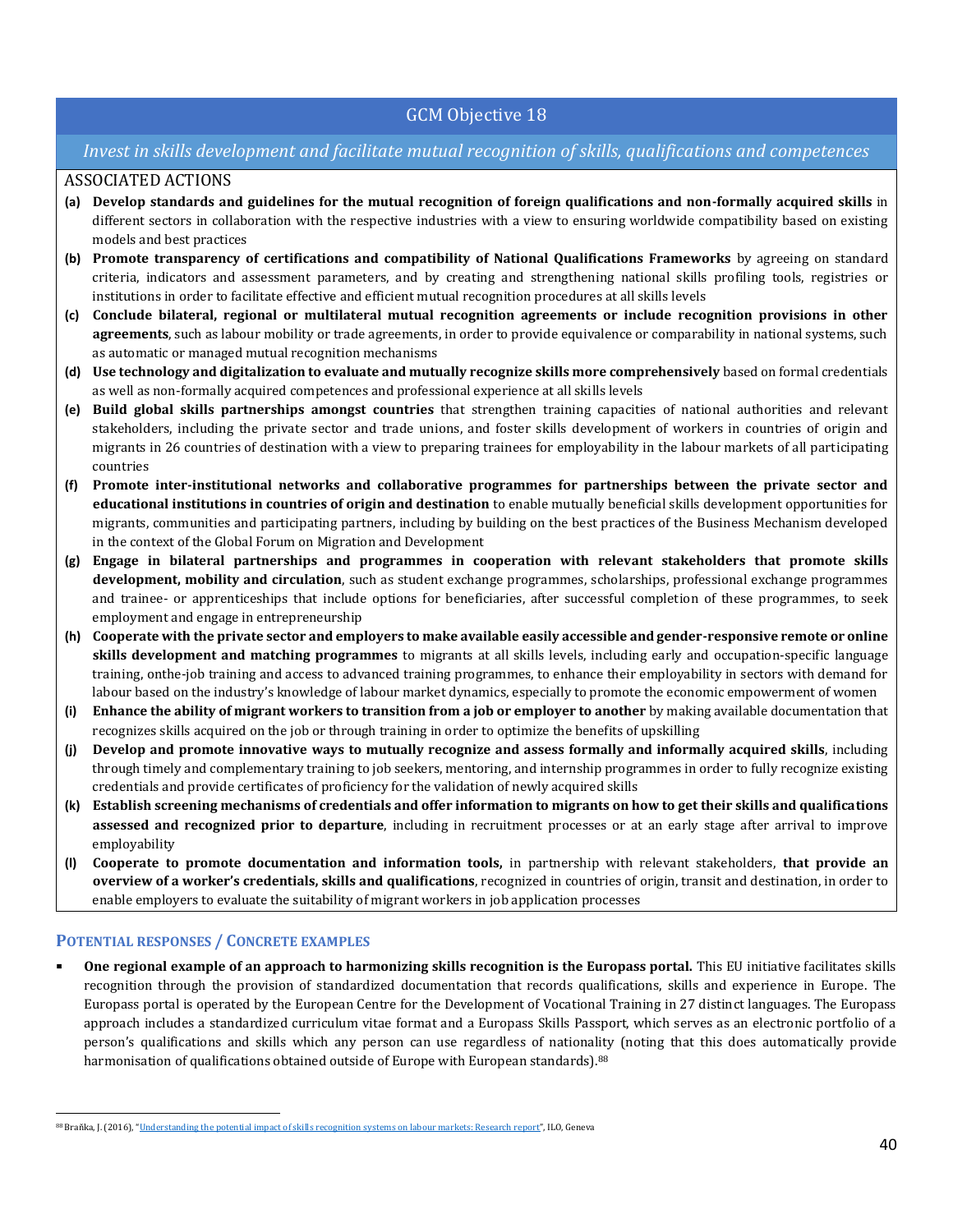- Since 2012, ILO has been assisting ASEAN States to implement mutual skills recognition in middle to low-skilled occupations. This support is meant to help ASEAN prepare for its future as a region boasting the free flow of skilled labour. While ASEAN's existing mutual recognition agreements focus on eight categories of high-skilled occupations, ILO is supporting the region with expanding skills recognition to middle to low-skilled occupations. The ILO's engagement with ASEAN Member States since 2012 has mainly involved helping build capacity and institutional mechanisms. It will now move into the stage of piloting mutual skills recognition in a number of corridors: Thailand with Cambodia, Laos and Myanmar in masonry, bricklaying and plastering; Thailand with Cambodia in electrical wiring construction; and Thailand with Myanmar in the operation of sewing machines.<sup>89</sup>
- In 2008, Japan launched a Programme aimed at recruiting nursing trainees from the Philippines and Indonesia under Economic **Partnership Agreements (EPAs).** The programme is designed to attract trainees that already have experience and training as nurses or care workers. The Japanese government covers recruitment, living expenses and travel, while employers cover half a year of Japanese language instruction. 90

#### **SDG 3: Good health and well-being**

**3.c:** Substantially increase health financing and the recruitment, development, training and retention of the health workforce in developing countries, especially in least developed countries and small island developing State

#### **SDG 4: Quality education**

- **4.4:** By 2030, substantially increase the number of youth and adults who have relevant skills, including technical and vocational skills, for employment, decent jobs and entrepreneurship
- **4.b:** By 2020, substantially expand globally the number of scholarships available to developing countries, in particular least developed countries, small island developing States and African countries, for enrolment in higher education, including vocational training and information and communications technology, technical, engineering and scientific programmes, in developed countries and other developing countries

#### **SDG 8: Decent work and economic growth**

- 8.5: By 2030, achieve full and productive employment and decent work for all women and men, including for young people and persons with disabilities, and equal pay for work of equal value
- 8.6: By 2020, substantially reduce the proportion of youth not in employment, education or training

#### **SDG 10**: **Reduced inequalities**

**10.7:** Facilitate orderly, safe, regular and responsible migration and mobility of people, including through the implementation of planned and well-managed migration policies

#### **SDG 17: Partnerships for the goals**

- **17.7:** Encourage and promote effective public, public-private and civil society partnerships, building on the experience and resourcing strategies of partnerships; data, monitoring and accountability
- **17:18:** By 2020, enhance capacity-building support to developing countries, including for least developed countries and small island developing States, to increase significantly the availability of high-quality, timely and reliable data disaggregated by income, gender, age, race, ethnicity, migratory status, disability, geographic location and other characteristics relevant in national contexts

<sup>89</sup> ILO (2019), Mutual recognition of skills in ASEAN,

<sup>90</sup> Clemens, M.A. (2015), "Global Skill Partnerships: a proposal for technical training in a mobile world", *IZA Journal of Labor Policy*, vol. 4, no. 2[, https://izajolp.springeropen.com/articles/10.1186/s40173-014-](https://izajolp.springeropen.com/articles/10.1186/s40173-014-0028-z) [0028-z.](https://izajolp.springeropen.com/articles/10.1186/s40173-014-0028-z)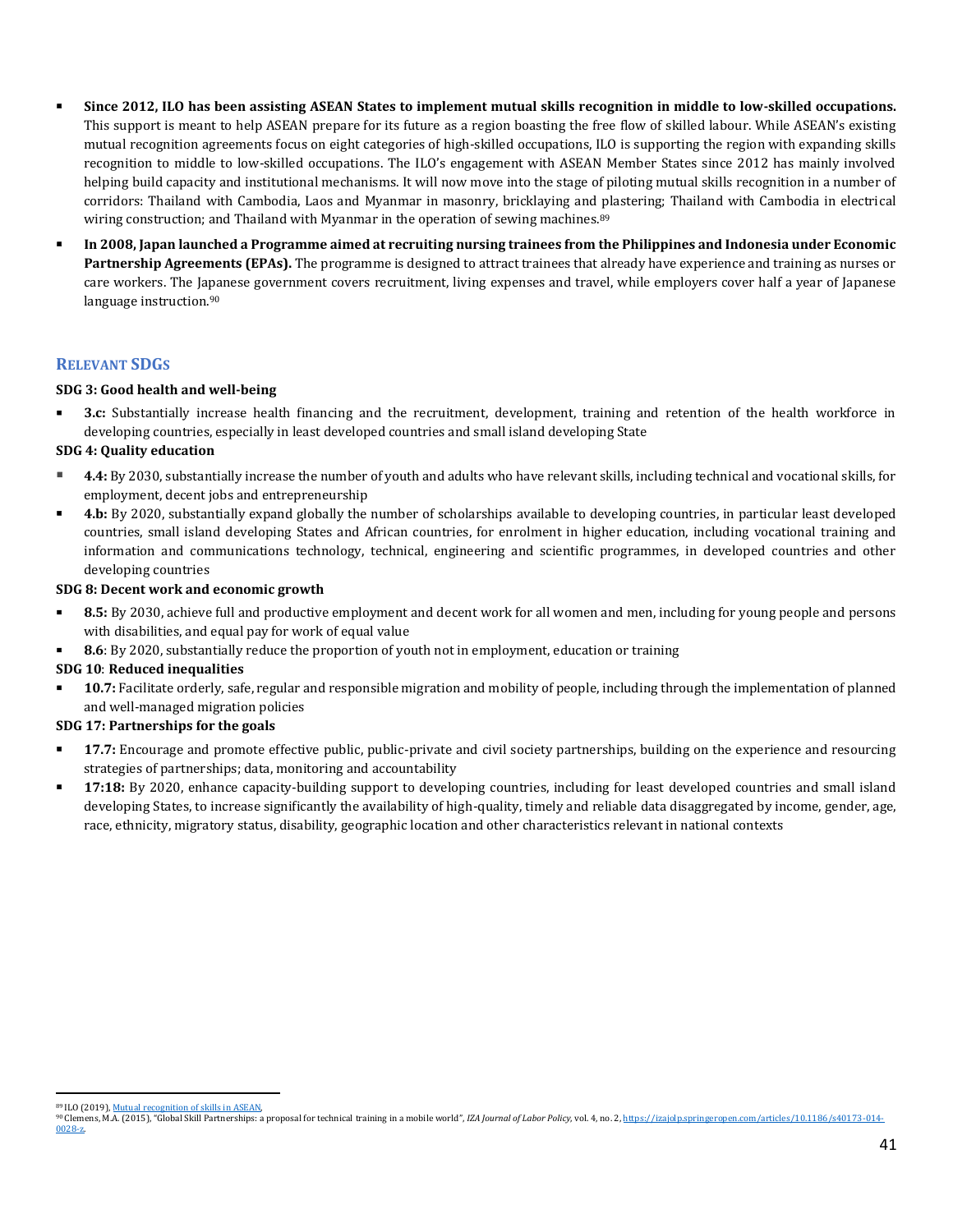## *Create conditions for migrants and diasporas to fully contribute to sustainable development in all countries*

## ASSOCIATED ACTIONS

- **(a) Ensure the full and effective implementation of the 2030 Agenda for Sustainable Development and the Addis Ababa Action Agenda** by fostering and facilitating the positive effects of migration for the realization of all Sustainable Development Goals 27
- **(b) Integrate migration into development planning and sectoral policies at local, national, regional and global levels**, taking into consideration relevant existing policy guidelines and recommendations, such as the GMG Handbook on Mainstreaming Migration into Development Planning, in order to strengthen policy coherence and effectiveness of development cooperation
- **(c) Invest in research on the impact of non-financial contributions of migrants and diasporas to sustainable development** in countries of origin and destination, such as knowledge and skills transfer, social and civic engagement, and cultural exchange, with a view to developing evidence-based policies and strengthening global policy discussions
- **(d) Facilitate the contributions of migrants and diasporas to their countries of origin**, including by establishing or strengthening government structures or mechanisms at all levels, such as dedicated diaspora offices or focal points, diaspora policy advisory boards for governments to account for the potential of migrants and diasporas in migration and development policy-making, and dedicated diaspora focal points in diplomatic or consular missions
- **(e) Develop targeted support programmes and financial products that facilitate migrant and diaspora investments and entrepreneurship**, including by providing administrative and legal support in business creation, granting seed capital-matching, establish diaspora bonds and diaspora development funds, investment funds, and organize dedicated trade fairs
- **(f) Provide easily accessible information and guidance**, including through digital platforms, as well as tailored mechanisms for the coordinated and effective financial, voluntary or philanthropic engagement of migrants and diasporas, especially in humanitarian emergencies in their countries of origin, including by involving consular missions
- **(g) Enable political participation and engagement of migrants in their countries of origin**, including in peace and reconciliation processes, in elections and political reforms, such as by establishing voting registries for citizens abroad, and by parliamentary representation, in accordance with national legislation
- **(h) Promote migration policies that optimize the benefits of diasporas for countries of origin and destination** and their communities, by facilitating flexible modalities to travel, work and invest with minimal administrative burdens, including by reviewing and revising visa, residency and citizenship regulations, as appropriate
- **(i) Cooperate with other States, the private sector and employers organizations to enable migrants and diasporas**, especially those in highly technical fields and in high demand, **to carry out some of their professional activities and engage in knowledge transfer in their home countries**, without necessarily losing employment, residence status, or earned social benefits
- **(j) Build partnerships between local authorities, local communities, the private sector, diasporas, hometown associations and migrant organizations to promote knowledge and skills transfer** between their countries of origin and countries of destination, including by mapping the diasporas and their skills, as a means to maintain the link between diasporas and their country of origin

- **Several sub-Saharan African countries have established (or will establish) institutional mechanisms for diaspora outreach and engagement.**
	- o Burundi, well aware of the role its diaspora can play in the fight against poverty, has established a diaspora department within its Ministry of External Affairs.
	- The government of Nigeria has created the Nigerians in the Diaspora Organization (NIDO) and allocates office space at its embassy in Washington, DC for coordination. One of NIDO's objectives is to provide a platform for diaspora members to dialogue with the Nigerian government on efficient and practical ways to affect the Nigerian economy.
	- o In Zimbabwe, the government would like to put forth a comprehensive policy for migration management and diaspora engagement. At one point, an inter-ministerial team from Zimbabwe took a tour of the Philippines and India to learn lessons from these countries on how to create institutions for the coordination of diaspora-related issues.<sup>91</sup>
- **The IOM office in Moldova, collaborating with Columbia University's School of International and Public Affairs (SIPA), identified how a crowdfunding platform could be best utilized to promote the efficient use of migrant funds. R**ecommendations include to use a hybrid crowdfunding model that begins by channelling diaspora contributions into community and development projects, and

<sup>&</sup>lt;sup>91</sup> Fragile States Unit (OSFU) (n.d.), "The Role of the Diaspora in National Building: Lessons for Fragile and Post-Conflict Countries in Africa", African Development Bank, [https://www.afdb.org/fileadmin/uploads/afdb/Documents/Project-and-Operations/2011%20The%20role%20of%20the%20Diaspora%20in%20Nation%20building%20-](https://www.afdb.org/fileadmin/uploads/afdb/Documents/Project-and-Operations/2011%20The%20role%20of%20the%20Diaspora%20in%20Nation%20building%20-%20lessons%20for%20fragile%20and%20post-%20conflict%20countries%20in%20Africa.pdf) %20for%20fragile%20and%20post-%20conflict%20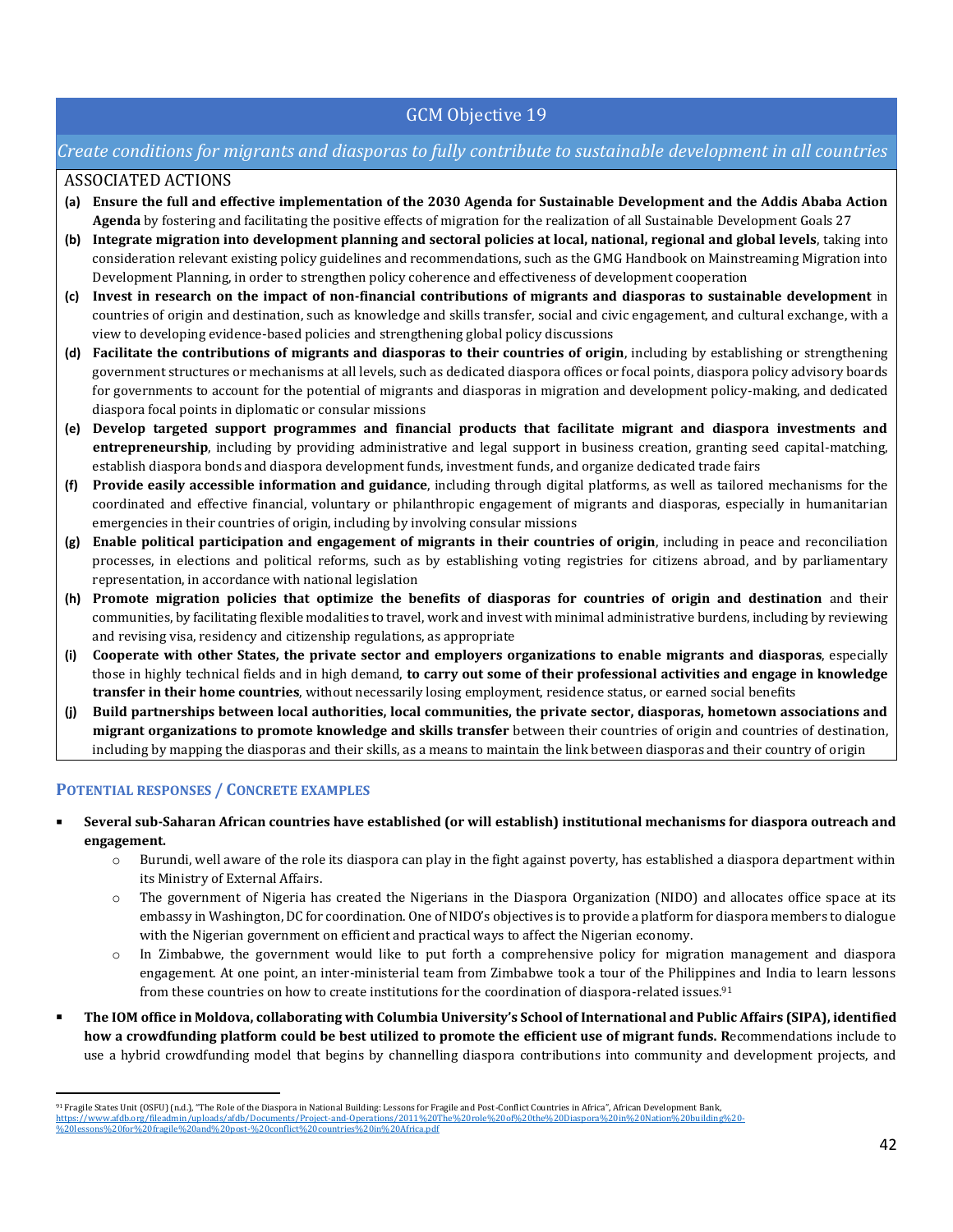transitions into becoming a platform that attracts both financial investments and donations and to have the platform focus on certain areas, especially manufacturing, IT and education<sup>92</sup>

- **iDIASPORA, hosted by the IOM, is an online platform that invites members of different diasporas to collaborate and connect across the world and across transnational communities.** The platform aims to allow diaspora members to work together, learn from each other, and generative sustainable positive impacts in both countries of destination and origin. Using the platform, users can find and connect with members of the online community with whom they share common areas of work and interest. 93
- **Through the Integrated Migration and Local Development Project (MiDL), supported by UNDP and Switzerland, Moldova managed to ensure a two-way dialogue through organizing the diaspora/migrants and local development programmes where more than 10,000 migrants participated.** The project emphasized the national ownership and strengthened capacities at national and local levels to enable a socio-economic environment, secure employment support, reduce disparities and inequalities, provide income generating opportunities, and ensure sustainable local development. The project resulted in a national comprehensive strategic framework, i.e. the National Employment Strategy for 2017-2021, developed in cooperation with ILO, that steers and guides all national employment policy interventions, including on labour migration and reintegration. To date, more than 300,000 people benefit from better services in their villages and cities <sup>94</sup>

#### **RELEVANT SDGS**

#### **All SDGs**

Migration can be a powerful driver of sustainable development for migrants and their communities in countries of origin, transit and destination, The extent to which migrants are able to contribute to sustainable development outcomes depends on migrants' rights being upheld, their ability to access services and to fully integrate as contributing members of their communities. Accordingly, all SDGs are relevant from the 2030 Agenda's promise to leave no-one behind.

<sup>92</sup> Columbia SIPA (School of International and Public Affairs) (n.d.), "Developing a crowdfunding platform for diaspora investment in Moldova's development", https://sipa.colum [projects/developing-crowdfunding-platform-diaspora-investment-moldovas](https://sipa.columbia.edu/academics/capstone-projects/developing-crowdfunding-platform-diaspora-investment-moldovas)

<sup>93</sup> IOM (2019), "IDIASPORA", <https://idiaspora.org/community>

<sup>94</sup> UNDP, more information about the project can be found here: https://www.md.undp.org/content/moldova/en/home/projects/MIDL Project.html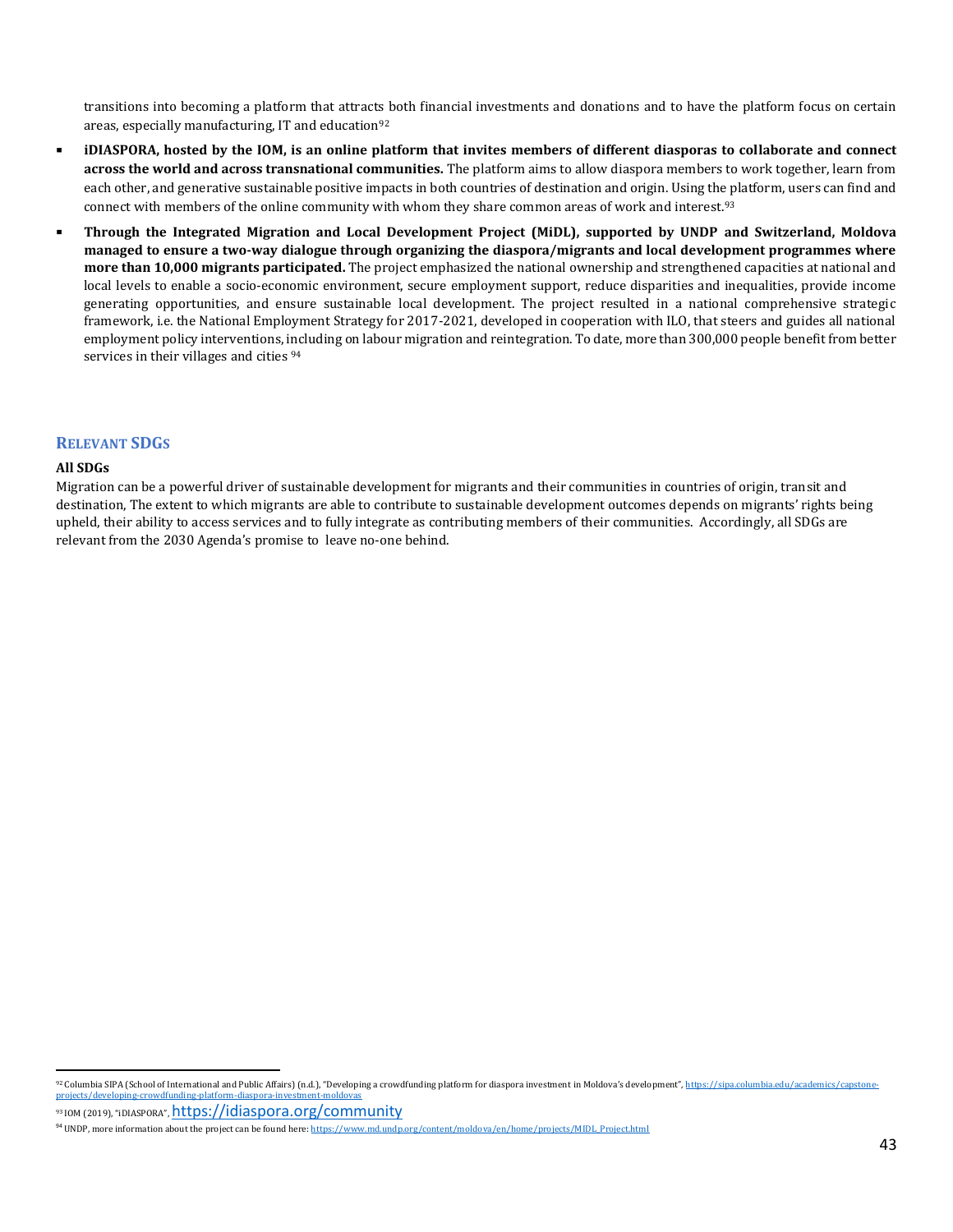## *Promote faster, safer and cheaper transfer of remittances and foster financial inclusion of migrants*

## ASSOCIATED ACTIONS

- **(a) Develop a roadmap to reduce the transaction costs of migrant remittances to less than 3 per cent** and eliminate remittance corridors with costs higher than 5 per cent by 2030 in line with target 10.c of the 2030 Agenda for Sustainable Development
- **(b) Promote and support the United Nations International Day of Family Remittances and the IFAD Global Forum on Remittances, Investment and Development** as an important platform to build and strengthen partnerships for innovative solutions on cheaper, faster and safer transfer of remittances with all relevant stakeholders
- **(c) Harmonize remittance market regulations and increase the interoperability of remittance infrastructure along corridors** by ensuring that measures to combat illicit financial flows and money laundering do not impede migrant remittances through undue, excessive or discriminatory policies
- **(d) Establish conducive policy and regulatory frameworks that promote a competitive and innovative remittance market**, remove unwarranted obstacles to non-bank remittance service providers in accessing payment system infrastructure, apply tax exemptions or incentives to remittance transfers, promote market access to diverse service providers, incentivize the private sector to expand remittance services, and enhance the security and predictability of low-value transactions by bearing in mind de-risking concerns, and developing a methodology to distinguish remittances from illicit flows, in consultation with remittance service providers and financial regulators
- **(e) Develop innovative technological solutions for remittance transfer**, such as mobile payments, digital tools or e-banking, to reduce costs, improve speed, enhance security, increase transfer through regular channels and open up gender-responsive distribution channels to underserved populations, including for persons in rural areas, persons with low levels of literacy, and persons with disabilities
- **(f) Provide accessible information on remittance transfer costs by provider and channel**, such as comparison websites, in order to increase the transparency and competition on the remittance transfer market, and promote financial literacy and inclusion of migrants and their families through education and training
- **(g) Develop programmes and instruments to promote investments from remittance senders in local development and entrepreneurship in countries of origin**, such as through matching grant mechanisms, municipal bonds and partnerships with hometown associations, in order to enhance the transformative potential of remittances beyond the individual households of migrant workers at skills levels
- **(h) Enable migrant women to access financial literacy training and formal remittance transfer systems**, as well as to open a bank account, own and manage financial assets, investments and business as means to address gender inequalities and foster their active participation in the economy
- **(i) Provide access to and develop banking solutions and financial instruments for migrants**, including low-income and femaleheaded households, such as bank accounts that permit 29 direct deposits by employers, savings accounts, loans and credits in cooperation with the banking sector

- **The Northwest Area Immigrant Asset-Building Initiative aims to promote integration, citizenship and financial security for immigrant communities living in the Northwest region of the United States.** Launched jointly by Inclusiv, a certified intermediary of the Community Development Financial Institutions Fund, and Grantmakers Concerned with Immigration and Refugees, the initiative embodies a deep understanding of the types of situations immigrants are more likely to find themselves in: lacking health insurance and access to essential services (including financial services), and more likely to live in poverty and have the cost of naturalization applications pose a financial barrier.<sup>95</sup> With this in mind, the initiative has awarded grants to two entities, OneAmerica and the Diversity Center of Iowa, both of which help their clients with citizenship applications and fees through providing financial and legal assistance.<sup>96</sup>
- **Countries like Bangladesh and Sri Lanka have carried out various interventions to lower remittance costs at the national level.**
	- o After Bangladesh banned exclusivity agreements, therefore promoting competitive market conditions, the costs of remittances went down.
	- o After Sri Lanka reformed its national payment system, it was able to bring down the cost of sending remittances from 10% to 5%.<sup>97</sup>

<sup>95</sup> Inclusiv (2020[\), Northwest Area Immigrant Asset-Building Initiative](https://www.inclusiv.org/initiatives/serving-underserved-markets/immigrants/nw-area-immigrant-asset-building-initiative/)

<sup>96</sup> Inclusiv (2020[\), Financial Inclusion for Immigrant Consumers: Seattle Roundtable Blog](file:///C:/Users/keitel/Desktop/Final%20revision_guidance%20for%20governments/Financial%20Inclusion%20for%20Immigrant%20Consumers:%20Seattle%20Roundtable%20Blog)

<sup>97</sup> Cirasino, M. (2014), "Remittance Cost Reduction: Intervention, monitoring and impacts", PowerPoint presentation, 12th Coordination Meeting on International Migration, 21 February 2014, New York, n/migration/events/coordination/12/documents/presentations/CIRASINO\_presentation\_12CM.pdf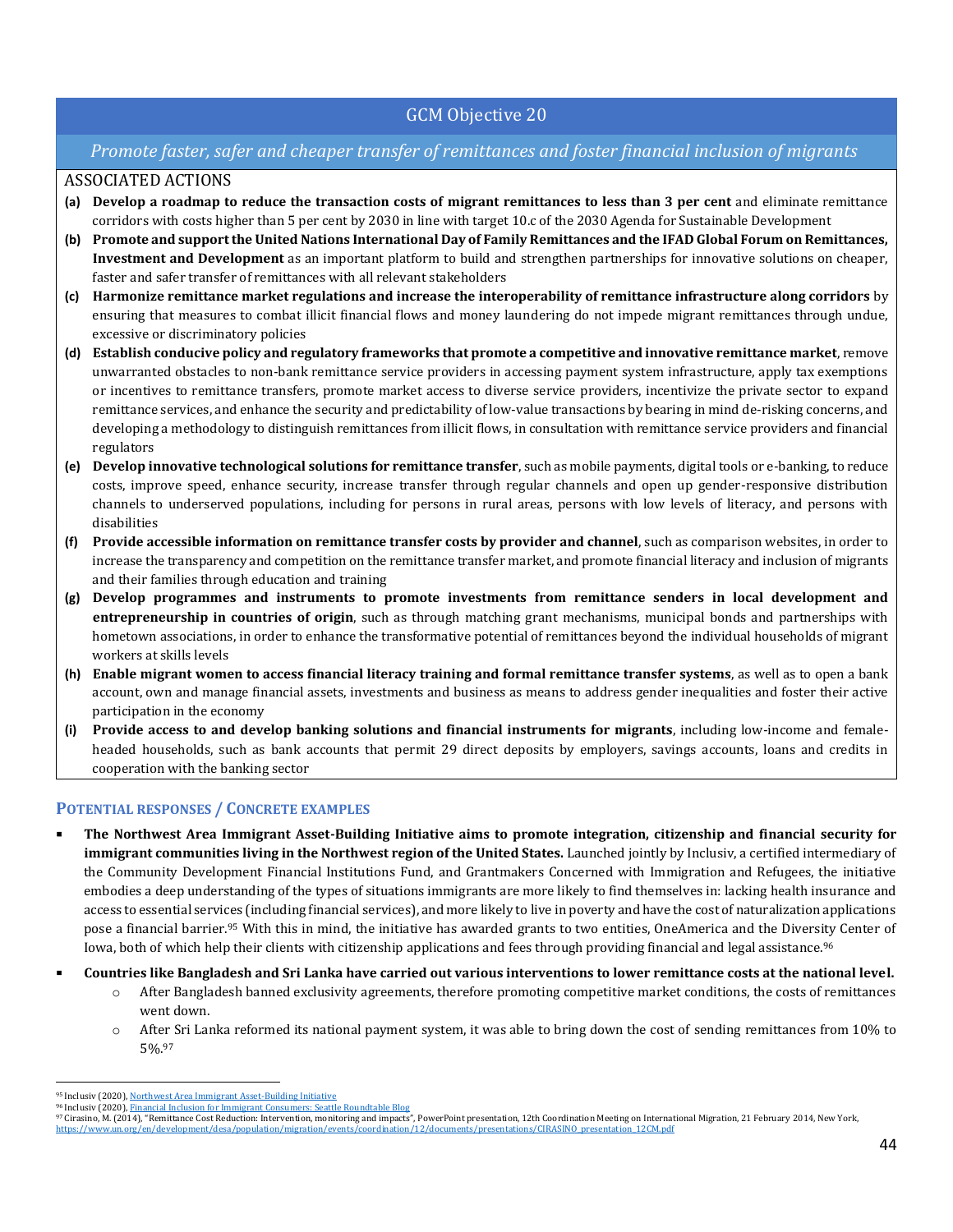- **In January 2020, Remitly, an online money transfer service based in the US, joined forces with Alipay, making it possible for Remitly customers to transfer money from their computer or smartphone, and for money transfers to be subsequently received**  using the Alipay app.<sup>98</sup> Technological developments in the area of mobile payments have the potential to facilitate faster and cheaper remittances.<sup>99</sup>
- **After launching SendMoneyPacific (SMP) — a website for comparing money transfer costs — Australia and New Zealand saw their remittance costs decrease by 2.9 per cent and 2.1 per cent, respectively**. 100
- **On International Day of Family Remittances (16 June) 2020, The UN Network on migration released a Statement and policy guidance regarding the impact of COVID-19 on family remittances**. The statement urges States to intensify efforts to implement their commitments to promote a faster, safer and cheaper transfer of remittances and foster the financial inclusion of migrants and offers concrete policy recommendations aligned with actions outlined in objective 20 of the GCM.<sup>101</sup>

### **SDG 1: No poverty**

■ **1.4:** By 2030, ensure that all men and women, in particular the poor and the vulnerable, have equal rights to economic resources, as well as access to basic services, ownership and control over land and other forms of property, inheritance, natural resources, appropriate new technology and financial services, including microfinance

### **SDG 8: Decent work and economic growth**

8.10: Strengthen the capacity of domestic financial institutions to encourage and expand access to banking, insurance and financial services for all

### **SDG 10: Reduced inequalities**

**10.c:** By 2030, reduce to less than 3 per cent the transaction costs of migrant remittances and eliminate remittance corridors with costs higher than 5 per cent

### **SDG 17: Partnerships for the goals**

- 17.3: Mobilize additional financial resources for developing countries from multiple sources
- 17.7: Promote the development, transfer, dissemination and diffusion of environmentally sound technologies to developing countries on favourable terms, including on concessional and preferential terms, as mutually agreed
- **17:18:** By 2020, enhance capacity-building support to developing countries, including for least developed countries and small island developing States, to increase significantly the availability of high-quality, timely and reliable data disaggregated by income, gender, age, race, ethnicity, migratory status, disability, geographic location and other characteristics relevant in national contexts

<sup>98</sup> Hurst, S. (2020), "Online Money Transfer Service Remitly Joins Forces With Alipay to Offer International Remittances", 27 January, Crowdfund Insider, [https://www.crowdfundinsider.com/2020/01/156825](https://www.crowdfundinsider.com/2020/01/156825-online-money-transfer-service-remitly-joins-forces-with-alipay-to-offer-international-remittances/)  $insfer-service-remitly-joins-forces-with-alipay-to-offer-international-remittances/$ 

<sup>99</sup> Kunze, J. (n.d.), "How technology is reimagining remittances", Industry Dive, <https://www.retaildive.com/ex/mobilecommercedaily/how-technology-is-reimagining-remittances> 100 Cirasino, M. (2014), "Remittance Cost Reduction: Intervention, monitoring and impacts", PowerPoint presentation, 12th Coordination Meeting on International Migration, 21 February 2014, New York, [https://www.un.org/en/development/desa/population/migration/events/coordination/12/documents/presentations/CIRASINO\\_presentation\\_12CM.pdf](https://www.un.org/en/development/desa/population/migration/events/coordination/12/documents/presentations/CIRASINO_presentation_12CM.pdf)

<sup>&</sup>lt;sup>101</sup> UN Network on Migration, International Day of Family Remittances 202[0 Statement](https://migrationnetwork.un.org/international-day-family-remittances-global-pandemic-highlights-crucial-role-remittances-migrant) and Policy Guidanc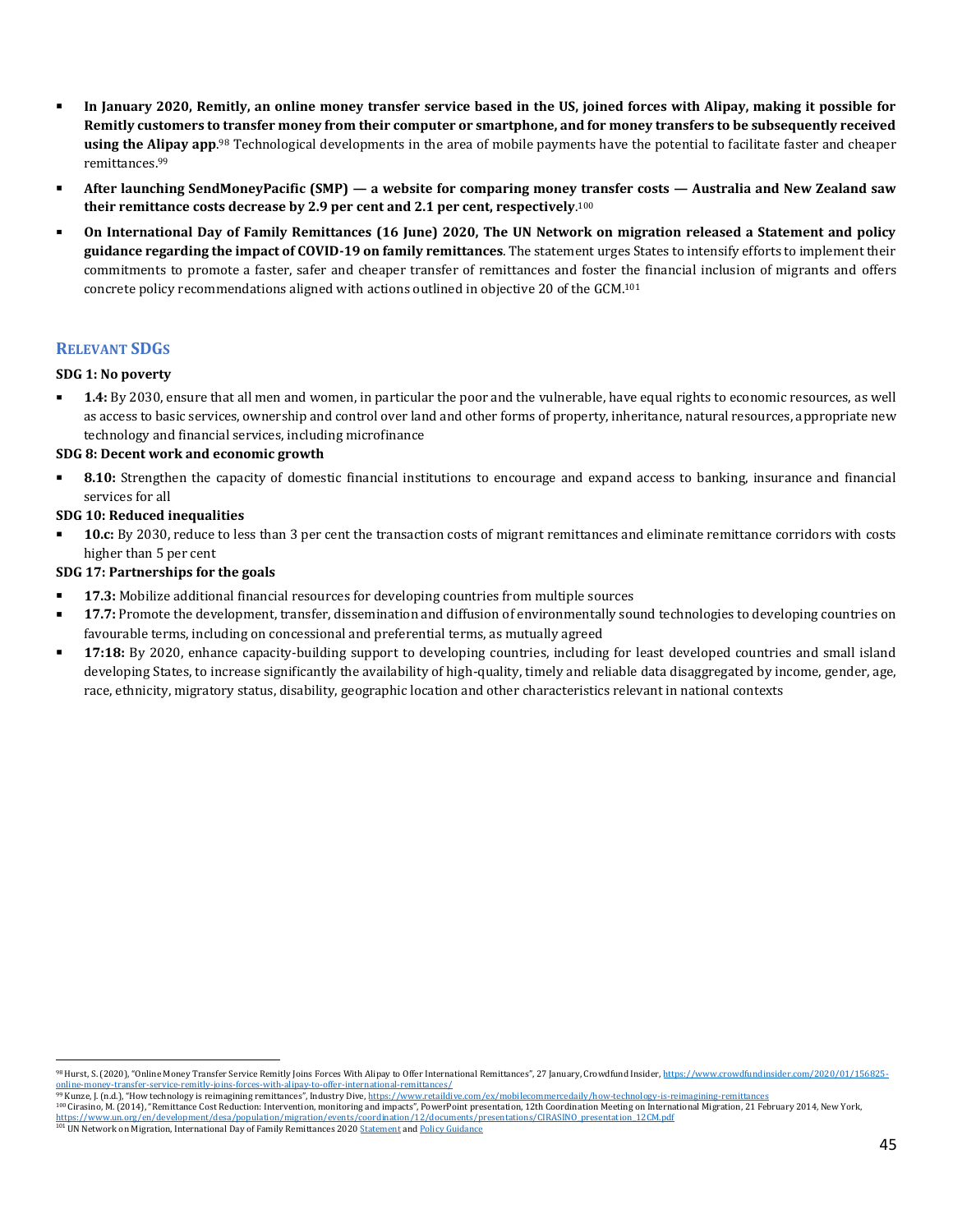## *Cooperate in facilitating safe and dignified return and readmission, as well as sustainable reintegration*

## ASSOCIATED ACTIONS

- **(a) Develop and implement bilateral, regional and multilateral cooperation frameworks and agreements**, including readmission agreements, ensuring that return and readmission of migrants to their own country is safe, dignified and in full compliance with international human rights law, including the rights of the child, by determining clear and mutually agreed procedures that uphold procedural safeguards, guarantee individual assessments and legal certainty, and by ensuring they also include provisions that facilitate sustainable reintegration
- **(b) Promote gender-responsive and child-sensitive return and reintegration programmes**, that may include legal, social and financial support, guaranteeing that all returns in the context of such voluntary programmes effectively take place on the basis of the migrant's free, prior and informed consent, and that returning migrants are assisted in their reintegration process through effective partnerships, including to avoid they become displaced in the country of origin upon return
- **(c) Cooperate on identification of nationals and issuance of travel documents for safe and dignified return and readmission** in cases of persons that do not have the legal right to stay on another State's territory, by establishing reliable and efficient means of identification of own nationals such as through the addition of biometric identifiers in population registries, and by digitalizing civil registry systems, with full respect to the right to privacy and protection of personal data
- **(d) Foster institutional contacts between consular authorities and relevant officials from countries of origin and destination, and provide adequate consular assistance to returning migrants** prior to return by facilitating access to documentation, travel documents, and other services, in order to ensure predictability, safety and dignity in return and readmission
- **(e) Ensure that the return of migrants who do not have the legal right to stay on another State's territory is safe and dignified**, follows an individual assessment, is carried out by competent authorities through prompt and effective cooperation between countries of origin and destination, and allows all applicable legal remedies to be exhausted, in compliance with due process guarantees, and other obligations under international human rights law
- **(f) Establish or strengthen national monitoring mechanisms on return**, in partnership with relevant stakeholders, that provide independent recommendations on ways and means to 30 strengthen accountability, in order to guarantee the safety, dignity, and human rights of all returning migrants
- **(g) Ensure that return and readmission processes involving children are carried out only after a determination of the best interests of the child**, take into account the right to family life, family unity, and that a parent, legal guardian or specialized official accompanies the child throughout the return process, ensuring that appropriate reception, care and reintegration arrangements for children are in place in the country of origin upon return
- **(h) Facilitate the sustainable reintegration of returning migrants into community life** by providing them equal access to social protection and services, justice, psycho-social assistance, vocational training, employment opportunities and decent work, recognition of skills acquired abroad, and financial services, in order to fully build upon their entrepreneurship, skills and human capital as active members of society and contributors to sustainable development in the country of origin upon return i) Identify and address the needs of the communities to which migrants return by including respective provisions in national and local development strategies, infrastructure planning, budget allocations and other relevant policy decisions and cooperating with local authorities and relevant stakeholders

- **States can refer to OHCHR's recommendations for ensuring human rights are respected in the context of return, including**:
	- o *Non-refoulement* and the prohibition of arbitrary or collective expulsion;
	- o Due process and procedural safeguards;
	- o Sustainability of returns;
	- o Return monitoring and accountability (including during post-return). 102
- The IOM Return and Reintegration Platform, which aims to enhance their capacity and know-how around facilitating safe and **dignified return and readmission.** On this platform, government actors can connect with other practitioners around sharing knowledge and good practices in the realm of return and reintegration. Funded by the European Union and created by the IOM in 2017, the platform

<sup>102</sup> See OHCHR (2018), "Expert Meeting on 'Protecting the human rights of migrants in the context of Return': Informal Summary", 6 March, es/Migration/Return/Info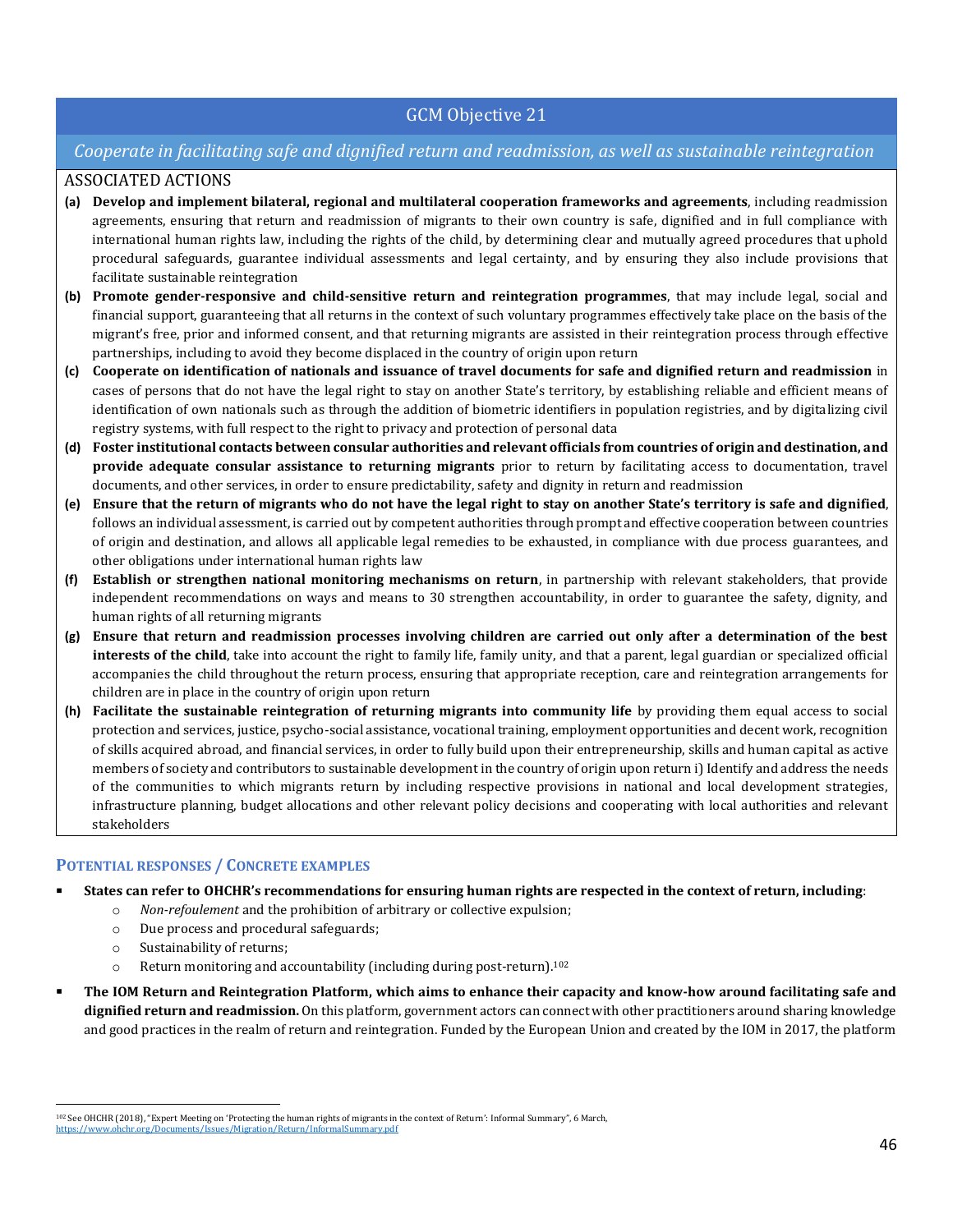offers a repertoire of reintegration initiatives (initiatives can either be searched for or suggested), a community space to connect with peers and experts, e-courses and webinars, and a large repository of resources on the topic of return and reintegration.<sup>103</sup>

- **IOM and UNICEF are working with the government of Ethiopia and its social service workforce to support thousands of migrant children – many unaccompanied – returning from 8 countries during COVID-19 with child protection services**. This includes registering returnees, identifying those who are in particularly vulnerable situations, ensuring returnees are referred to appropriate services based on identified needs, tracing families of unaccompanied children, ensuring children return safely to their homes, and supporting reintegration to the community. The two agencies are also supplying the returnees with dignity kits, soap, recreational kits, tents, beddings, and other essential items. 104
- **UNICEF and the Ministry of Education of Honduras have jointly developed a national educational bridges program that has successfully reintegrated over 2,000 out-of-school children into educational modalities**, mainly internally displaced and returned migrant children and adolescents. The program includes not only academic levelling, but also counselling, psychosocial support, nutrition, and basic social protection services. It is based on coordination across key sectors – In Honduras this implies involvement from the ministry of education, national child protection authority, the social development ministry, local governments and community organizations. 105
- **The UK Family Returns Process includes detailed and documented steps, each with specific safeguards for children.** It seeks to) avoid the forced return of children and families; ensure that any enforcement action takes into account the welfare of children and the wider family; better prepare families for return and give them the opportunity to undertake independent departure; and give families the opportunity to make further representations and seek judicial reviews before enforcement action commences. An individual return plan is developed, which includes, for example, how the best interests of the child are being duly considered. This plan is referred and discussed with the Independent Family Returns Panel (IFRP) together with the family's immigration history and other relevant information (e.g. school, health or social services records).<sup>106</sup>

#### **RELEVANT SDGS**

#### **SDG 1: No poverty**

- **1.3:** Implement nationally appropriate social protection systems and measures for all, including floors, and by 2030 achieve substantial coverage of the poor and the vulnerable
- 1.4: By 2030, ensure that all men and women, in particular the poor and the vulnerable, have equal rights to economic resources, as well as access to basic services, ownership and control over land and other forms of property, inheritance, natural resources, appropriate new technology and financial services, including microfinance

#### **SDG 10: Reduced inequalities**

10.7: Facilitate orderly, safe, regular and responsible migration and mobility of people, including through the implementation of planned and well-managed migration policies

#### **SDG 16: Peace, justice and strong institutions**

- **16.b:** Promote and enforce non-discriminatory laws and policies for sustainable development
- 16.9: By 2030, provide legal identity for all, including birth registration

#### **SDG 17: Partnerships for the goals**

**• 17.18**: By 2020, enhance capacity-building support to developing countries, including for least developed countries and small island developing States, to increase significantly the availability of high-quality, timely and reliable data disaggregated by income, gender, age, race, ethnicity, migratory status, disability, geographic location and other characteristics relevant in national contexts

<sup>105</sup> UNICEF[, Honduras Country Office Annual Report 2019](https://www.unicef.org/about/annualreport/files/Honduras-2019-COAR(1).pdf) <sup>106</sup> See the [UK Home Office's family returns process \(FRP\)](https://assets.publishing.service.gov.uk/government/uploads/system/uploads/attachment_data/file/899617/family-returns-process-v6.0-gov-uk.pdf)

<sup>&</sup>lt;sup>104</sup> UNICEF (July 2020)[, Taking and Inspiring Action: UNICEF Practices for Children on the Move during COVID-19](https://www.unicef.org/media/83536/file/Taking-and-Inspiring-Action-UNICEF-Practices-for-Children-on-the-Move-during-COVID-19.pdf)

PICUM (2019)[, Durable solutions and the best interests of the child in the context of return processes](file:///C:/Users/keitel/Desktop/Final%20revision_guidance%20for%20governments/Durable%20solutions%20and%20the%20best%20interests%20of%20the%20child%20in%20the%20context%20of%20return%20processes)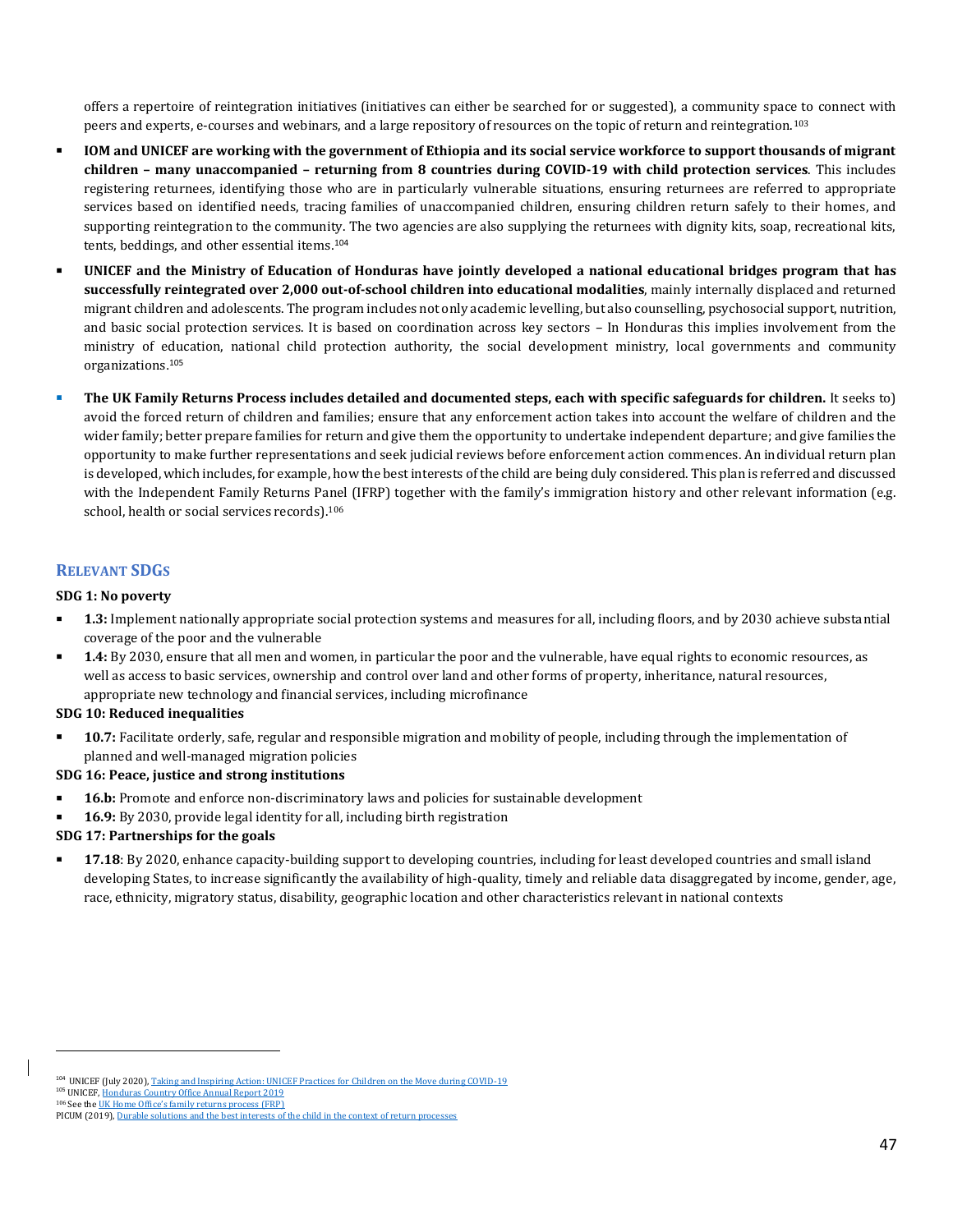## *Establish mechanisms for the portability of social security entitlements and earned benefits*

## ASSOCIATED ACTIONS

- **(a) Establish or maintain non-discriminatory national social protection systems**, including social protection floors for nationals and migrants, in line with the ILO Recommendation 202 on Social Protection Floors
- **(b) Conclude reciprocal bilateral, regional or multilateral social security agreements on the portability of earned benefits for migrant workers at all skills levels**, which refer to applicable social protection floors in the respective States, applicable social security entitlements and provisions, such as pensions, healthcare or other earned benefits, or integrate such provisions into other relevant agreements, such as those on long-term and temporary labour migration
- **(c) Integrate provisions on the portability of entitlements and earned benefits into national social security frameworks**, designate focal points in countries of origin, transit and destination that facilitate portability requests from migrants, address the difficulties women and older persons can face in accessing social protection, and establish dedicated instruments, such as migrant welfare funds in countries of origin that support migrant workers and their families

### **POTENTIAL RESPONSES / CONCRETE EXAMPLES**

- A World Bank-sponsored project studying four migration corridors between EU and non-EU countries namely, Austria-Turkey, Germany-Turkey, Belgium-Morocco, and France-Morocco – positively found that BSSAS did not create any significant advantage or disadvantage that risked affecting labour mobility on a major scale.<sup>107</sup> The project also confirmed the idea that migration decisions are marginally impacted by the presence or absence of portability. 108
- **The Caribbean Community (CARICOM) allows for the accumulation of social security contributions across CARICOM Member States.** This allows migrant workers to meet state pension contribution thresholds.<sup>109</sup>
- There are parts of social protection systems that are inclusive of all regardless of status, or include measures specifically targeting migrants who are excluded from state welfare. Some of these measures have emerged to address the widespread loss of employment of people already in in-work poverty caused by the COVID-19 pandemic.
	- o **In Ireland, the Pandemic Unemployment Payment, a weekly cash payment of 350 euros available for 12 weeks for people who have lost their employment due to COVID-19, includes undocumented workers.** Undocumented workers can access information from social welfare services and apply for support free from the fear of their personal data being transferred for immigration purposes.<sup>110</sup>
	- o **A statewide public-private partnership in California will provide a total of a total of \$125 million financial support to undocumented migrants impacted by COVID-19.** California will provide \$75 million to a Disaster Relief Fund to support undocumented Californians impacted by COVID-19 and ineligible for other financial support, due to their immigration status. Approximately 150,000 undocumented adult Californians will receive a one-time cash payment of \$500 per adult with a cap of \$1,000 per household. It will be dispersed through nonprofit organizations. Philanthropic partners have committed to raising an additional \$50 million to reach in disaster relief assistance.<sup>111</sup>
	- o **Using a \$20 million donation from Open Society Foundations, the New York City COVID-19 Immigrant Emergency Relief programme will create a citywide network of community-based organizations that will provide direct, one-time emergency relief payments to immigrant families, including undocumented workers** (\$400 per individual, usually with a cap of \$1,000 per household). This initial funding will reach up to 20,000 undocumented workers and their families affected by COVID-19 related job loss and facing financial distress.<sup>112</sup>

## **RELEVANT SDGS**

<sup>107</sup> The project also highlighted the need for enhanced research around BSSAs certain areas (such as fiscal fairness).

<sup>&</sup>lt;sup>108</sup> Holzmann, R. (2018), "The portability of social benefits across borders", IZA, Bonn, <https://wol.iza.org/uploads/articles/452/pdfs/the-portability-of-social-benefits-across-borders.pdf> <sup>109</sup> Hagen-Zanker, J. (2018), "Four steps to ensure the mobility of social security for migrants", *Blog*, 12 April, Migration Data Portal, https://migrationdataportal.org/blog/four-step

<sup>&</sup>lt;mark>[security-migrants](https://migrationdataportal.org/blog/four-steps-ensure-mobility-social-security-migrants)</mark><br><sup>110</sup> More information can be found here:

<https://services.mywelfare.ie/en/topics/covid-19-payments/covid-19-pandemic-unemployment-payment/>

ps://www.mrci.ie/2020/04/22/rights-of-undocumented-workers-to-access-social-welfare-supports-during-covid-19/

<sup>111</sup> For more information, se[e https://www.gov.ca.gov/wp-content/uploads/2020/04/4.15.20-EO-N-50-20.pdf](https://www.gov.ca.gov/wp-content/uploads/2020/04/4.15.20-EO-N-50-20.pdf) an[d https://www.gov.ca.gov/wp-content/uploads/2020/04/4.15.20-EO-N-50-20-text.pdf](https://www.gov.ca.gov/wp-content/uploads/2020/04/4.15.20-EO-N-50-20-text.pdf) 112 For more information, go here: https://www1.nyc.gov/office-of-the-mayor/news/262-20/m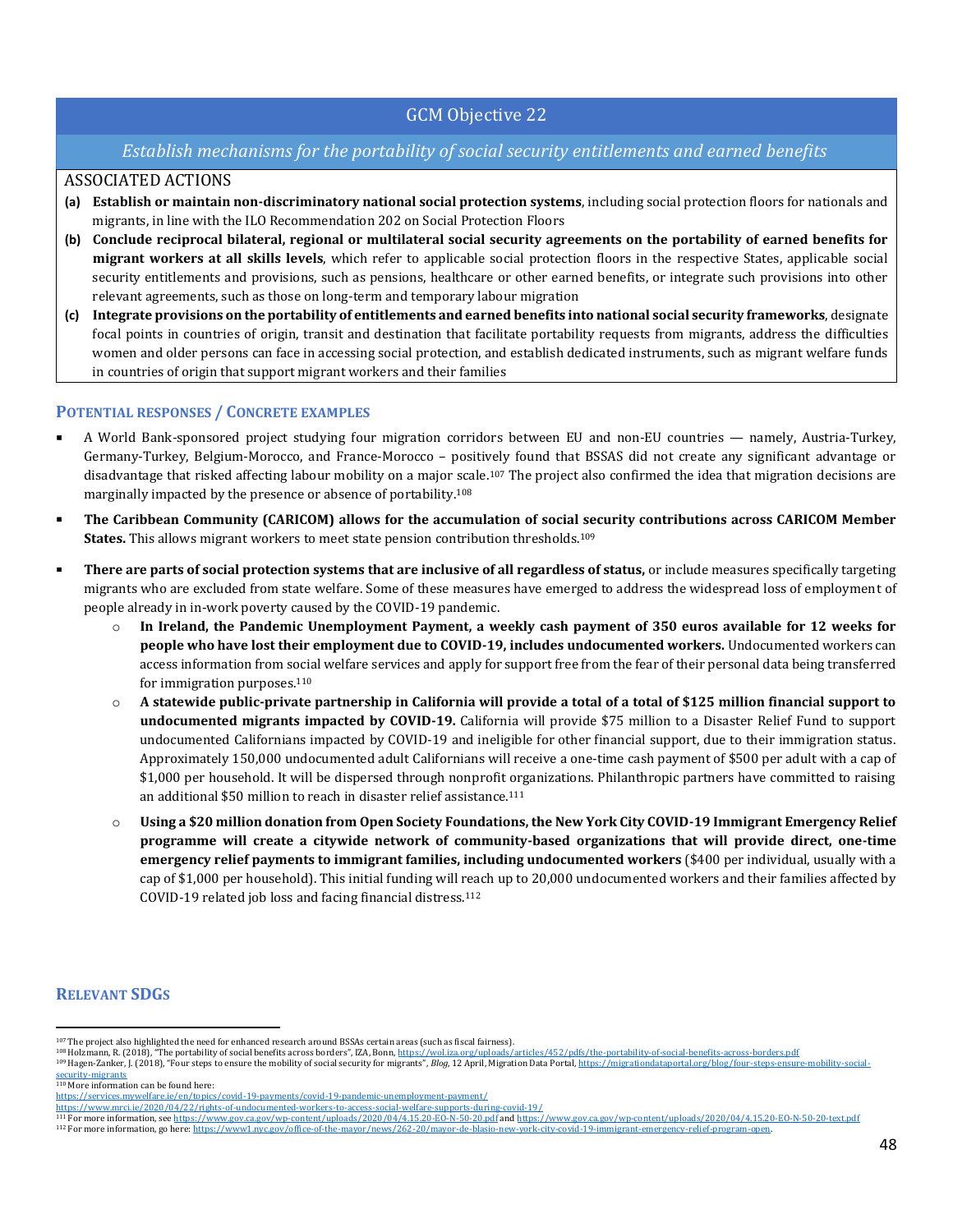## **SDG 1: No poverty**

▪ **1.3:** Implement nationally appropriate social protection systems and measures for all, including floors, and by 2030 achieve substantial coverage of the poor and the vulnerable

## **SDG 5: Gender equality**

▪ **5.4:** Recognize and value unpaid care and domestic work through the provision of public services, infrastructure and social protection policies and the promotion of shared responsibility within the household and the family as nationally appropriate

## **SDG 10: reduced inequalities**

- **10.4:** Adopt policies, especially fiscal, wage and social protection policies, and progressively achieve greater equality
- **10.7:** Facilitate orderly, safe, regular and responsible migration and mobility of people, including through the implementation of planned and well-managed migration policies

## **SDG 17: Partnerships for the goals**

▪ **17.18:** By 2020, enhance capacity-building support to developing countries, including for least developed countries and small island developing States, to increase significantly the availability of high-quality, timely and reliable data disaggregated by income, gender, age, race, ethnicity, migratory status, disability, geographic location and other characteristics relevant in national context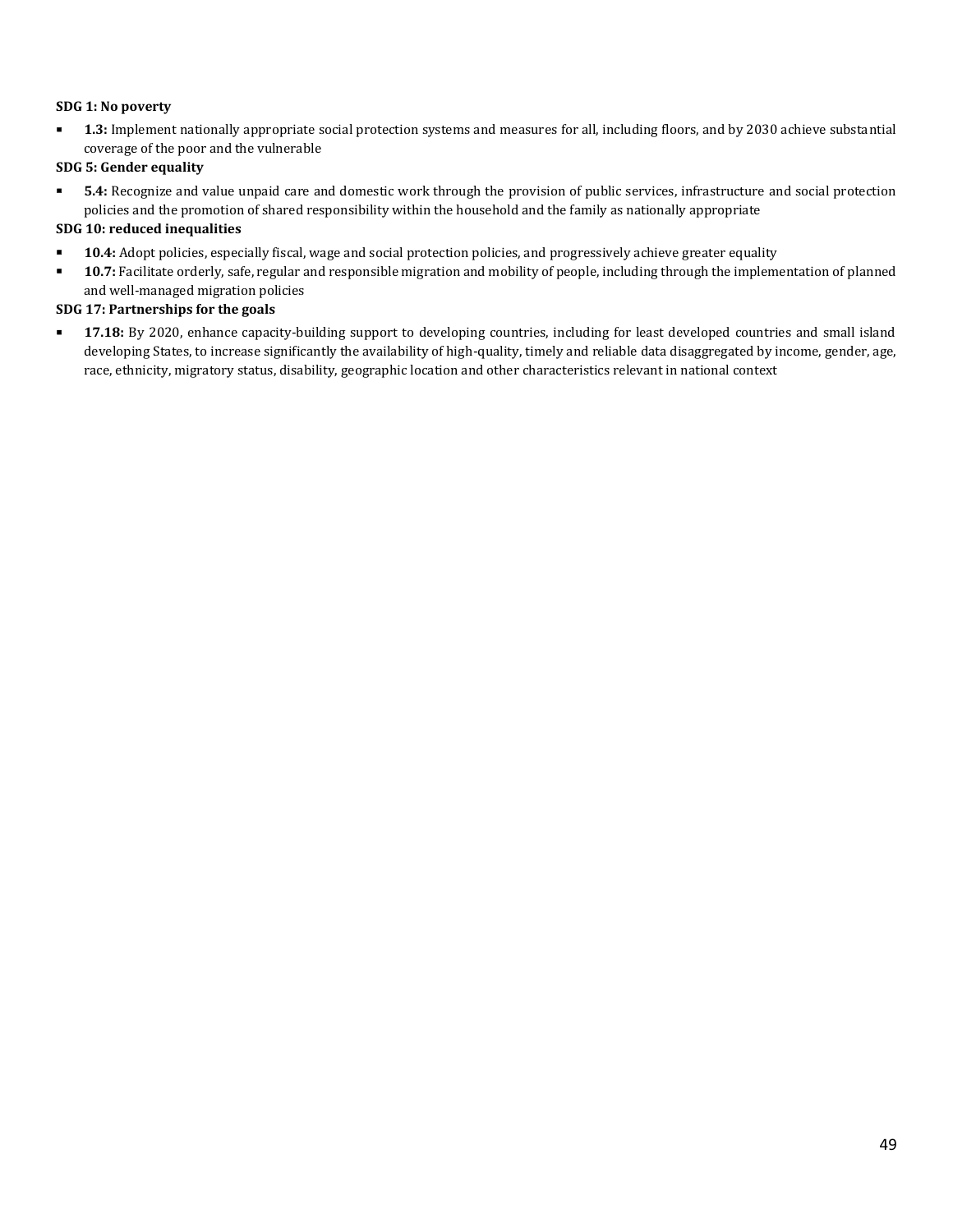## *Strengthen international cooperation and global partnerships for safe, orderly and regular migration*

## ASSOCIATED ACTIONS

- **a) Support other States as we collectively implement the Global Compact**, including through the provision of financial and technical assistance, in line with national priorities, policies action plans and strategies, through a whole-of-government and whole-of-society approach
- **b) Increase international and regional cooperation to accelerate the implementation of the 2030 Agenda for Sustainable Development** in geographic areas from where irregular migration systematically originates due to consistent impacts of poverty, unemployment, climate change and disasters, inequality, corruption, poor governance, among other structural factors, through appropriate cooperation frameworks, innovative partnerships and the involvement of all relevant stakeholders, while upholding national ownership and shared responsibility
- **c) Involve and support local authorities in the identification of needs and opportunities for international cooperation for the effective implementation of the Global Compact** and integrate their perspectives and priorities into development strategies, programmes and planning on migration, as a means to ensure good governance as well as policy coherence across levels of government and policy sectors, and maximize the effectiveness and impact of international development cooperation
- **d) Make use of the capacity-building mechanism and build upon other existing instruments to strengthen the capacities of relevant authorities** by mobilizing technical, financial and human resources from States international financial institutions, the private sector, international organizations and other sources in order to assist all States in fulfilling the commitments outlined in this Global Compact
- **e) Conclude bilateral, regional or multilateral mutually beneficial, tailored and transparent partnerships**, in line with international law, **that develop targeted solutions to migration policy issues** of common interest and address opportunities and challenges of migration in accordance with the Global Compact

- **On 22 January 2020, more than 80 mayors gathering in Quito, Ecuador endorsed a Call to Local Action on Migration to accelerate new action around the GCM and the Global Compact on Refugees (GCR).** The purpose of the mayors' meeting – which gathered mayors and government actors from 56 cities and regions from around the world – was to discuss the theme "From Large Movement to the Global Compacts: Cities as First Responders." This meeting took place at the Global Forum on Migration and Development (GFMD). One of the key takeaways from the forum was that international goals cannot be delivered if cities do not deliver, and while city governments and national governments may differ in their approaches, they can agree on common internationally agreed objectives, such as those in the GCM, GCR SDGs. 113
- States can support other States in implementing the GCM by contributing to the Migration Multi-Partner Trust Fund (Migration **MPTF), which is the "start-up fund" of the capacity building mechanism highlighted in the GCM**. The MPTF is a UN financing mechanism that has been designed to support governments in implementing the GCM at the national level.<sup>114</sup> Launched by UN Member States and UN entities in July 2019, the MPTF is now open for contributions,<sup>115</sup>
- In 2007, the Association of South East Asian Nations (ASEAN) adopted the Declaration on the Protection and Promotion of the **Rights of Migrant Workers, thereby committing to promoting humane, dignified, decent and remunerative employment for migrant workers**. The ASEAN declaration outlines the contributions that migrant workers make to the societies and economies of countries of origin and destination, and calls on countries of origin and destination to promote the dignity and potential of migrant workers, to cooperation with each other to find solutions when migrant workers become undocumented through no fault of their own. Importantly, the declaration proposes the development of an ASEAN instrument on the protection and promotion of migrant workers' rights. 116
- The Initiative for Child Rights in the Global Compacts is a multi-stakeholder partnership which brings together over 30 Civil Society Organizations, UN Agencies, Special Procedures, Philanthropy Foundations, Trade Unions, and individual experts with the common aim

<sup>&</sup>lt;sup>113</sup> UCLG, Mayors Migration Council and IOM (2020), "The 6th Mayoral Forum on Human Mobility, Migration and Development - FROM LARGE MOVEMENT TO THE GLOBAL COMPACTS: CITIES AS FIRST<br>RESPONDERS" press release. 6 February. RESPONDERS", press release, 6 February, [https://www.gfmd.org/files/documents/gfmd\\_mayoral\\_forum\\_press\\_release\\_final.pdf.](https://www.gfmd.org/files/documents/gfmd_mayoral_forum_press_release_final.pdf)

<sup>114</sup> UNDP (n.d.), "Start-up Fund for Safe, Orderly and Regular Migration", "http://mptf.undp.org/factsheet/fund/MIG00.http://mptf.undp.org/factsheet/fund/MIG00.

<sup>&</sup>lt;sup>115</sup> IOM (2019), "United Nations Launched Multi-Partner Trust Fund office to Support Cooperation on Safe, Orderly and Regular Migration", 17 July, [https://www.iom.int/news/united-nations-launches-multi-](https://www.iom.int/news/united-nations-launches-multi-partner-trust-fund-office-support-cooperation-safe-orderly-and)

[partner-trust-fund-office-support-cooperation-safe-orderly-and.](https://www.iom.int/news/united-nations-launches-multi-partner-trust-fund-office-support-cooperation-safe-orderly-and)<br><sup>116</sup> ILO Country Office for Bangladesh (2018), Good practices and provisions in multilateral and bilateral labour agreements and memoranda of understanding, -ro-bangkok/---ilo-dhaka/docu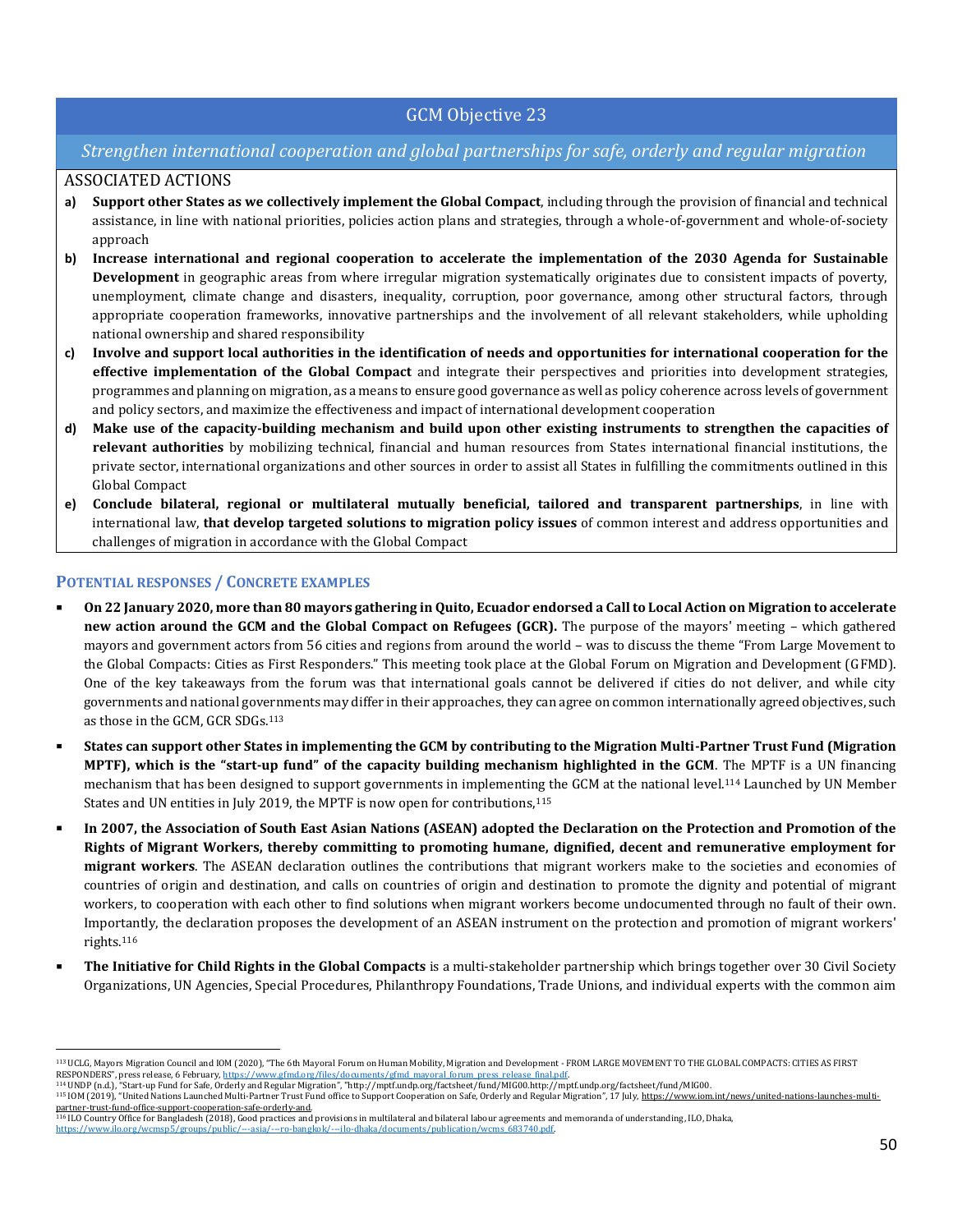to ensure that children's rights are at the very heart of the two global compacts on migration and refugees. It is co-chaired by Save the Children and Terre des Hommes. 117

### **RELEVANT SDGS**

Through enhanced partnerships within and among countries, regions and globally on migration governance, good migration governance can become an accelerators towards all 17 Sustainable Development Goals depending on country context and migratory dynamics. In particular, the following SDG targets relating to partnerships are relevant:

### **SDG 17: Partnerships for the goals**

- 17.3: Mobilize additional financial resources for developing countries from multiple sources
- **17.6:** Enhance North-South, South-South and triangular regional and international cooperation on and access to science, technology and innovation and enhance knowledge sharing on mutually agreed terms, including through improved coordination among existing mechanisms, in particular at the United Nations level, and through a global technology facilitation mechanism
- **17.7:** Promote the development, transfer, dissemination and diffusion of environmentally sound technologies to developing countries on favourable terms, including on concessional and preferential terms, as mutually agreed
- 17.14: Enhance policy coherence for sustainable development
- **17.16:** Enhance the global partnership for sustainable development, complemented by multi-stakeholder partnerships that mobilize and share knowledge, expertise, technology and financial resources, to support the achievement of the sustainable development goals in all countries, in particular developing countries
- 17.17: Encourage and promote effective public, public-private and civil society partnerships, building on the experience and resourcing strategies of partnerships, data, monitoring and accountability
- **17.18:** By 2020, enhance capacity-building support to developing countries, including for least developed countries and small island developing States, to increase significantly the availability of high-quality, timely and reliable data disaggregated by income, gender, age, race, ethnicity, migratory status, disability, geographic location and other characteristics relevant in national context

<sup>117</sup> For more information se[e The Initiative for Child Rights in the Global Compacts](https://www.childrenonthemove.org/)